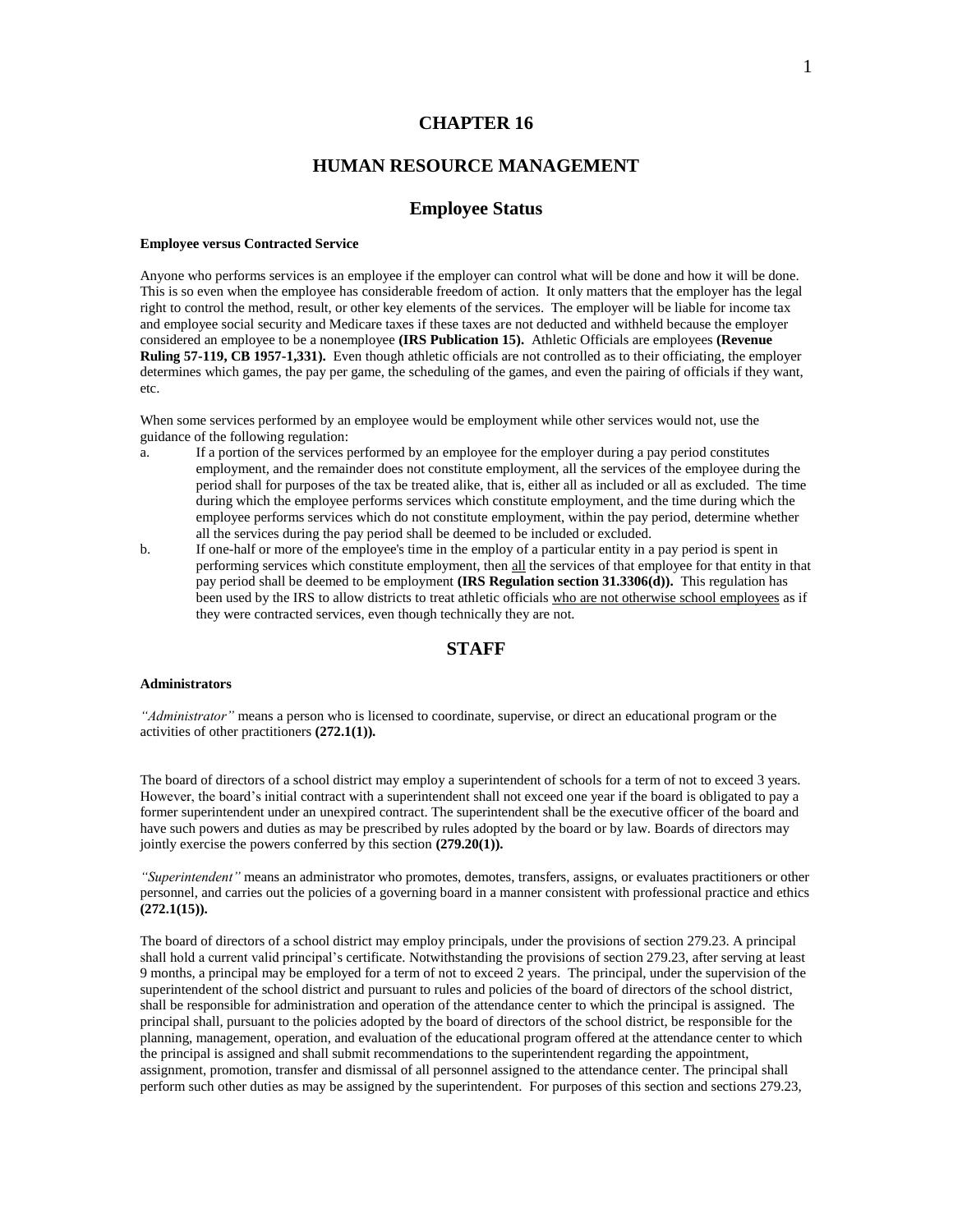279.23A, 279.24, and 279.25, the term *"principal"* includes school principals, associate principals, and assistant principals **(279.21).**

*"Principal"* means a licensed member of a school's instructional staff who serves as an instructional leader, coordinates the process and substance of educational and instructional programs, coordinates the budget of the school, provides formative evaluation for all practitioners and other persons in the school, recommends or has effective authority to appoint, assign, promote, or transfer personnel in a school building, implements the local school board's policy in a manner consistent with professional practice and ethics, and assists in the development and supervision of a school's student activities program **(272.1(9)).**

Each board that operates both an elementary school and a secondary school shall employ as its executive officer and chief administrator a person who holds a license/certificate endorsed for service as a superintendent. The board of a school district may meet this requirement by contracting with its area education agency for "superintendency services" as provided by Iowa Code section 273.7A. The individual employed or contracted for as superintendent may serve as an elementary principal or as a high school principal in that school or school district provided that the superintendent holds the proper licensure/certification. For purposes of this subrule, high school means a school which commences with either grade 9 or grade 10, as determined by the board of directors of the school district, or by the governing authority of the nonpublic school in the case of nonpublic schools. Boards of school districts may jointly employ a superintendent, provided such arrangements comply with the provisions of Iowa Code subsection 279.23(4) **(IAC 281—12.4(4)).**

The board operating an elementary school shall develop and adopt staffing policies designed to attract, retain, and effectively utilize competent personnel. Each board operating an elementary school shall employ at least one elementary principal. This position may be combined with that of secondary principal or with a teaching assignment at the elementary or secondary level, provided the individual holds the proper licenses/certificates and endorsements. When grades seven and eight are part of an organized and administered junior high school, the staffing policies adopted by the board for secondary schools shall apply. When grades seven and eight are part of an organized and administered middle school, the staffing policies adopted by the board for elementary schools shall apply **(IAC 281—12.4(5)).**

The board operating a secondary school shall develop and adopt staffing policies designed to attract, retain, and effectively utilize competent personnel. Each board operating a secondary school shall employ at least one secondary principal. This position may be combined with that of elementary principal or with a teaching assignment at the elementary or secondary level, provided the individual holds the proper licenses/certificates and endorsements. This position cannot be combined with that of superintendent **(IAC 281—12.4(6)).**

"Principal" means a licensed/certificated member of a school's instructional staff who serves as an instructional leader, coordinates the process and substance of educational and instructional programs, coordinates the budget of the school, provides formative evaluation for all practitioners and other persons in the school, recommends or has effective authority to appoint, assign, promote, or transfer personnel in a school building, implements the local school board's policy in a manner consistent with professional practice and ethics, and assists in the development and supervision of a school's student activities program **(IAC 281—12.4(7)).**

## **Teacher**

*"Teacher"* means a licensed member of a school's instructional staff who diagnoses, prescribes, evaluates, and directs student learning in a manner which is consistent with professional practice and school objectives, shares responsibility for the development of an instructional program and any coordinating activities, evaluates or assesses student progress before and after instruction, and who uses the student evaluation or assessment information to promote additional student learning **(272.1(16)).**

A teacher shall be defined as a member of the instructional professional staff who holds a license/certificate endorsed for the type of position in which employed. A teacher diagnoses, prescribes, evaluates, and directs student learnings in terms of the school's objectives, either singly or in concert with other professional staff members; shares responsibility with the total professional staff for developing educational procedures and student activities to be used in achieving the school's objectives; supervises educational aides who assist in serving students for whom the teacher is responsible; and evaluates or assesses student progress during and following instruction in terms of the objectives sought, and uses this information to develop further educational procedures **(IAC 281—12.4(8)).**

#### **Educational Assistant / Paraeducator**

An educational assistant shall be defined as an employee who, in the presence or absence of an instructional professional staff member but under the direction, supervision, and control of the instructional professional staff,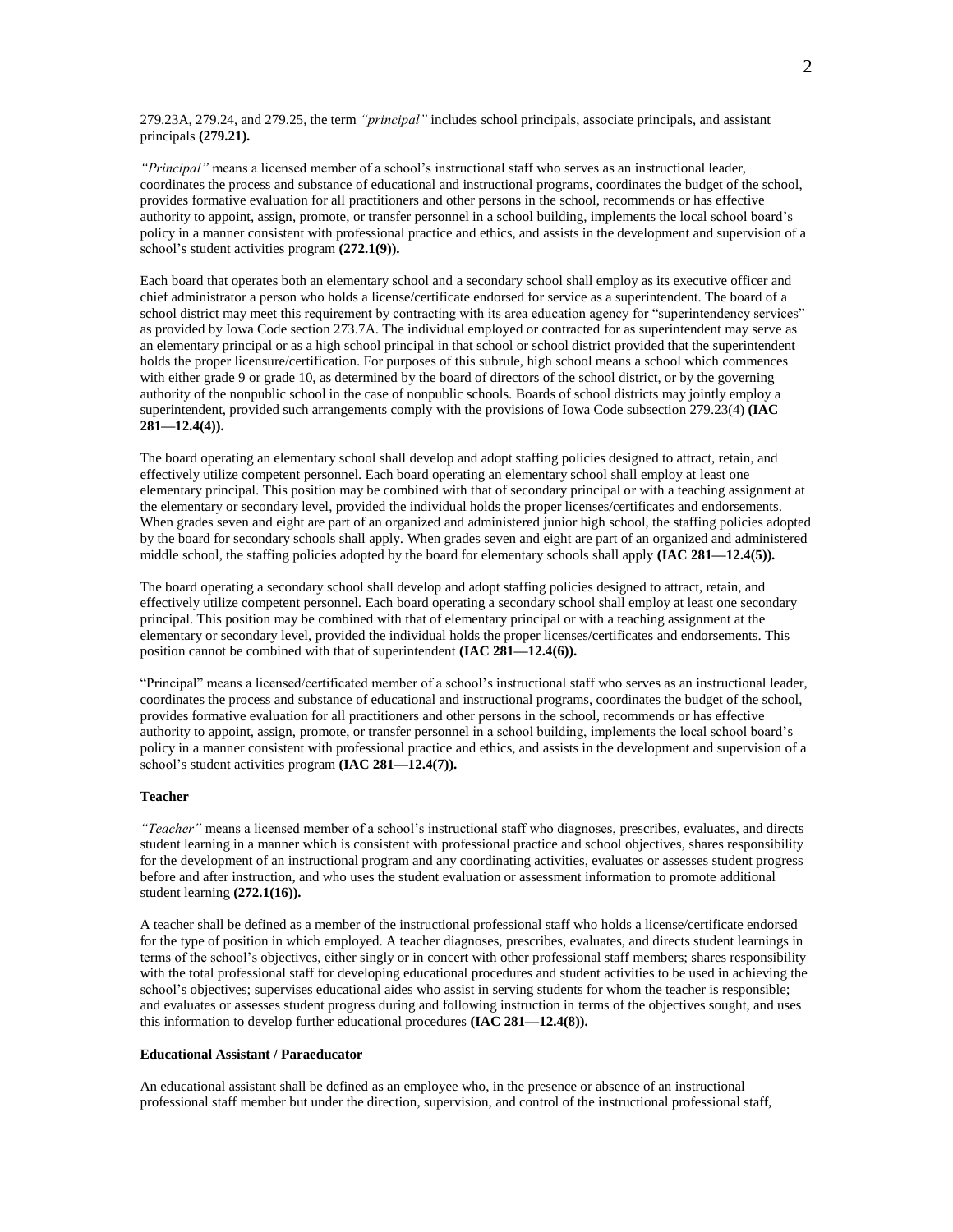supervises students or assists in providing instructional and other direct educational services to students and their families. An educational assistant shall not substitute for or replace the functions and duties of a teacher as established in subrule 12.4(8). During the initial year of employment, an educational assistant shall complete staff development approved by the board as provided in subrule 12.7(1) **(IAC 281—12.4(9)).**

*"Para-educator"* means a person who is certified to assist a teacher in the performance of instructional tasks to support and assist classroom instruction and related school activities **(272.1(6)).**

A person holding a para-educator certificate shall not perform the duties of a licensed practitioner. A certificate issued pursuant to this chapter shall not be considered a teacher or administrator license for any purpose specified by law, including the purposes specified under this chapter or chapter 279 **(272.12).**

#### **Probationary Teachers**

The first 3 consecutive years of employment of a teacher in the same school district are a probationary period. However, if the teacher has successfully completed a probationary period of employment for another school district located in Iowa, the probationary period in the current district of employment shall not exceed one year. A board of directors may waive the probationary period for any teacher who previously has served a probationary period in another school district and the board may extend the probationary period for an additional year with the consent of the teacher **(279.19).**

#### **Uncertificated Teachers**

An employee licensed by the board of educational examiners and holding a contract as described in section 279.13 shall disclose any occurrence of a teaching assignment for which that employee is not properly licensed to the school official responsible for determining teaching assignments. Failure of the employee to disclose this occurrence or failure of the school official responsible for determining teaching assignments to make appropriate adjustments to the employee's teaching assignment once the employee discloses the occurrence shall constitute an incident of misconduct as provided in section 272.2, subsection 14, and is actionable by the board. If the school official fails to make appropriate adjustments to the teaching assignment once disclosure by the employee is made, the employee shall report this occurrence to the department or to the board for further action **(279.43).**

No person shall be employed as a teacher in a common school without having a certificate issued by some officer duly authorized by law. No compensation shall be recovered by a teacher for services rendered while without such certificate **(294.1).** School officials shall not employ an uncertificated person for teaching **(OAG #44-6-2).** A teacher without a certificate cannot be paid out of public funds **(OAG #50-8-23).**

## **Student Teachers**

If the rules adopted by the board of educational examiners for issuance of any type or class of license require an applicant to complete work in student teaching, pre-student teaching experiences, field experiences, practicums, clinicals, or internships, an institution with a practitioner preparation program approved by the state board of education under section 256.7, subsection 3, shall enter into a written contract with any school district, accredited nonpublic school, preschool registered or licensed by the department of human services, or AEA in Iowa under terms and conditions as agreed upon by the contracting parties. The terms and conditions of a written contract entered into with a preschool pursuant to this section shall provide that a student teacher be under the direct supervision of an appropriately licensed cooperating teacher who is employed to teach at the preschool. Students actually teaching or engaged in preservice licensure activities in a school district under the terms of such a contract are entitled to the same protection, under section 670.8, as is afforded by that section to officers and employees of the school district, during the time they are so assigned **(272.27).**

#### **Health Professionals**

The AEA board or the school board of any school district may employ public health nurses at periods each year and in numbers as deemed advisable. The council of any city, or the school board of any school district, or any of them acting in cooperation, may contract with any nonprofit nurses' association for public health nursing service. The compensation and expenses shall be paid out of the general fund of the political subdivision employing nurses **(143.1).**

Boards of directors in all public school districts may establish and maintain dental clinics for children and offer courses of instruction on mouth hygiene. The boards may employ such legally qualified dentists and dental hygienists as may be necessary to accomplish the purpose of this section. The cost of the dental clinic shall be paid from the general fund **(280.7).**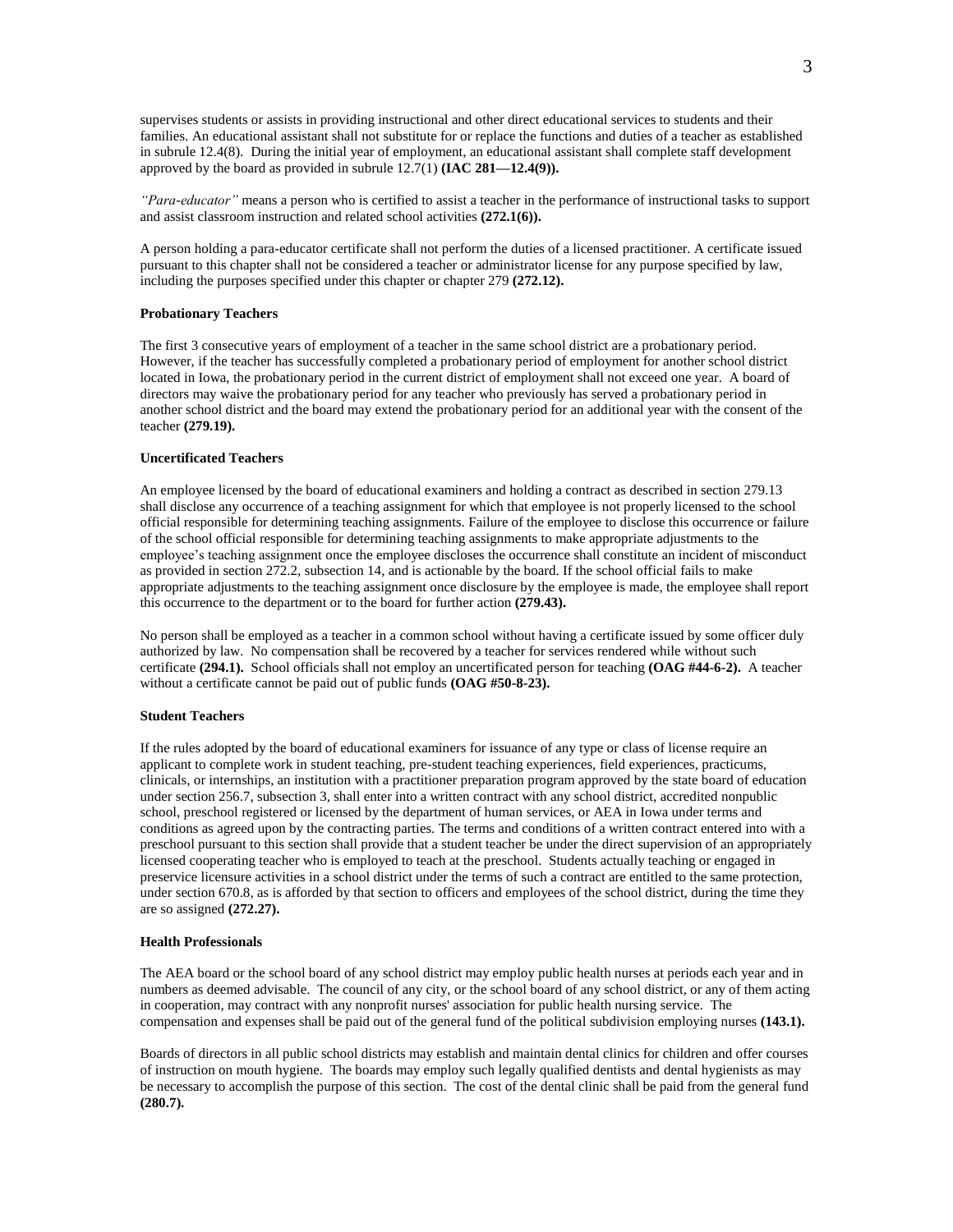The board of each school district shall employ a school nurse and shall require a current license to be filed with the superintendent or other designated administrator as specified in subrule 12.4(10) **(IAC 281—12.4(12)).**

Beginning July 1, 2007, each school district shall have a school nurse to provide health services to its students. Each school district shall work toward the goal of having one school nurse for every 750 students enrolled in the school district. For purposes of this subsection, *"school nurse"* means a person who holds an endorsement or a statement of professional recognition for school nurses issued by the board of educational examiners under chapter 272 **(256.11(9)"b").**

#### **Teacher Librarians**

Beginning July 1, 2006, each school district shall have a qualified teacher librarian who shall be licensed by the board of educational examiners under chapter 272. The state board shall establish in rule a definition of and standards for an articulated sequential kindergarten through grade twelve media program. A school district that entered into a contract with an individual for employment as a media specialist or librarian prior to June 1, 2006, shall be considered to be in compliance with this subsection until June 30, 2011, if the individual is making annual progress toward meeting the requirements for a teacher librarian endorsement issued by the board of educational examiners under chapter 272. A school district that entered into a contract with an individual for employment as a media specialist or librarian who holds at least a master's degree in library and information studies shall be considered to be in compliance with this subsection until the individual leaves the employ of the school district **(256.11(9)).**

*"Library program"* means an articulated sequential kindergarten through grade 12 library or media program that enhances student achievement and is integral to the school district's curricula and instructional program. The library program is planned and implemented by a qualified teacher librarian working collaboratively with the district's administration and instructional staff. The library program services provided to students and staff shall include the following:

- 1. Support of the overall school curricula;
- 2. Collaborative planning and teaching;
- 3. Promotion of reading and literacy;
- 4. Information literacy instruction;
- 5. Access to a diverse and appropriate school library collection; and
- 6. Learning enhancement through technologies **(IAC 281—12.2).**

The board of directors of each school district shall establish a K-12 library program to support the student achievement goals of the total school curriculum.

- a. A qualified teacher librarian, licensed by the board of educational examiners, who works with students, teachers, support staff and administrators shall direct the library program and provide services and instruction in support of the curricular goals of each attendance center. The teacher librarian shall be a member of the attendance center instructional team with special expertise in identifying resources and technologies to support teaching and learning. The teacher librarian and classroom teachers shall collaborate to develop, teach, and evaluate attendance center curricular goals with emphasis on promoting inquiry and critical thinking; providing information literacy learning experiences to help students access, evaluate, use, create, and communicate information; enhancing learning and teaching through technology; and promoting literacy through reader guidance and activities that develop capable and independent readers.
- b. The library program shall be regularly reviewed and revised and shall be designed to meet the following goals:
	- 1) To provide for methods to improve library collections to meet student and staff needs;
	- 2) To make connections with parents and the community;
	- 3) To support the district's school improvement plan;<br>4) To provide access to or support for professional de
	- 4) To provide access to or support for professional development for the teacher librarian;
	- 5) To provide current technology and electronic resources to ensure that students become skillful and discriminating users of information;
	- 6) To include a current and diverse collection of fiction and nonfiction materials in a variety of formats to support student and curricular needs; and
	- 7) To include a plan for annually updating and replacing library materials, supports, and equipment.
- c. The board of directors of each school district shall adopt policies to address selection and reconsideration of school library materials; confidentiality of student library records; and legal and ethical use of information resources, including plagiarism and intellectual property rights **(IAC 281—12.3(12)).**

#### **Guidance Counselor**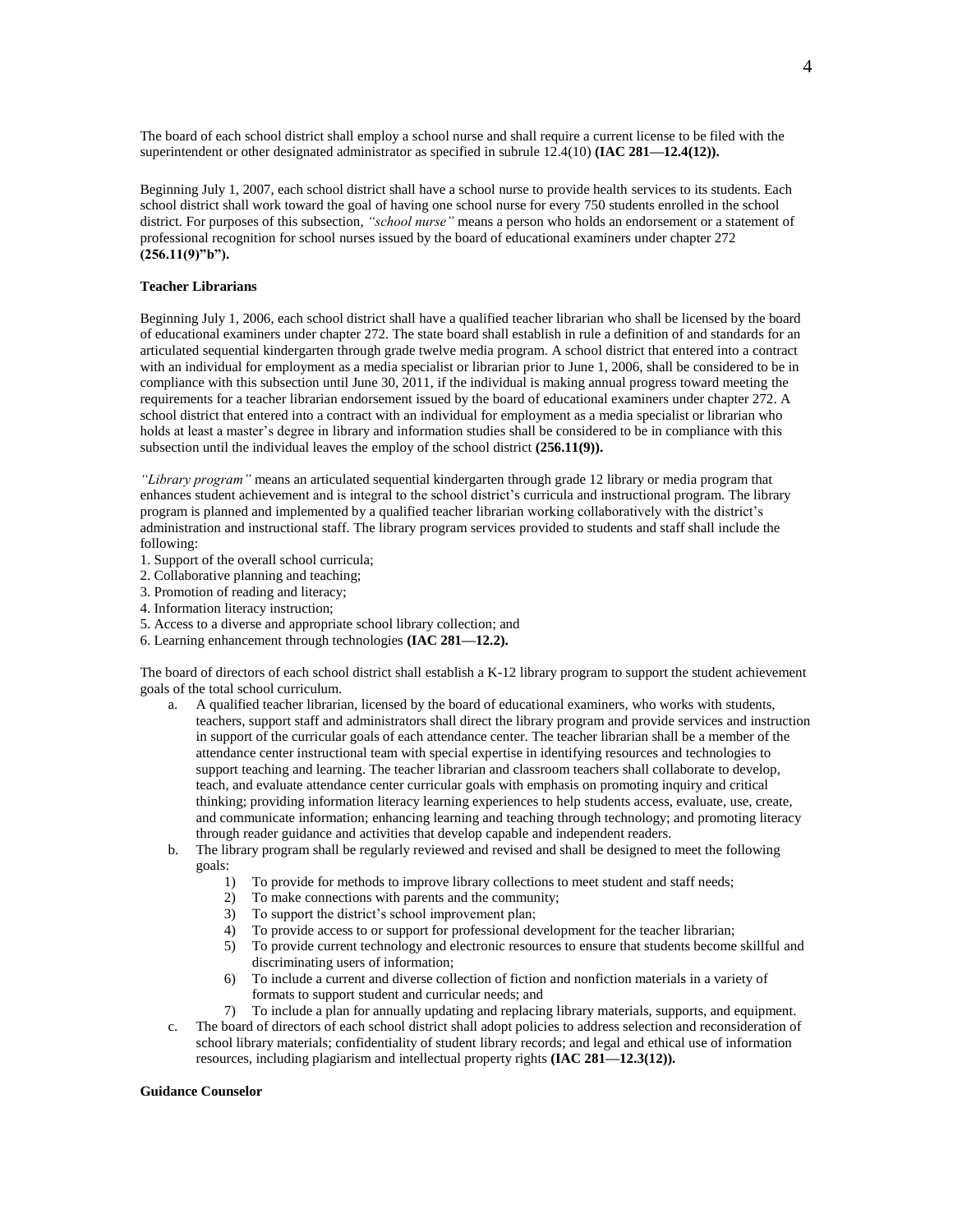Beginning July 1, 2007, each school district shall have a qualified guidance counselor who shall be licensed by the board of educational examiners under chapter 272. Each school district shall work toward the goal of having one qualified guidance counselor for every 350 students enrolled in the school district. The state board shall establish in rule a definition of and standards for an articulated sequential kindergarten through grade twelve guidance and counseling program **(256.11(9)"b").**

*"School counseling program"* means an articulated sequential kindergarten through grade 12 program that is comprehensive in scope, preventive in design, developmental in nature, driven by data, and integral to the school district's curricula and instructional program. The program is implemented by at least one school counselor, appropriately licensed by the board of educational examiners, who works collaboratively with the district's administration and instructional staff. The program standards are described in subrule 12.3(11). The program's delivery system components shall include the following:

- 1. School guidance curriculum;
- Support of the overall school curriculum;
- 3. Individual student planning;
- 4. Responsive services; and
- 5. System support **(IAC 281-12.2).**

The board of directors of each school district shall establish a K-12 comprehensive school counseling program, driven by student data and based on standards in academic, career, personal, and social areas, which supports the student achievement goals of the total school curriculum and to which all students have equitable access.

- a. A qualified school counselor, licensed by the board of educational examiners, who works collaboratively with students, teachers, support staff and administrators shall direct the program and provide services and instruction in support of the curricular goals of each attendance center. The school counselor shall be the member of the attendance center instructional team with special expertise in identifying resources and technologies to support teaching and learning. The school counselor and classroom teachers shall collaborate to develop, teach, and evaluate attendance center curricular goals with emphasis on the following:
	- 1) Sequentially presented curriculum, programs, and responsive services that address growth and development of all students; and
	- 2) Attainment of student competencies in academic, career, personal, and social areas.
- b. The program shall be regularly reviewed and revised and shall be designed to provide all of the following:
	- 1) Curriculum that is embedded throughout the district's overall curriculum and systemically delivered by the school counselor in collaboration with instructional staff through classroom and group activities and that consists of structured lessons to help students achieve desired competencies and to provide all students with the knowledge and skills appropriate for their developmental levels;
	- 2) Individual student planning through ongoing systemic activities designed to help students establish educational and career goals to develop future plans;
	- 3) Responsive services through intervention and curriculum that meet students' immediate and future needs as occasioned by events and conditions in students' lives and that may require any of the following: individual or group counseling; consultation with parents, teachers, and other educators; referrals to other school support services or community resources; peer helping; and information; and
	- 4) Systemic support through management activities that establish, maintain, and enhance the total school counseling program, including professional development, consultation, collaboration, program management, and operations **(IAC 281—12.2(11)).**

### **Coaching Personnel**

School districts employing individuals to coach interscholastic athletic sports shall issue a separate extracurricular contract for each of these sports. An extracurricular contract offered under section 279.19A shall be separate from the contract issued under section 279.13. Wages for employees who coach these sports shall be paid pursuant to established or negotiated supplemental pay schedules. An extracurricular contract shall be in writing, and shall state the number of contract days for that sport, the annual compensation to be paid, and any other matters as may be mutually agreed upon. The contract shall be for a single school year **(279.19A(1)).**

- 1. *a.* The board of directors of a school district may employ for head coach of any interscholastic athletic activities or for assistant coach of any interscholastic athletic activity, an individual who possesses a coaching authorization issued by the board of educational examiners or possesses a teaching license with a coaching endorsement issued pursuant to chapter 272. However, a board of directors of a school district shall consider applicants with qualifications described below, in the following order of priority:
	- (1) A qualified individual who possesses a valid teaching license with a proper coaching endorsement.
	- (2) A qualified individual who possesses a coaching authorization issued by the board of educational examiners.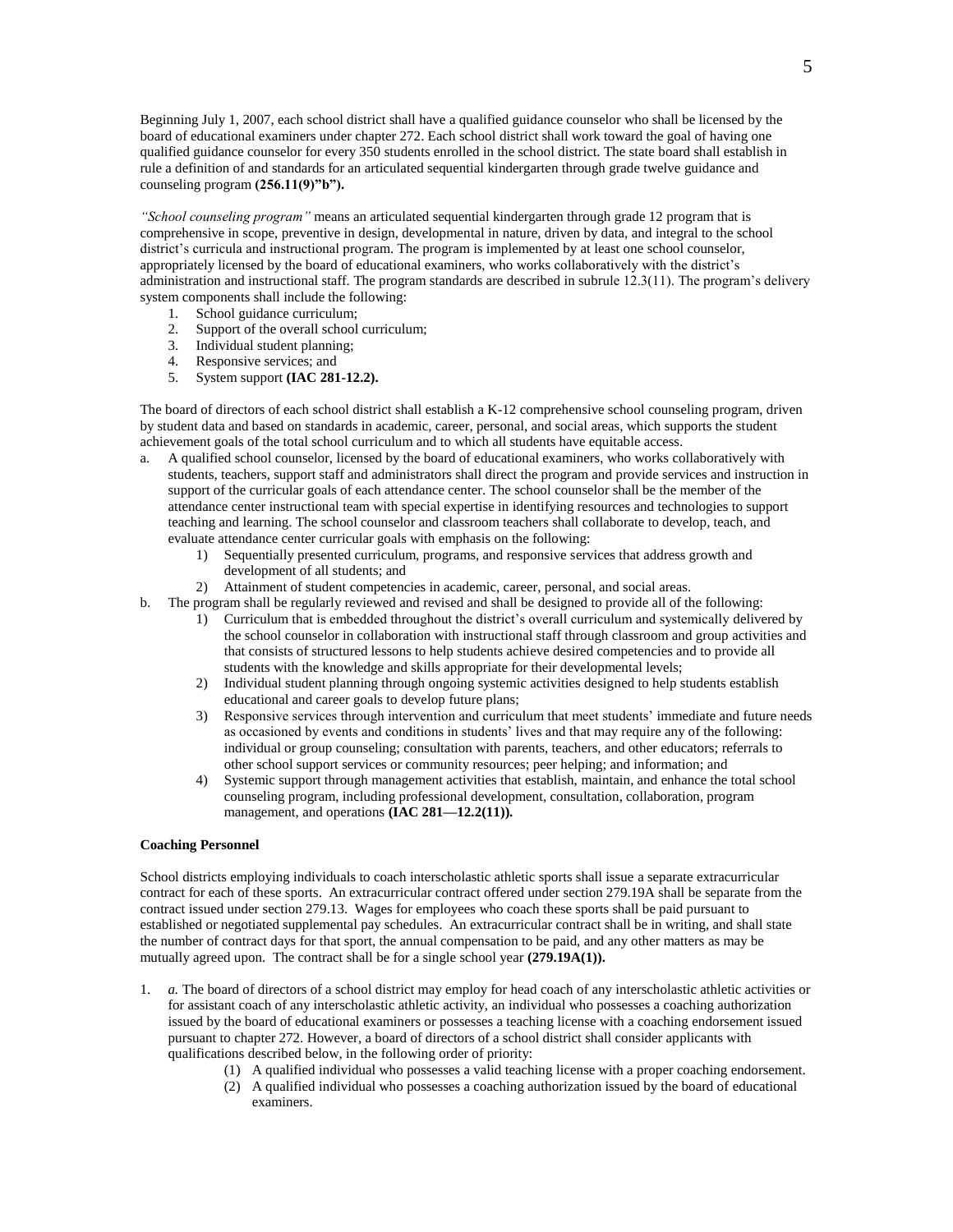*b.* Qualifications are to be determined by the board of directors or their designee on a case-by-case basis. 2. An individual who has been issued a coaching authorization or who possesses a teaching license with a coaching endorsement but is not issued a teaching contract under section 279.13 and who is employed by the board of directors of a school district serves at the pleasure of the board of directors and is not subject to sections 279.13 through 279.19, and 279.27. Subsection 1 of section 279.19A applies to coaching authorizations **(279.19B).**

*"Coach"* means an individual, with coaching endorsement or authorization as required by Iowa law, employed by a school district under the provisions of an extracurricular athletic contract or employed by a nonpublic school in a position responsible for an extracurricular athletic activity. "Coach" also includes an individual who instructs, diagnoses, prescribes, evaluates, assists, or directs student learning of an interscholastic athletic endeavor on a voluntary basis on behalf of a school or school district **(IAC 281—36.1).**

The minimum requirements for the board to award a coaching authorization to an applicant are:

- a. Successful completion of one semester credit hour or ten contact hours in a course relating to knowledge and understanding of the structure and function of the human body in relation to physical activity.
- b. Successful completion of one semester credit hour or ten contact hours in a course relating to knowledge and understanding of human growth and development of children and youth in relation to physical activity.
- c. Successful completion of two semester credit hours or twenty contact hours in a course relating to knowledge and understanding of the prevention and care of athletic injuries and medical and safety problems relating to physical activity.
- d. Successful completion of one semester credit hour or ten contact hours relating to knowledge and understanding of the techniques and theory of coaching interscholastic athletics.
- e. Attainment of at least eighteen years of age **(272.31(1)).**

## **School Business Officials**

- a. The board shall issue a school business official authorization to an individual who successfully completes a training program that meets the standards set by the state board of education pursuant to section 256.7, subsection 30, and who complies with rules adopted by the board.
- b. A person hired on or after July 1, 2012, as a school business official responsible for the financial operations of a school district who is without prior experience as a school business official in Iowa shall either hold the school business official authorization issued pursuant to paragraph *"a"* of this subsection or obtain the authorization within two years of the start date of employment as a school business official.
- c. An individual employed as a school business official prior to July 1, 2012, who meets the requirements of the board, other than the training program requirements of paragraph *"a"*, shall be issued, with no fee for issuance, an initial authorization by the board, but shall meet renewal requirements for an authorization within the time period specified by the board **(272.31(2)).**

School business official candidates shall demonstrate the content knowledge and professional knowledge and skills in accordance with the following provisions. Each school business official candidate shall demonstrate through coursework the knowledge, skills, and other attributes necessary to meet the following standards at a level appropriate for a novice school business official. Each school business official candidate shall acquire the content knowledge and demonstrate competencies in the following areas:

- a. Accounting (GAAP) concepts: fund accounting, account codes, Uniform Financial Accounting.
- b. Accounting cycles: budgets, payroll-benefits, purchasing/inventory, cash, receipts, disbursements, financial reporting, investments.
- c. Technology: manage accounting systems, proficient in understanding and use of systems technology and related programs.
- d. Regulatory: Uniform Administrative Procedures Manual, school policies and procedures, administrative procedures, public records law, records management, school law, employment law, construction and bidding law.
- e. Personal skills: effective communication, interpersonal skills, ethical conduct, information management, ability to analyze and evaluate, ability to recognize and safeguard confidential information and accurate and timely performance.
- f. Board of educational examiners ethics program.
- g. Mentor program.
- h. Promotion of the value of the school business official's fiduciary responsibility to the taxpayer **(IAC 281— 81.7(1)).**

For purposes of these requirements, the Uniform Financial Accounting manual is available on the website. The Uniform Administrative Procedures manual is available on the website .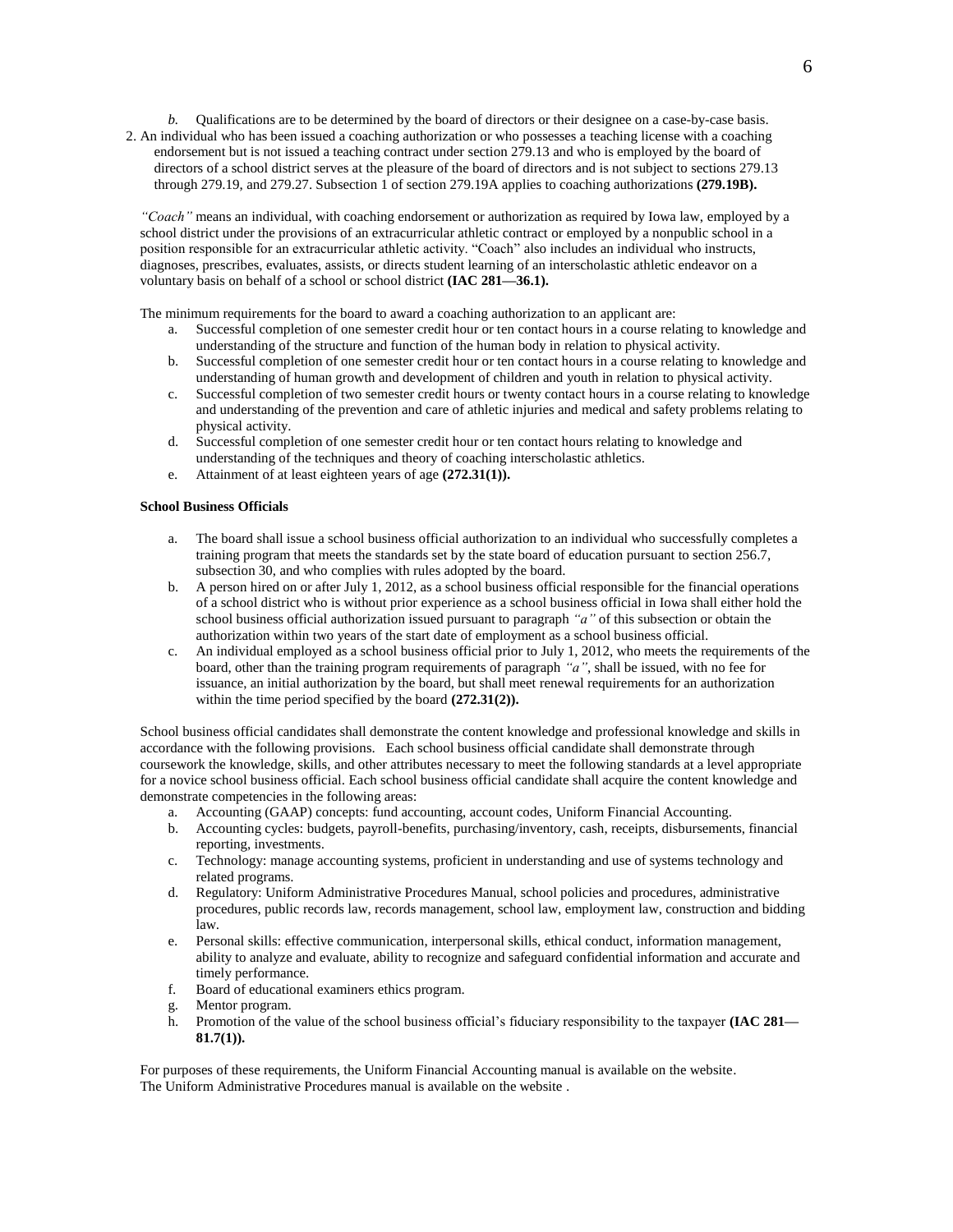## **School Administration Manager**

*"School administration manager"* means a person who is authorized to assist a school principal in performing noninstructional administrative duties **(272.1(12)).**

#### **Trainees**

Job Corps is a free education and training program that helps young people learn a career, earn a high school diploma or GED, and find and keep a good job. For eligible young people at least 16 years of age that qualify as low income, Job Corps provides the all-around skills needed to succeed in a career and in life. Job Corps program operators, or other certifying agencies, will screen and refer eligible workers and can arrange for participant classroom training, counseling orientation, and other supportive services. These services are provided without cost to the employer. Employers retain the right to make the final selection from among those referred **(Workforce Investment Act of 1998, Title I-C, P.L. 105-220).**

### **Volunteers**

A volunteer shall be defined as an individual who, without compensation or remuneration, provides a supportive role and performs tasks under the direction, supervision, and control of the school or school district staff. A volunteer shall not work as a substitute for or replace the functions and duties of a teacher as established in subrule 12.4(8) **(IAC 281—12.4(16)).**

#### **Attorneys**

A school corporation may employ an attorney to represent the school corporation as necessary for the proper conduct of the legal affairs of the school corporation **(279.37).**

## **Employment Issues**

## **Living Wage**

It is the goal of this state that every employee of a public school corporation be provided with a competitive living wage **(279.67).**

Every employer, as defined in the federal Fair Labor Standards Act of 1938, as amended to January 1, 2007, shall pay to each of the employer's employees, as defined in the federal Fair Labor Standards Act of 1938, as amended to January 1, 2007, the state hourly wage stated in paragraph *"a"*, or the current federal minimum wage, pursuant to 29 U.S.C. § 206, as amended, whichever is greater **(91D.1"b").**

### **Immigration and Nationality Act (8 U.S.C.)**

Employers may hire only persons who may legally work in the United States (i.e., citizens and nationals of the U.S.) and aliens authorized to work in the U.S. The employer must verify the identity and employment eligibility of anyone to be hired, which includes completing th[e Employment Eligibility Verification Form \(I-9\).](http://www.dol.gov/cgi-bin/leave-dol.asp?exiturl=http://www.uscis.gov/files/form/i-9.pdf&exitTitle=Employment%20Eligibility%20Verification%20Form%20&fedpage=yes) Employers must keep each I-9 on file for at least 3 years, or one year after employment ends, whichever is longer.

Employers are prohibited from hiring illegal entrants or from hiring aliens who legally entered the United States with a visa, such as tourist visas, who are not authorized to work while they are in the United States.

U.S. citizens and aliens authorized to accept employment in the U.S. are protected from discrimination in hiring or discharge on the basis of national origin and citizenship status.

For more information, contact the U.S Government Department of Labor, Wage and Hour Division.

### **Nepotism**

It shall be unlawful for any person elected or appointed to any public office or position under the laws of the state to appoint as deputy, clerk, or helper in said office or position to be paid from the public funds, any person related by consanguinity or affinity, within the third degree, to the person elected, appointed, or making said appointment, unless such appointment shall first be approved by the officer, board, council, or commission whose duty it is to approve the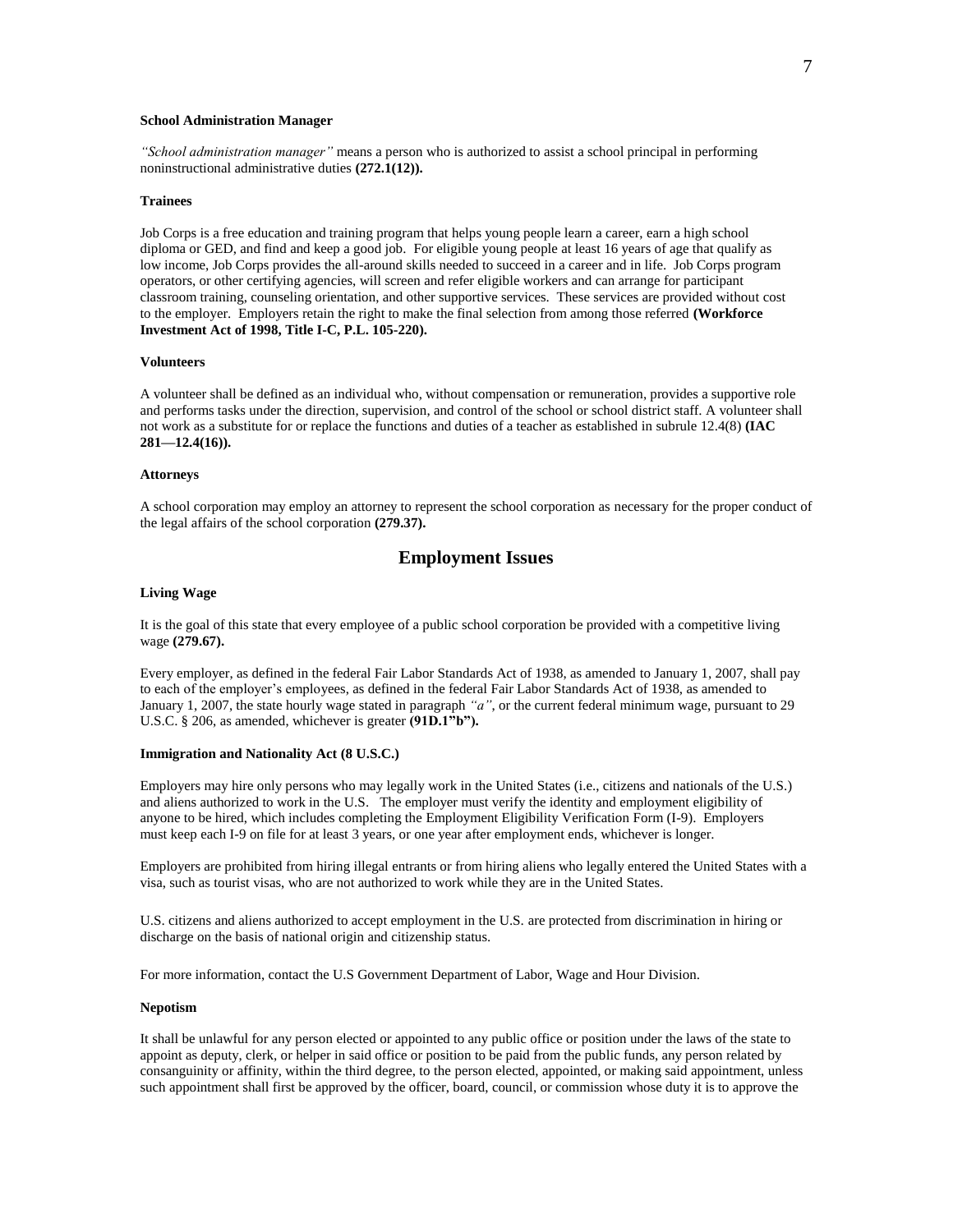bond of the principal; provided this provision shall not apply in causes where such person appointed receives compensation at the rate of \$600 per year or less, nor shall it apply to persons teaching in public schools **(71.1).**

The spouse of a member of the board of directors of a school district may be employed by or contracted with that school district. A board member whose spouse is so employed or contracted with should abstain from voting on issues where actual or potential conflicts of interest exist **(OAG #89-9-2(L)).**

#### **Conflict of Interest**

Any person who serves or is employed by the state or a political subdivision of the state shall not engage in any of the following conduct:

 *a.* Outside employment or an activity that involves the use of the state's or the political subdivision's time, facilities, equipment, and supplies or the use of the state or political subdivision badge, uniform, business card, or other evidences of office or employment to give the person or member of the person's immediate family an advantage or pecuniary benefit that is not available to other similarly situated members or classes of members of the general public. For purposes of this paragraph, a person is not *"similarly situated"* merely by being or being related to a person who serves or is employed by the state or a political subdivision of the state.

 *b.* Outside employment or an activity that involves the receipt of, promise of, or acceptance of money or other consideration by the person, or a member of the person's immediate family, from anyone other than the state or the political subdivision for the performance of any act that the person would be required or expected to perform as a part of the person's regular duties or during the hours during which the person performs service or work for the state or political subdivision of the state.

 *c.* Outside employment or an activity that is subject to the official control, inspection, review, audit, or enforcement authority of the person, during the performance of the person's duties of office or employment **(68B.2A(1)).**

If the outside employment or activity is employment or activity described in subsection 1, paragraph *"a"* or *"b"*, the person shall immediately cease the employment or activity. If the outside employment or activity is employment or activity described in subsection 1, paragraph *"c"*, or constitutes outside employment or an activity prohibited under rules adopted pursuant to subsection 4 or under the senate or house codes of ethics, unless otherwise provided by law, the person shall take one of the following courses of action:

*a.* Cease the outside employment or activity.

 *b.* Publicly disclose the existence of the conflict and refrain from taking any official action or performing any official duty that would detrimentally affect or create a benefit for the outside employment or activity. For purposes of this paragraph, *"official action"* or *"official duty"* includes but is not limited to participating in any vote, taking affirmative action to influence any vote, granting any license or permit, determining the facts or law in a contested case or rulemaking proceeding, conducting any inspection, or providing any other official service or thing that is not available generally to members of the public in order to further the interests of the outside employment or activity **(68B.2A(2)).**

Unless otherwise specifically provided the requirements of this section shall be in addition to, and shall not supersede, any other rights or remedies provided by law **(68B.2A(3)).**

The board shall adopt rules pursuant to chapter 17A further delineating particular situations where outside employment or activity of officials and state employees of the executive branch will be deemed to create an unacceptable conflict of interest **(68B.2A(4)).**

Any officer or employee of the state or of any subdivision thereof who is directly or indirectly interested in any contract to furnish anything of value to the state or any subdivision thereof where such interest is prohibited by statute commits a serious misdemeanor. This section shall not apply to any contract awarded as a result of open, public and competitive bidding **(721.11).**

A school district director, officer, or teacher shall not act as agent for school textbooks or school supplies, including sports apparel or equipment, in any transaction with a director, officer, or other staff member of the school district during such term of office or employment. An AEA director, officer, or teacher shall not act as an agent for school textbooks or school supplies, including sports apparel or equipment, in any transaction with a director, officer, or other staff member of the AEA or any school district located within the AEA during such time of office or employment. A school district or AEA director, officer, or teacher who acts as agent or dealer in school textbooks or school supplies during the person's term of office or employment in violation of this section shall be deemed guilty of a serious misdemeanor **(301.28).**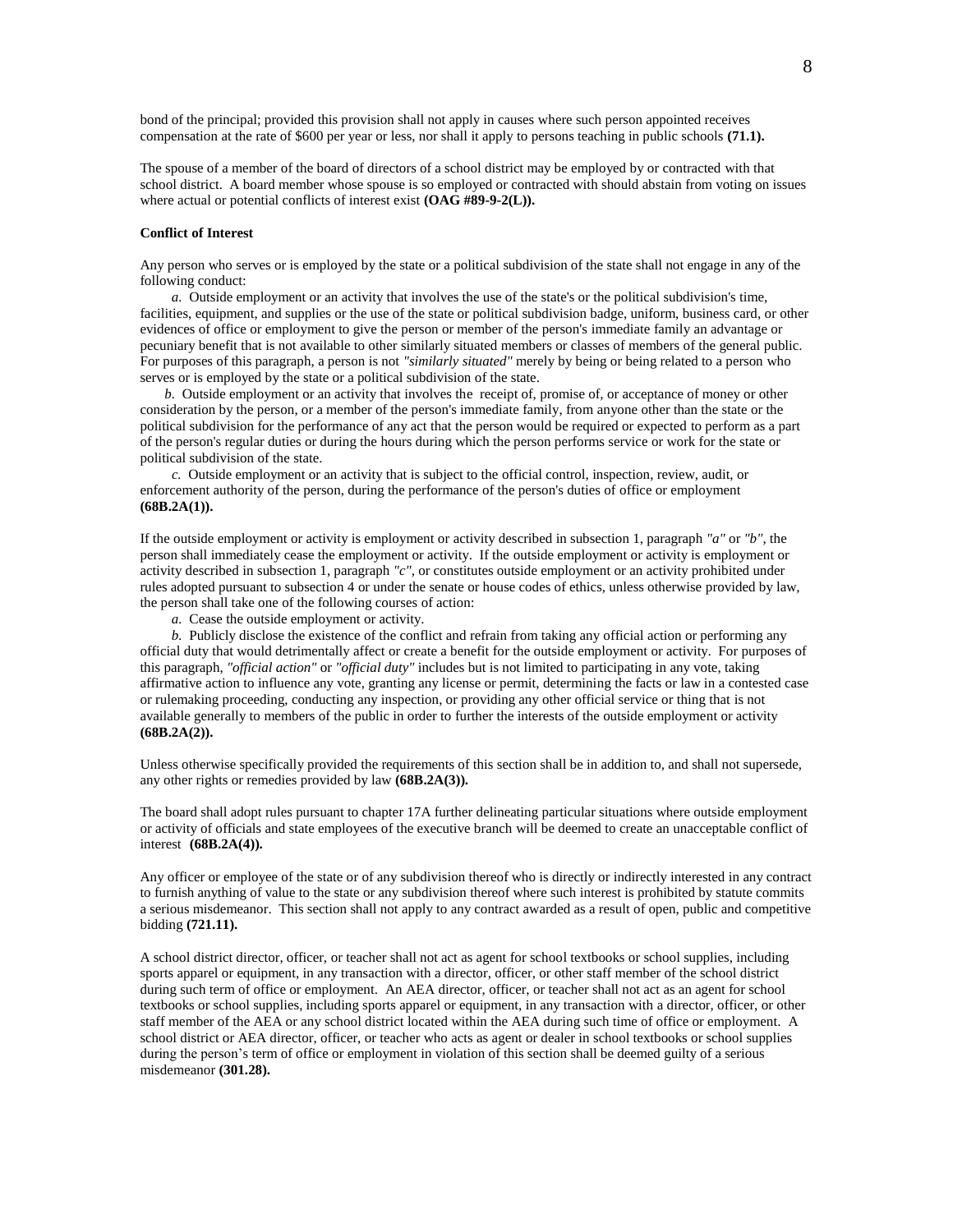While Iowa Code section 279.7A does not preclude an agent for school textbooks or supplies from serving as a member of a school board of directors, Code section 301.28 does create such a prohibition. Pursuant to Code section 301.28, a school textbook or school supply salesperson is prohibited from serving as a school board member regardless of whether the salesperson sells books or supplies to the district upon whose board he or she serves **(OAG #92-2-4(L)).** 

Advertising specialty and novelty items which are not used for instructional purposes are not school supplies to which section 301.28 is applicable **(OAG #90-7-2(L)).**

Commercial salespersons of musical instruments may, in the discretion of the local school board, be permitted access to school facilities for the purpose of displaying and disseminating information regarding sale or rental of musical instruments. The local school board may not, however, select a certain store or salesperson and deny access to others. A public school music instructor may recommend a particular instrument to a student, so long as the recommendation is based on a personal or professional preference and the instructor is not acting as an agent for the seller of the instrument **(OAG #80-2-2).**

### **Hazardous Materials Risk**

An employee in this state has the right to be informed about the hazardous chemicals to which the employee may be exposed in the workplace, the potential health hazards of the hazardous chemicals, and the proper handling techniques for the hazardous chemicals. An employer shall provide or make available to an employee information as required by this chapter. Except as explicitly exempted, this chapter applies to all employers in the state **(89B.8).**

An employer shall not discharge or in any other manner discriminate against an employee because the employee has filed a complaint or brought an action under this section [right to know] or has cooperated in bringing an action against an employer. An employee may file a complaint with the labor commissioner alleging discharge or discrimination within thirty days after an alleged violation occurs. Upon receipt of the complaint, the commissioner shall cause an investigation to be made to the extent the commissioner deems appropriate. If the commissioner determines from the investigation that this section has been violated, the commissioner shall bring an action in the appropriate district court against the person. The district court has jurisdiction, for cause shown, to restrain violations of this section and order appropriate relief including rehiring or reinstatement of the employee to the former position with back pay. This section applies to an employee of a person otherwise exempt from chapter 89B **(89B.9).**

#### **Drug Testing**

## Pre-employment Testing

(a) Prior to the first time a driver performs safety-sensitive functions for an employer, the driver shall undergo testing for controlled substances as a condition prior to being used, unless the employer uses the exception in paragraph (b) of this section. No employer shall allow a driver, who the employer intends to hire or use, to perform safety-sensitive functions unless the employer has received a controlled substances test result from the MRO or C/TPA indicating a verified negative test result for that driver.

(b) An employer is not required to administer a controlled substances test required by paragraph (a) of this section if: (1) The driver has participated in a controlled substances testing program that meets the requirements of this part within the previous 30 days; and

(2) While participating in that program, either:

(i) Was tested for controlled substances within the past 6 months (from the date of application with the employer), or (ii) Participated in the random controlled substances testing program for the previous 12 months (from the date of application with the employer); and

(3) The employer ensures that no prior employer of the driver of whom the employer has knowledge has records of a violation of this part or the controlled substances use rule of another DOT agency within the previous six months **(49 CFR 382.301).**

### Reasonable Suspicion Testing

(a) An employer shall require a driver to submit to an alcohol test when the employer has reasonable suspicion to believe that the driver has violated the prohibitions of [subpart B](http://www.fmcsa.dot.gov/rules-regulations/administration/fmcsr/fmcsrredirectpage.aspx?contentid=1524) of this part concerning alcohol. The employer's determination that reasonable suspicion exists to require the driver to undergo an alcohol test must be based on specific, contemporaneous, articulable observations concerning the appearance, behavior, speech or body odors of the driver **(49 CFR 382.307(a)).**

(b) An employer shall require a driver to submit to a controlled substances test when the employer has reasonable suspicion to believe that the driver has violated the prohibitions of  $\frac{\text{subpart}}{\text{B}}$  of this part concerning controlled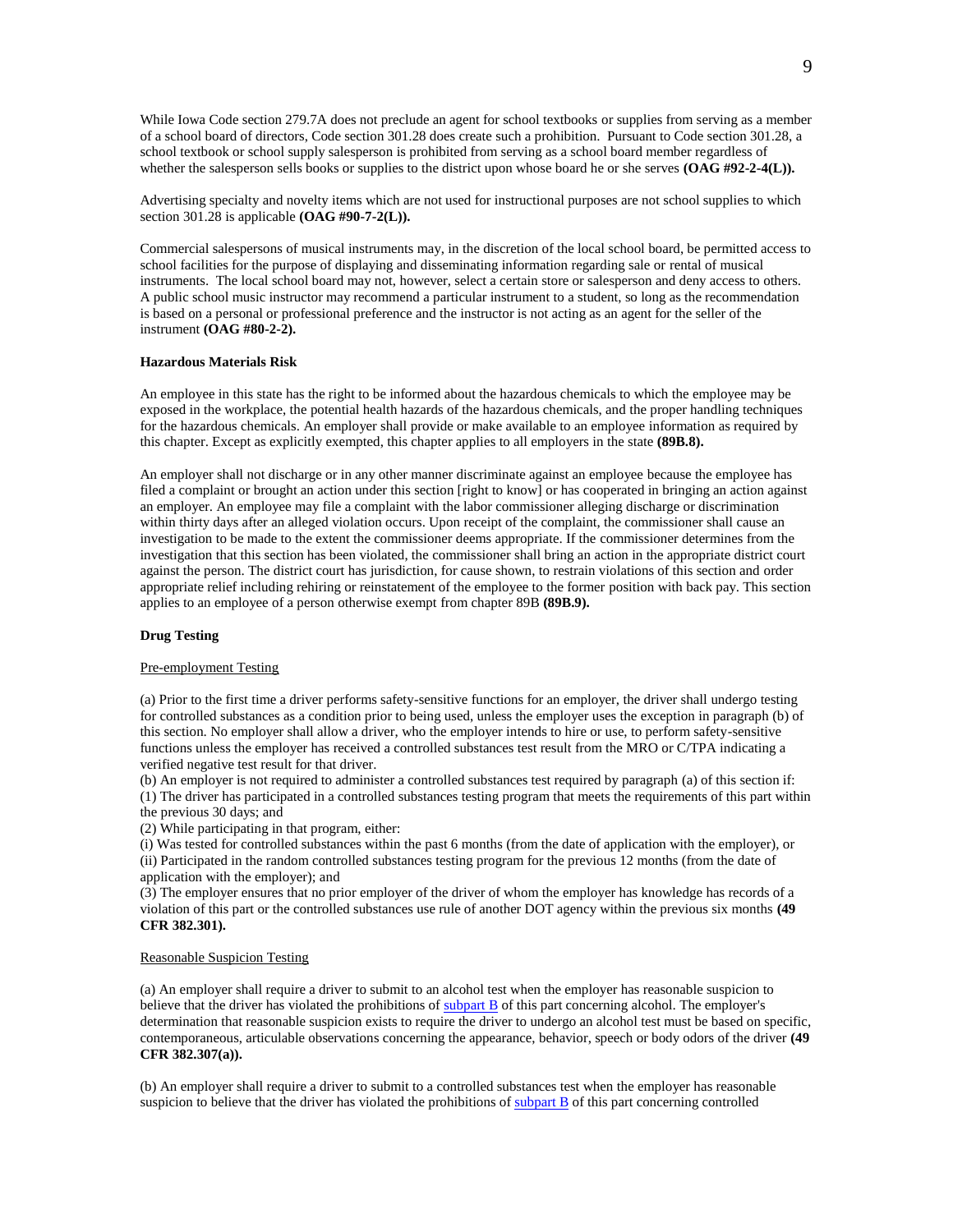substances. The employer's determination that reasonable suspicion exists to require the driver to undergo a controlled substances test must be based on specific, contemporaneous, articulable observations concerning the appearance, behavior, speech or body odors of the driver. The observations may include indications of the chronic and withdrawal effects of controlled substances **(49 CFR 382.307(b)).**

See **49 CFR 382** and **Iowa Code section 730.5** for more detailed information on testing required or permitted for drivers.

Employers may conduct drug or alcohol testing as provided in this subsection:

- a. Employers may conduct unannounced drug or alcohol testing of employees who are selected from any of the following pools of employees:
	- 1) The entire employee population at a particular work site of the employer except for employees not subject to testing pursuant to a collective bargaining agreement, or employees who are not scheduled to be at work at the time the testing is conducted because of the status of the employees or who have been excused from work pursuant to the employer's work policy prior to the time the testing is announced to employees.
	- 2) The entire full-time active employee population at a particular work site except for employees not subject to testing pursuant to a collective bargaining agreement, or employees who are not scheduled to be at work at the time the testing is to be conducted because of the status of the employee or who have been excused from work pursuant to the employer's working policy.
	- 3) All employees at a particular work site who are in a pool of employees in a safety-sensitive position and who are scheduled to be at work at the time testing is conducted, other than employees not subject to testing pursuant to a collective bargaining agreement, or employees who are not scheduled to be at work at the time the testing is to be conducted or who have been excused from work pursuant to the employer's work policy prior to the time the testing is announced to employees.
- b. Employers may conduct drug or alcohol testing of employees during, and after completion of, drug or alcohol rehabilitation.
- c. Employers may conduct reasonable suspicion drug or alcohol testing.
- d. Employers may conduct drug or alcohol testing of prospective employees.
- e. Employers may conduct drug or alcohol testing as required by federal law or regulation or by law enforcement.
- f. Employers may conduct drug or alcohol testing in investigating accidents in the workplace in which the accident resulted in an injury to a person for which injury, if suffered by an employee, a record or report could be required under chapter 88, or resulted in damage to property, including to equipment, in an amount reasonably estimated at the time of the accident to exceed one thousand dollars **(730.5(8)).**

# **Equal Opportunity and Affirmative Action and Non-discriminatory**

It is the policy of this state to provide equal opportunity in school district, AEA, and community college employment to all persons. An individual shall not be denied equal access to school district, AEA, or community college employment opportunities because of race, creed, color, religion, national origin, sex, age, or physical or mental disability. It also is the policy of this state to apply affirmative action measures to correct deficiencies in school district, AEA, and community college employment systems where those remedies are appropriate. This policy shall be construed broadly to effectuate its purposes **(19B.11(1)).**

Each school district, AEA, and community college shall be required to develop affirmative action standards which are based on the population of the community in which it functions, the student population served, or the persons who can be reasonably recruited **(19B.11(2)).**

Each school district, AEA, and community college in the state shall submit to the director of the department of education an annual report of the accomplishments and programs of the district, AEA, or community college carrying out the duties under section 19B.11. The report shall be submitted between December 15 and December 31 of each year. The director shall prescribe the form and content of the report **(19B.11(3)).**

It is an unfair or discriminatory practice for any educational institution to discriminate on the basis of race, creed, color, sex, sexual orientation, gender identity, national origin, religion, or disability in any program or activity. Such discriminatory practices shall include but not be limited to the following practices:

- a. Exclusion of a person or persons from participation in, denial of the benefits of, or subjection to discrimination in any academic, extracurricular, research, occupational training, or other program or activity except athletic programs;
- b. Denial of comparable opportunity in intramural and interscholastic athletic programs;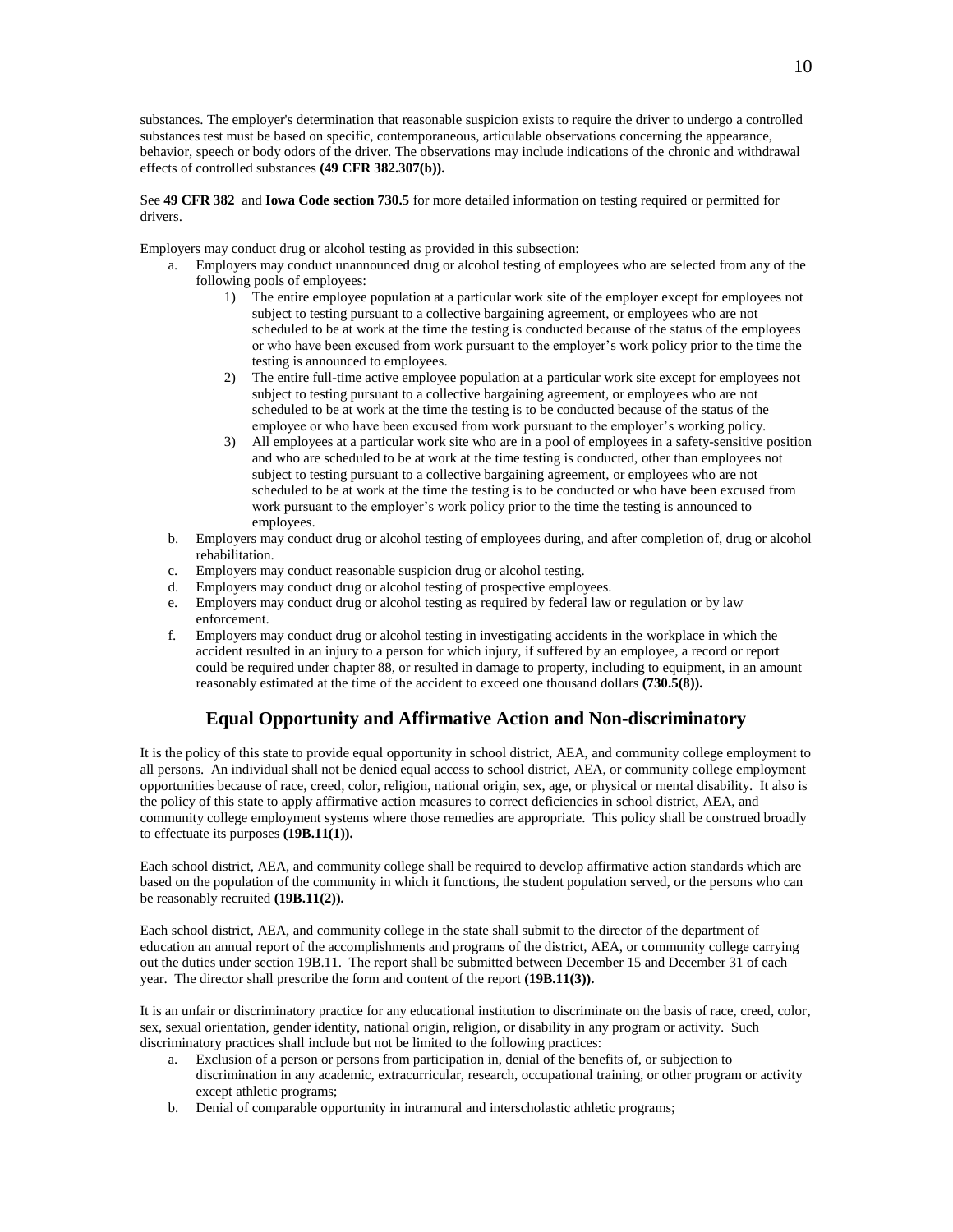- c. Discrimination among person in employment and the conditions of employment;
- d. On the basis of sex, the application of any rule concerning the actual or potential parental, family or marital status of a person, or the exclusion of any person from any program or activity or employment because of pregnancy or related conditions dependent upon the physician's diagnosis and certification.

*"Educational institution"* includes any preschool, elementary or secondary school, community college, area education agency, or postsecondary college or university and their governing boards. This section does not prohibit an educational institution from maintaining separate toilet facilities, locker rooms, or living facilities for the different sexes so long as comparable facilities are provided. **(216.9).**

The federal Age Discrimination in Employment Act (ADEA) likely precludes a school district from establishing an early retirement program for its employees that diminishes benefits with advancing age. The ADEA likely permits a school district to take into account years of service in providing early retirement benefits to its employees. The ADEA does not necessarily preclude a school district from limiting participation in an early retirement program to employees younger than age sixty-five **(OAG #96-10-7).**

The Department of Management may impose appropriate sanctions on an AEA or school district in order to ensure compliance with state programs emphasizing equal opportunity through affirmative action, contract compliance policies, and requirements for procurement goals for targeted small businesses **(19B.8).**

Every person in this state is entitled to the opportunity for employment on equal terms with every other person. A person or employer shall not discriminate in the employment of individuals because of race, religion, color, sex, national origin, or ancestry. However, as to employment an individual must be qualified to perform the services or work required **(729.4(1)).**

An employer, employment agency, labor organization, licensing agency, or its employees, agents, or members shall not directly or indirectly do any of the following:

- a. Solicit, require, or administer a genetic test to a person as a condition of employment, preemployment application, labor organization membership, or licensure.
- b. Affect the terms, conditions, or privileges of employment, preemployment application, labor organization membership, or licensure, or terminate the employment, labor organization membership, or licensure of any person who obtains a genetic test **(729.6(2)).**

It shall be an unlawful employment practice for an employer—

- 1) to fail or refuse to hire or to discharge any individual, or otherwise to discriminate against any individual with respect to his compensation, terms, conditions, or privileges of employment, because of such individual's race, color, religion, sex, or national origin; or
- 2) to limit, segregate, or classify his employees or applicants for employment in any way which would deprive or tend to deprive any individual of employment opportunities or otherwise adversely affect his status as an employee, because of such individual's race, color, religion, sex, or national origin **(Civil Rights Act, 29 USC 2000E-2).**

No covered entity shall discriminate against a qualified individual on the basis of disability in regard to job application procedures, the hiring, advancement, or discharge of employees, employee compensation, job training, and other terms, conditions, and privileges of employment **(Americans with Disabilities Act, 42 USC 12112(a)).**

No employer having employees subject to any provisions of this section shall discriminate, within any establishment in which such employees are employed, between employees on the basis of sex by paying wages to employees in such establishment at a rate less than the rate at which he pays wages to employees of the opposite sex in such establishment for equal work on jobs the performance of which requires equal skill, effort, and responsibility, and which are performed under similar working conditions, except where such payment is made pursuant to

- i. a seniority system;
- ii. a merit system;
- iii. a system which measures earnings by quantity or quality of production; or
- iv. a differential based on any other factor other than sex: Provided, That an employer who is paying a wage rate differential in violation of this subsection shall not, in order to comply with the provisions of this subsection, reduce the wage rate of any employee **(Equal Pay Act, 29 USC 206D(1)).**

It shall be unlawful for an employer—

1) to fail or refuse to hire or to discharge any individual or otherwise discriminate against any individual with respect to his compensation, terms, conditions, or privileges of employment, because of such individual's age;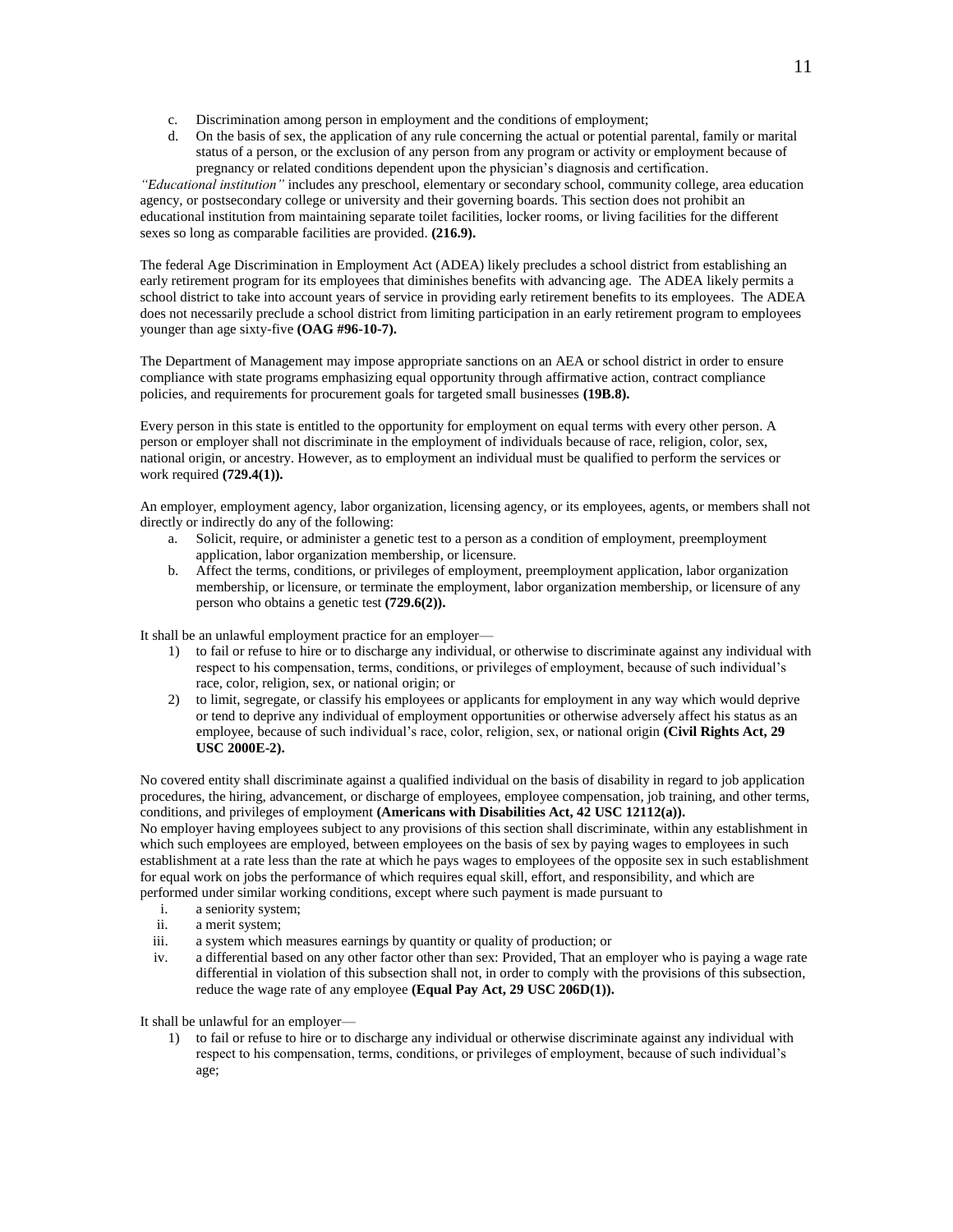- 2) to limit, segregate, or classify his employees in any way which would deprive or tend to deprive any individual of employment opportunities or otherwise adversely affect his status as an employee, because of such individual's age; or
- **3)** to reduce the wage rate of any employee in order to comply with this chapter **(Age Discrimination Act, 29 USC 623(a)).**

# **Fair Labor Standards Act (FLSA)**

The Fair Labor Standards Act establishes minimum wages, overtime pay, equal pay, recordkeeping and child labor standards affecting full-time and part-time workers in the private sector and in federal, state, and local governments.

Every employer shall maintain and preserve payroll or other accurate records containing the following information and data with respect to each covered, nonexempt worker/employee to whom FLSA provisions apply:

- Employee's full name, as used for social security purposes, and on the same record, the employee's identifying symbol or number if such is used in place of name on any time, work, or payroll records;
- Address, including zip code;
- Birth date, if younger than 19;
- Sex and occupation;
- Time and day of week when employee's workweek begins. Hours worked each day and total hours worked each workweek;
- Basis on which employee's wages are paid;
- Regular hourly pay rate;
- Total daily or weekly straight-time earnings;
- Total overtime earnings for the workweek;
- All additions to or deductions from the employee's wages;
- Total wages paid each pay period;
- Date of payment and the pay period covered by the payment.

However, Section 13(a)(1) of the FLSA **(29 CFR Part 541)** provides an exemption from both minimum wage and overtime pay for employees employed as bona fide executive, administrative, professional (including academic administrative personnel and teachers in elementary or secondary schools) and outside sales employees. Section 13(a)(1) and Section 13(a)(17) also exempt certain computer employees. To qualify for exemption, employees generally must meet certain tests regarding their job duties and be paid on a salary basis at not less than \$455 per week. Job titles do not determine exempt status. In order for an exemption to apply, an employee's specific job duties and salary must meet all the requirements of the Department's regulations. Records required for exempt employees differ from those for nonexempt workers.

#### **Nursing Mothers**

The Patient Protection and Affordable Care Act ("PPACA"), signed into law on March 23, 2010 **(P.L. 111-148),** amended Section 7 of the FLSA, to provide a break time requirement for nursing mothers. Employers are required to provide reasonable break time for an employee to express breast milk for her nursing child for one year after the child's birth each time such employee has need to express the milk. Employers are also required to provide a place, other than a bathroom, that is shielded from view and free from intrusion from coworkers and the public, which may be used by an employee to express breast milk. Only employees who are not exempt from the FLSA's overtime pay requirements are entitled to breaks to express milk. While employers are not required under the FLSA to provide breaks to nursing mothers who are exempt from the overtime pay requirements of Section 7, they may be obligated to provide such breaks under State laws.

## **Equal Pay Provisions**

The equal pay provisions of the FLSA prohibit sex-based wage differentials between men and women employed in the same establishment who perform jobs that require equal skill, effort, and responsibility and which are performed under similar working conditions. These provisions, as well as other statutes prohibiting discrimination in employment, are enforced by the Equal Employment Opportunity Commission. More detailed information is available by calling 1-800-669-4000 or visitin[g www.eeoc.gov.](http://www.dol.gov/cgi-bin/leave-dol.asp?exiturl=http://www.eeoc.gov/&exitTitle=EEOC.gov&fedpage=yes)

## **Veterans Preference**

In every public department and upon all public works in the state, and of the counties, cities, and school corporations of the state, veterans who are citizens and resident of the United States are entitled to preference in appointment and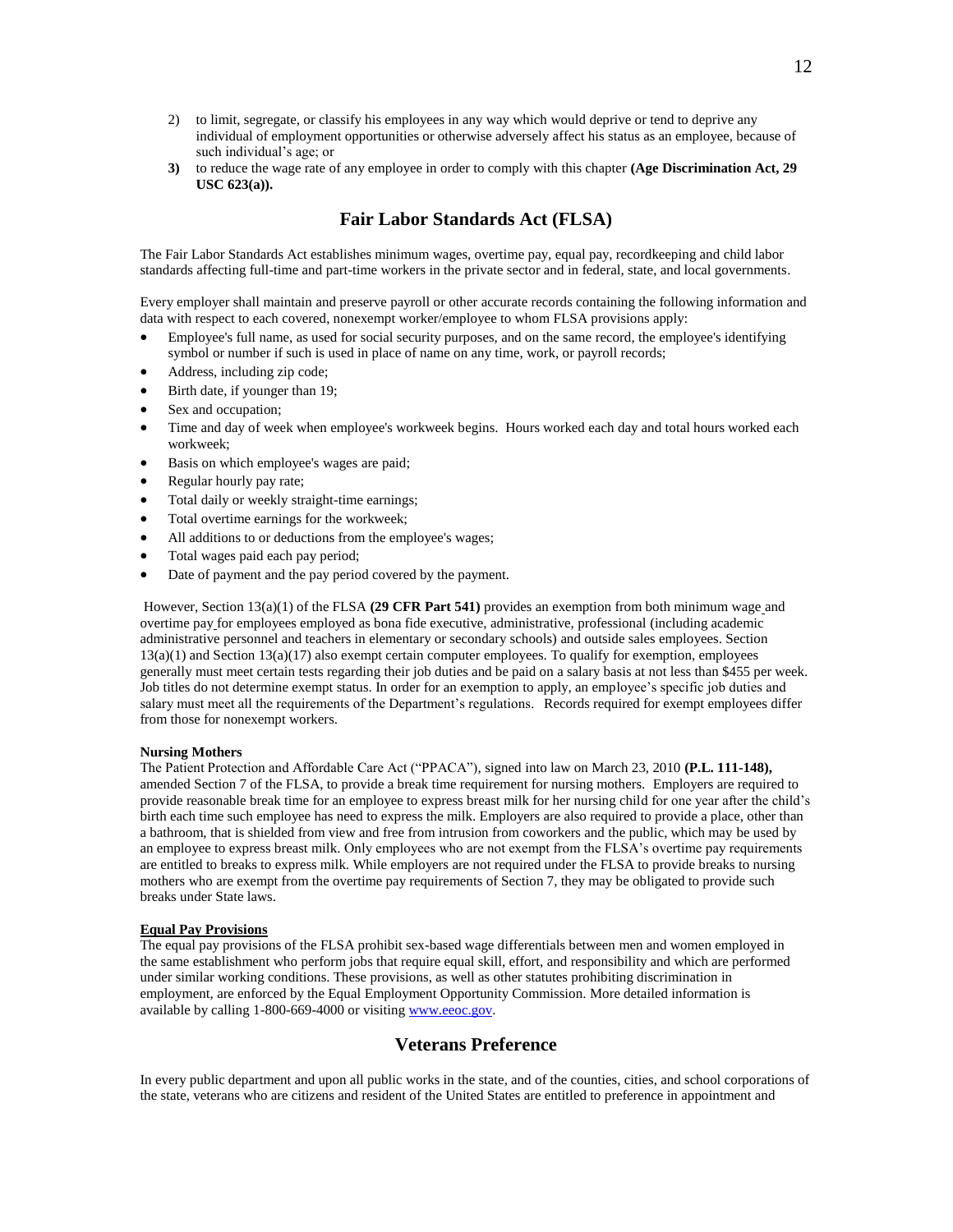employment over other applicants of no greater qualifications. For purposes of this section, *"veteran"* means as defined in section 35.1 except that the requirement that the person be a resident of this state shall not apply **(35C.1(1)).**

In all jobs of political subdivisions of the state which are to be filled by competitive examination or by appointment, public notice of the application deadline to fill a job shall be posted at least 10 days before the deadline in the same manner as notices of meetings are posted under section 21.4 **(35C.1(3)).**

The provisions of the Iowa Veteran's Preference Law apply to both permanent part-time and temporary or seasonal positions of a public employer **(OAG #87-11-6(L)).**

The persons thus preferred shall not be disqualified from holding any position hereinbefore mentioned on account of age or by reason of any physical disability, provided such age or disability does not render such person incompetent to perform properly the duties of the position applied for **(35C.2).**

When any preferred person applies for appointment or employment under chapter 35C, the officer, board, or person whose duty it is or may be to appoint or employ a person to fill the position or place shall, before appointing or employing a person to fill the position or place, make an investigation as to the qualifications of the applicant for the place or position, and if the applicant is of good moral character and can perform the duties of the position applied for, the officer, board, or person shall appoint the applicant to the position, place, or employment. The appointing officer, board, or person shall set forth in writing and file for public inspection the specific grounds upon which it appointed or refused to appoint the person. At the time of application or at an interview for the position, an applicant may request notification of refusal only or notification of refusal and the specific grounds for refusal. The notification shall be sent within 10 days after the successful applicant is selected **(35C.3).**

*"Veteran"* means any of the following:

b.

- a. A resident of this state who served in the armed forces of the United States at any time during the following dates and who was discharged under honorable conditions:
	- 1) World War I from April 6, 1917, through November 11, 1918.
	- 2) Occupation of Germany from November 12, 1918, through July 11, 1923.
	- 3) American expeditionary forces in Siberia from November 12, 1918, through April 30, 1920.
	- 4) Second Haitian suppression of insurrections from 1919 through 1920.
	- 5) Second Nicaragua campaign with marines or navy in Nicaragua or on combatant ships from 1926 through 1933.
	- 6) Yangtze service with navy and marines in Shanghai or in the Yangtze valley from 1926 through 1927 and 1930 through 1932.
	- 7) China service with navy and marines from 1937 through 1939.
	- 8) World War II from December 7, 1941, through December 31, 1946.<br>9) Korean Conflict from June 25, 1950, through January 31, 1955.
	- Korean Conflict from June 25, 1950, through January 31, 1955.
	- 10) Vietnam Conflict from February 28, 1961, through May 7, 1975.
	- 11) Lebanon or Grenada service from August 24, 1982, through July 31, 1984.
	- 12) Panama service from December 20, 1989, through January 31, 1990.
	- 13) Persian Gulf Conflict from August 2, 1990, through the date the president or the Congress of the United States declares a cessation of hostilities. However, if the United States Congress enacts a date different from August 2, 1990, as the beginning of the Persian Gulf Conflict for purposes of determining whether a veteran is entitled to receive military benefits as a veteran of the Persian Gulf Conflict, that date shall be substituted for August 2, 1990.
		- 1) Former members of the reserve forces of the United States who served at least twenty years in the reserve forces and who were discharged under honorable conditions. However, a member of the reserve forces of the United States who completed a minimum aggregate of ninety days of active federal service, other than training, and was discharged under honorable conditions, or was retired under Tit. 10 of the United States Code shall be included as a veteran.
		- 2) Former members of the Iowa national guard who served at least twenty years in the Iowa national guard and who were discharged under honorable conditions. However, a member of the Iowa national guard who was activated for federal duty, other than training, for a minimum aggregate of ninety days, and was discharged under honorable conditions or was retired under Tit. 10 of the United States Code shall be included as a veteran.
		- 3) Former members of the active, oceangoing merchant marines who served during World War II at any time between December 7, 1941, and December 31, 1946, both dates inclusive, who were discharged under honorable conditions.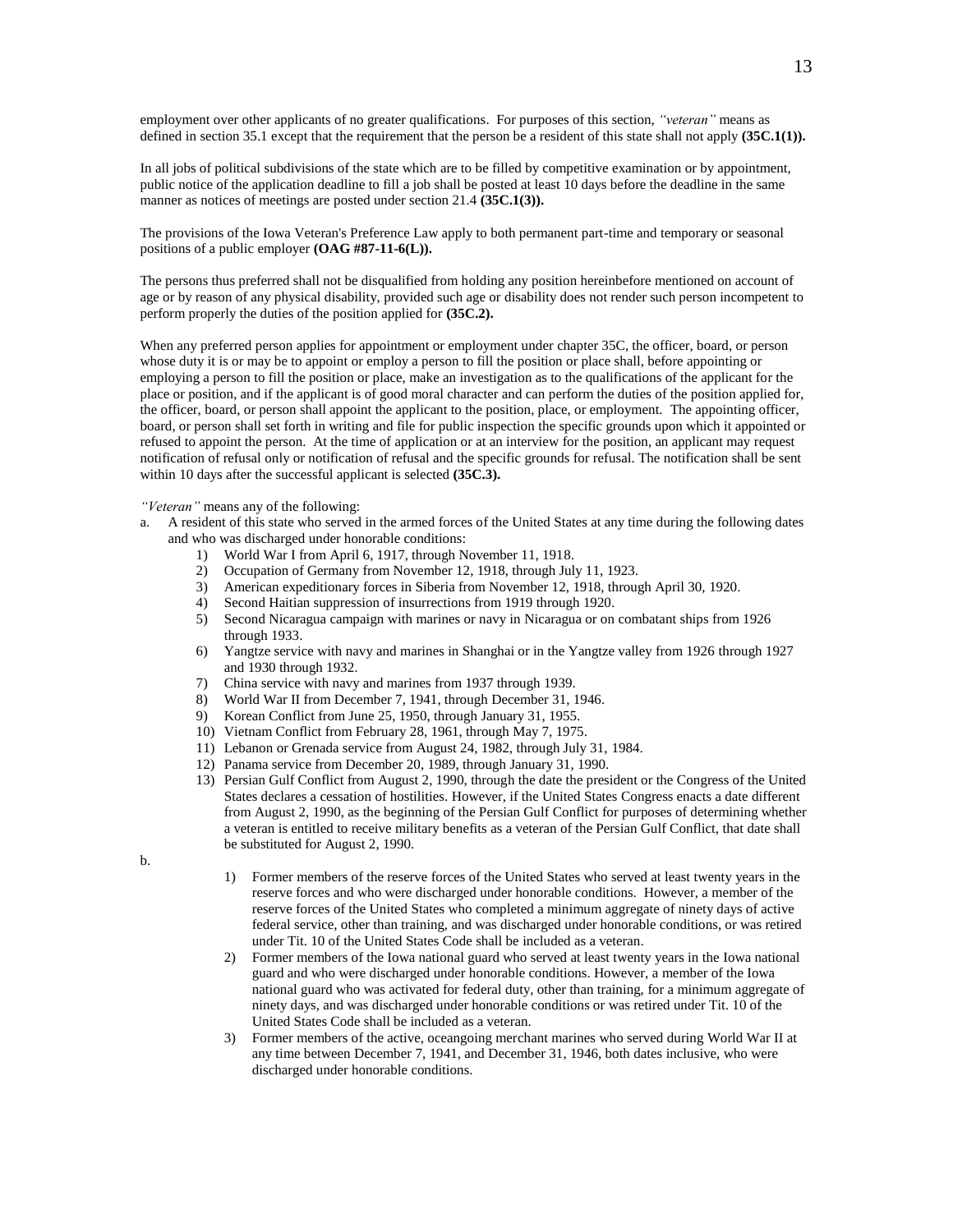- 4) Former members of the women's air force service pilots and other persons who have been conferred veterans status based on their civilian duties during World War II in accordance with federal Pub. L. No. 95-202, 38 U.S.C. § 106.
- 5) Former members of the armed forces of the United States if any portion of their term of enlistment would have occurred during the time period of the Korean Conflict from June 25, 1950, through January 31, 1955, but who instead opted to serve five years in the reserve forces of the United States, as allowed by federal law, and who were discharged under honorable conditions.
- 6) Members of the reserve forces of the United States who have served at least twenty years in the reserve forces and who continue to serve in the reserve forces.
- 7) Members of the Iowa national guard who have served at least twenty years in the Iowa national guard and who continue to serve in the Iowa national guard.
- c. A resident of this state who served on active federal duty, other than training, in the armed forces of the United States and who was discharged under honorable conditions **(35.1(2)).**

# **Polygraph Examination**

The Employee Polygraph Protection Act (EPPA) is administered by the Wage and Hour Division (WHD). The EPPA applies to most private employers. The law does not cover federal, state, and local government agencies. The EPPA prohibits most private employers from using lie detector tests, either for pre-employment screening or during the course of employment. Employers generally may not require or request any employee or job applicant to take a lie detector test, or discharge, discipline, or discriminate against an employee or job applicant for refusing to take a test or for exercising other rights under the Act. Employers may not use or inquire about the results of a lie detector test or discharge or discriminate against an employee or job applicant on the basis of the results of a test, or for filing a complaint or for participating in a proceeding under the Act **[\(29 USC §2001 et seq.;](http://www.dol.gov/cgi-bin/leave-dol.asp?exiturl=http://www4.law.cornell.edu/uscode/29/2001.html&exitTitle=Cornell_University) [29 CFR Part 801\)](http://www.dol.gov/cgi-bin/leave-dol.asp?exiturl=http://s.dol.gov/8T&exitTitle=www.gpoaccess.gov&fedpage=yes).**

As used in this section, *"polygraph examination"* means any procedure which involves the use of instrumentation or a mechanical or electrical device to enable or assist the detection of deception, the verification of truthfulness, or the rendering of a diagnostic opinion regarding either of these, and includes a lie detector or similar test **(730.4(1)).**

An employer shall not as a condition of employment, promotion, or change in status of employment, or as an express or implied condition of a benefit or privilege of employment, knowingly do any of the following:

- a. Request or require that an employee or applicant for employment take or submit to a polygraph examination.
- b. Administer, cause to be administered, threaten to administer, or attempt to administer a polygraph examination to an employee or applicant for employment.
- c. Request or require that an employee or applicant for employment give an express or implied waiver of a practice prohibited by section 730.4 **(730.4(2)).**

# **Leaves of Absence**

## **Military Leave**

Employees are entitled to take either military leave or compensatory time on days when military duty interferes with scheduled work time. The employee should not return to work after earning a full day's pay from federal sources. Employers may attempt to schedule work days so as to avoid conflicts with military duty **(OAG #89-2-5(L)).**

## **Veteran's Day**

An employer shall provide each employee who is a veteran, as defined in section 35.1, with holiday time off for Veterans Day, November 11, if the employee would otherwise be required to work on that day, as provided in this section. An employer, in complying with this section, shall have the discretion of providing paid or unpaid time off on Veterans Day, unless providing time off would impact public health or safety or would cause the employer to experience significant economic or operational disruption.

- a. An employee shall provide the employer with at least one month's prior written notice of the employee's intent to take time off for Veterans Day and shall also provide the employer with a federal certificate of release or discharge from active duty, or such similar federal document, for purposes of determining the employee's eligibility for the benefit provided in this section.
- b. The employer shall, at least ten days prior to Veterans Day, notify the employee if the employee shall be provided paid or unpaid time off on Veterans Day. If the employer determines that the employer is unable to provide time off for Veterans Day for all employees who request time off, the employer shall deny time off to the minimum number of employees needed by the employer to protect public health and safety or to maintain minimum operational capacity, as applicable **(91A.5A).**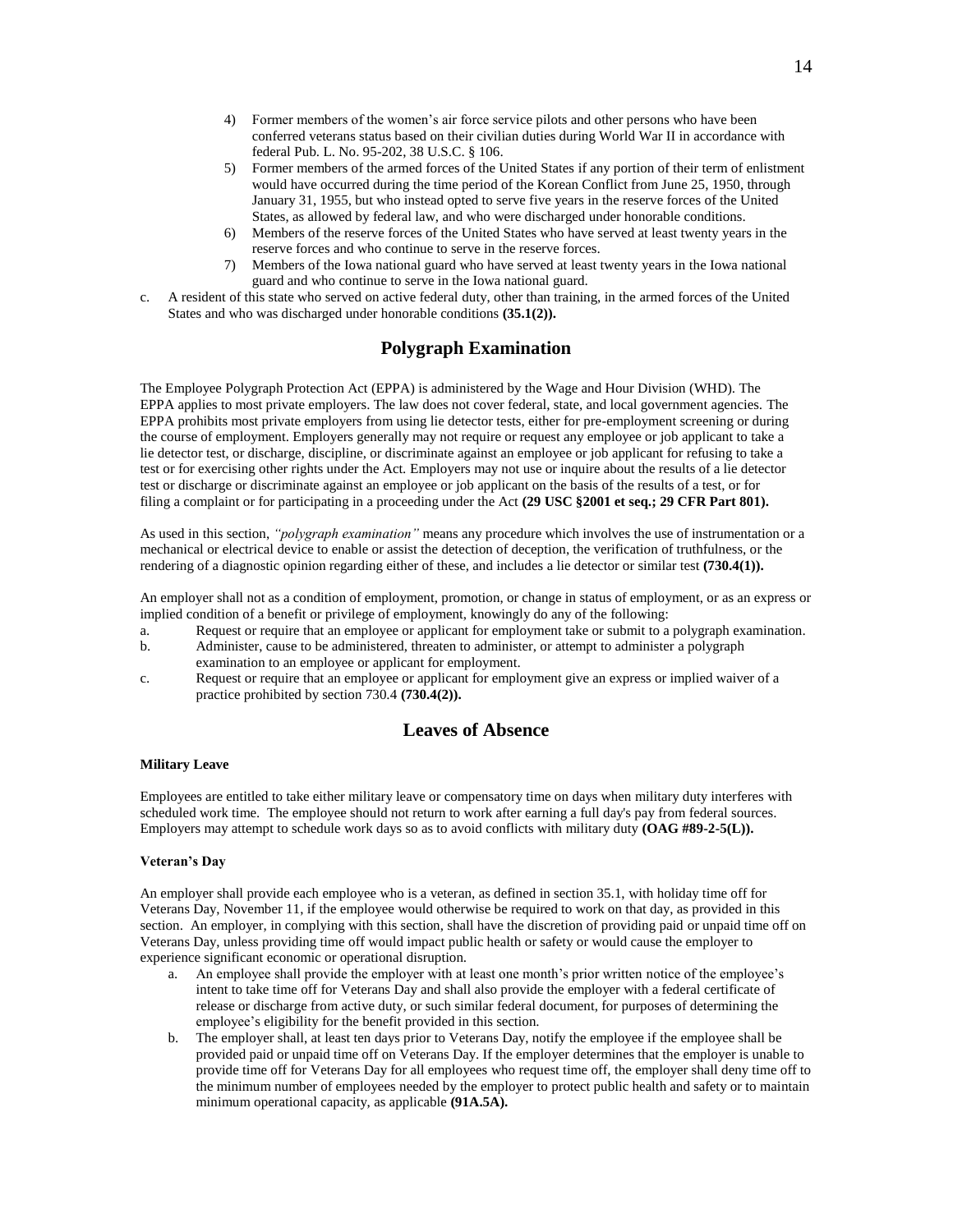## **Elective Office**

A person who is elected to a municipal, county, state, or federal office shall, upon written application to the employer of that person, be granted a leave of absence from regular employment to serve in that office except where prohibited by the federal law. The leave of absence may be granted without pay, except that if a salaried employee takes leave without pay from regular employment for a portion of a pay period, the employee's salaried compensation for that pay period shall be reduced by the ratio of the number of days of leave taken to the total number of days in the pay period. The leave of absence shall be granted without loss of net credited service and benefits earned. This section shall not be construed to require an employer to pay pension, health, or other benefits during the leave of absence to an employee taking a leave of absence under this section. An employee shall not be prohibited from returning to regular employment before the period expires for which the leave of absence was granted. This section applies only to employers which employ twenty or more full-time persons. The leave of absence granted by this section does not apply to an elective office held by the employee prior to the election. Temporary substitute teachers and teachers hired on a temporary basis to replace teachers who have been granted leaves of absence pursuant to this section are not subject to the provisions of chapter 279 relating to the termination of continuing contracts **(55.1).**

A person who is appointed to serve on a state board, upon written application to the person's employer, shall be granted leaves of absence from regular employment to attend the meetings of the state board, except if leaves of absence are prohibited by federal law. The leaves of absence may be granted without pay and shall be granted without loss of net credited service and benefits earned. This section does not apply if the employer employs less than twenty full-time employees. For the purpose of this section, *"state board"* includes any board, commission, committee, council, or task force of the state government created by the Constitution of the State of Iowa, or by statute, resolution of the general assembly, motion of the legislative council, executive order of the governor, or supreme court order, but does not include any such state board, commission, committee, council, or task force for which an annual salary is provided for its members **(55.3).**

Any public employee who becomes a candidate for any elective public office shall, upon request of the employee and commencing any time within thirty days prior to a contested primary, special, or general election and continuing until after the day following that election, automatically be given a period of leave. An employee who is a candidate for any elective public office shall not campaign while on duty as an employee. This section does not apply to employees of the federal government or to a public employee whose position is financed by federal funds if the application of this section would be contrary to federal law or result in the loss of the federal fund **(55.4).**

Any person violating chapter 55 is guilty of a simple misdemeanor. Each day in which the violation continues is a separate offense **(55.5).**

## **Educational Leave**

The board may approve a policy for educational leave for licensed school employees and for reimbursement for tuition paid by licensed school employees for courses approved by the board. Educational leave means a leave granted to an employee for the purpose of study including study in areas outside of a teacher's area of specialization, travel, or other reasons deemed by the board to be of value to the school system **(279.12).**

#### **Sick Leave**

Public school employees are granted leave of absence for medically related disability with full pay in the following minimum amounts:

| 1) | The first year of employment                 | 10 days.          |
|----|----------------------------------------------|-------------------|
| 2) | The second year of employment                | $11$ days.        |
| 3) | The third year of employment                 | 12 days.          |
| 4) | The fourth year of employment                | 13 days.          |
| 5) | The fifth year of employment                 | 14 days.          |
| 6) | The sixth and subsequent years of employment | $15 \text{ days}$ |

ent years of employment

The above amounts shall apply only to consecutive years of employment in the same school district and unused portions shall be cumulative to at least a total of 90 days. The school board shall, in each instance, require such reasonable evidence as it may desire confirming the necessity for such leave of absence. The school board may grant more time than the days herein specified. Cumulation of sick leave under this section shall not be affected or terminated due to the organization or dissolution of a community school district or districts which include all or the portion of the district which employed the particular public school employee for the school year previous to the organization or dissolution, if the employee is employed by one of the community school districts for the first school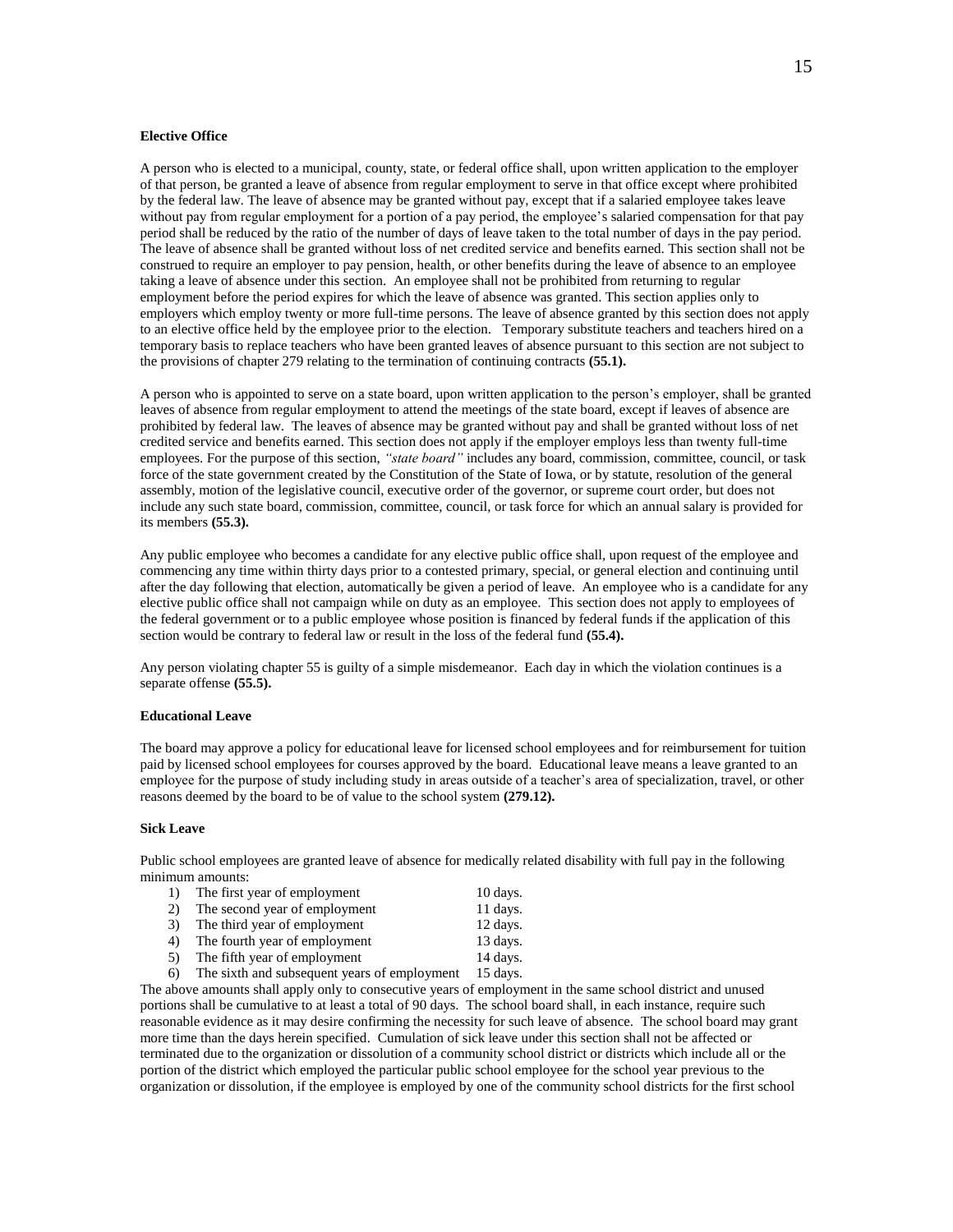year following its organization or dissolution. Any amounts due an employee under this section shall be reduced by benefits payable under sections 85.33 [temporary disability] and 85.34 [permanent disability], subsection 1 **(279.40).**

### **Family and Medical Leave Act**

The FMLA entitles eligible employees of covered employers to take unpaid, job-protected leave for specified family and medical reasons with continuation of group health insurance coverage under the same terms and conditions as if the employee had not taken leave. Eligible employees are entitled to:

- Twelve workweeks of leave in a 12-month period for:
	- o the birth of a child and to care for the newborn child within one year of birth;
	- o the placement with the employee of a child for adoption or foster care and to care for the newly placed child within one year of placement;
	- o to care for the employee's spouse, child, or parent who has a serious health condition;
	- o a serious health condition that makes the employee unable to perform the essential functions of his or her job;
	- o any qualifying exigency arising out of the fact that the employee's spouse, son, daughter, or parent is a covered military member on "covered active duty;" or
- Twenty-six workweeks of leave during a single 12-month period to care for a covered service member with a serious injury or illness who is the spouse, son, daughter, parent, or next of kin to the employee (military caregiver leave) **(29 UCS 2601).**

The Wage and Hour Division issued an Administrator Interpretation clarifying the definition of "son and daughter" under the Family and Medical Leave Act to ensure that an employee who assumes the role of caring for a child receives parental rights to family leave regardless of the legal or biological relationship **[\(FMLA AI 2010-3\)](http://www.dol.gov/WHD/opinion/adminIntrprtn/FMLA/2010/FMLAAI2010_3.htm).**

### **Opportunity to Vote**

Any person entitled to vote at an election in this state who does not have three consecutive hours in the period between the time of the opening and the time of the closing of the polls during which the person is not required to be present at work for an employer, is entitled to such time off from work time to vote as will in addition to the person's nonworking time total three consecutive hours during the time the polls are open. Application by any employee for such absence shall be made individually and in writing prior to the date of the election, and the employer shall designate the period of time to be taken. The employee is not liable to any penalty nor shall any deduction be made from the person's regular salary or wages on account of such absence **(49.109).** A person commits the crime of election misconduct in the first degree if the person willfully intimidates, threatens, or coerces, or attempts to intimidate, threaten, or coerce, a person to do or to refrain from registering to vote, voting, or attempting to register to vote. **(39A.2(1)"c"(1)).** A person commits the crime of election misconduct in the fourth degree if, as an employer, the person, on election day, willfully denies an employee the privilege conferred by section 49.109, or subjects an employee to a penalty or reduction of wages because of the exercise of that privilege **(39A.5(1)"a"(1)).**

## **Deductions and Withholding from Wages**

#### **Garnishment**

Title III of the Consumer Credit Protection Act (CCPA) is administered by the Wage and Hour Division (WHD). The CCPA protects employees from discharge by their employers because their wages have been garnished for any one debt, and it limits the amount of an employee's earnings that may be garnished in any one week. Title III applies to all employers and individuals who receive earnings for personal services (including wages, salaries, commissions, bonuses, and periodic payments from a pension or retirement program, but ordinarily does not include tips) **[\(15 USC](http://www.dol.gov/whd/regs/statutes/garn01.pdf)  [§1671 et seq. \(PDF\);](http://www.dol.gov/whd/regs/statutes/garn01.pdf) [29 CFR Part 870\)](http://www.dol.gov/cgi-bin/leave-dol.asp?exiturl=http://s.dol.gov/8V&exitTitle=www.gpoaccess.gov&fedpage=yes).**

The right of any person to any future payment under a pension and annuity retirement system established in chapter 294 shall not be transferable or assignable, at law or in equity, and shall not be subject to execution, levy, attachment, garnishment, or other legal process, or to the operation of any bankruptcy or insolvency law, except for the purposes of enforcing child, spousal, or medical support obligations, or marital property orders. For the purposes of enforcing child, spousal, or medical support obligations, the garnishment or attachment of or the execution against benefits due a person under such a retirement system shall not exceed the amount specified in 15 U.S.C. § 1673(b) **(294.10B).**

#### **Charitable Giving**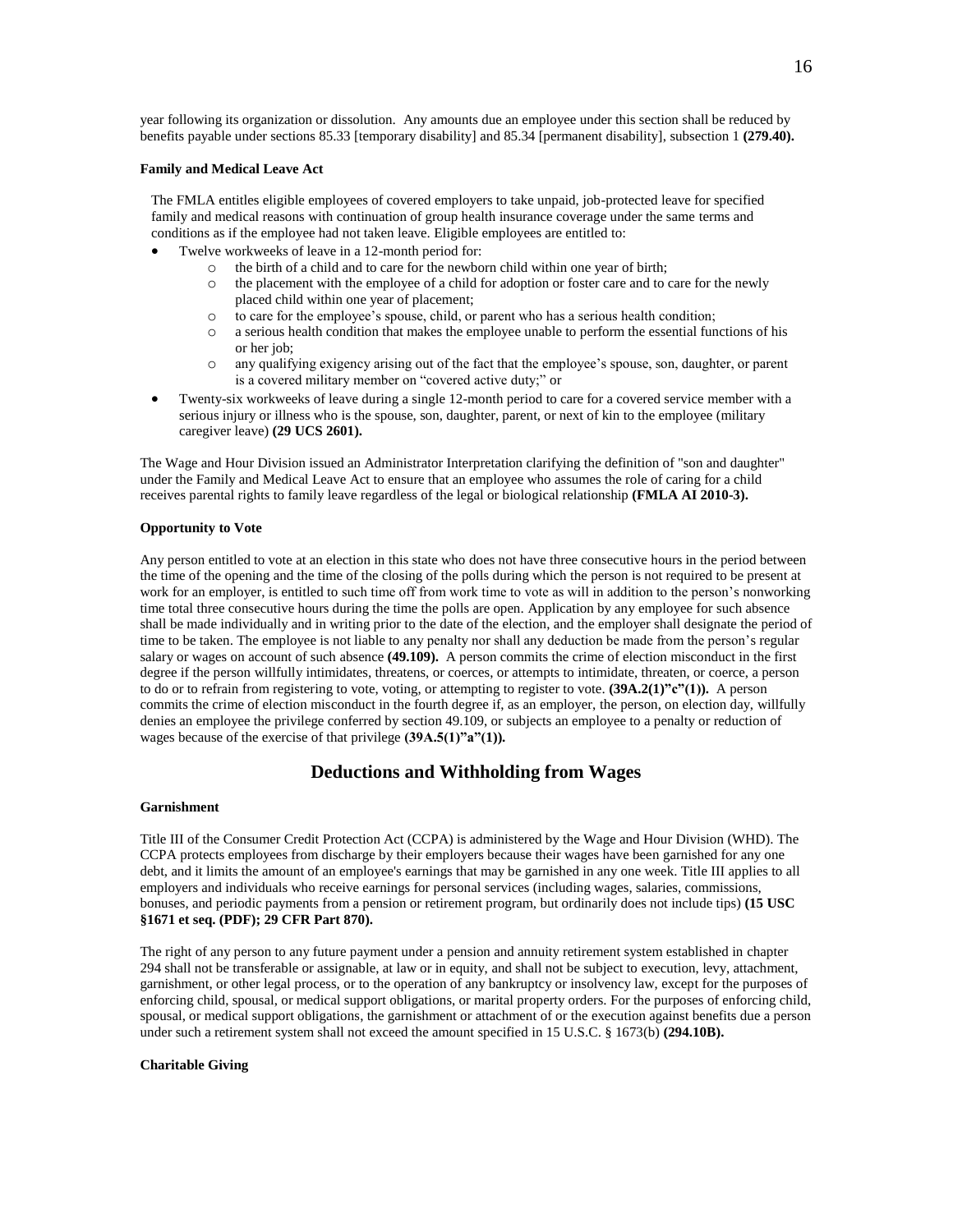An applicable public employer may authorize deductions from the salaries or wages of its employees of an amount specified by an employee for payment to an eligible charitable organization. The authorization by an employee for deductions from the employee's salary or wages shall be evidenced by a written request signed by the employee directed to and filed with the treasurer, or official in charge of the payroll system, of the applicable public employer and the treasurer or responsible official shall deduct from the salary or wages of the employee the amount specified for payment to the eligible charitable organization. The request for the deduction may be withdrawn by the employee at any time by filing a written notification of withdrawal with the applicable treasurer or responsible official in charge of the payroll system. If an applicable public employer authorizes deductions from the salaries or wages of its employees for payment to any eligible charitable organization, the applicable public employer shall ensure that an employee shall be permitted to authorize a deduction to any eligible charitable organization. *"Applicable public employer"* means a board of directors of a school district, a community college, a county board of supervisors, or a governing body of a city. *"Eligible charitable organization"* means a not-for-profit federation of health and human services, social welfare, or environmental agencies or associations that meets all of the following conditions:

(1) The federation is tax exempt under section  $501(c)(3)$  of the Internal Revenue Code and contributions to the federation are deductible under section 170 of the Internal Revenue Code.

(2) The federation has had an office in this state for the last five years.

(3) The federation represents at least ten health and human services, social welfare, or environmental agencies or associations that are located in this state.

(4) The federation is governed by an active, voluntary board, which exercises administrative control over the federation.

(5) The federation is not a charitable foundation.

(6) The federation is registered with the secretary of state's office. **(70A.15A).**

#### **Payroll Deductions**

An agency may not assess a service charge for processing employee payroll deductions for items such as health insurance and deferred compensation plans **(OAG #81-5-7(L)).**

# **IPERS Paid on Behalf**

Notwithstanding section 97B.11 or other provisions of this chapter, beginning January 1, 1995, for federal income tax purposes, and beginning January 1, 1999, for state income tax purposes, member contributions required under section 97B.11 which are picked up by the employer shall be considered employer contributions for federal and state income tax purposes, and each employer shall pick up the member contributions to be made under section 97B.11 by its employees. Each employer shall pick up these contributions by reducing the salary of each of its employees covered by this chapter by the amount which each employee is required to contribute under section 97B.11 and shall pay the amount picked up in lieu of the member contributions as provided in section 97B.14. Member contributions picked up by each employer under subsection 1 shall be treated as employer contributions for federal and state income tax purposes only and for all other purposes of this chapter shall be treated as employee contributions and deemed part of the employee's wages or salary **(97B.11A).**

# **Employee Benefits**

#### **Annuities**

The school district may establish a plan, in accordance with section 403(b) of the Internal Revenue Code, as defined in section 422.3, for employees, which plan shall consist of one or more investment contracts, on a group or individual basis, acquired from a company, or a salesperson for that company, that is authorized to do business in this state. The selection of investment contracts to be included within the plan established by the school district shall be made either pursuant to a competitive bidding process conducted by the school district, in coordination with employee organizations representing employees eligible to participate in the plan, or pursuant to an agreement with the department of administrative services to make available investment contracts included in a deferred compensation or similar plan established by the department pursuant to section 8A.438, which plan meets the requirements of this section. The determination of whether to select investment contracts for the plan pursuant to a competitive bidding process or by agreement with the department of administrative services shall be made by agreement between the school district and the employee organizations representing employees eligible to participate in the plan. The school district may make elective deferrals in accordance with the plan as authorized by an eligible employee for the purpose of making contributions to the investment contract on behalf of the employee. The deferrals shall be made in the manner which will qualify contributions to the investment contract for the benefits under section 403(b) of the Internal Revenue Code, as defined in section 422.3. In addition, the school district may make nonelective employer contributions to the plan. As used in this section, unless the context otherwise requires, *"investment contract"* shall mean a custodial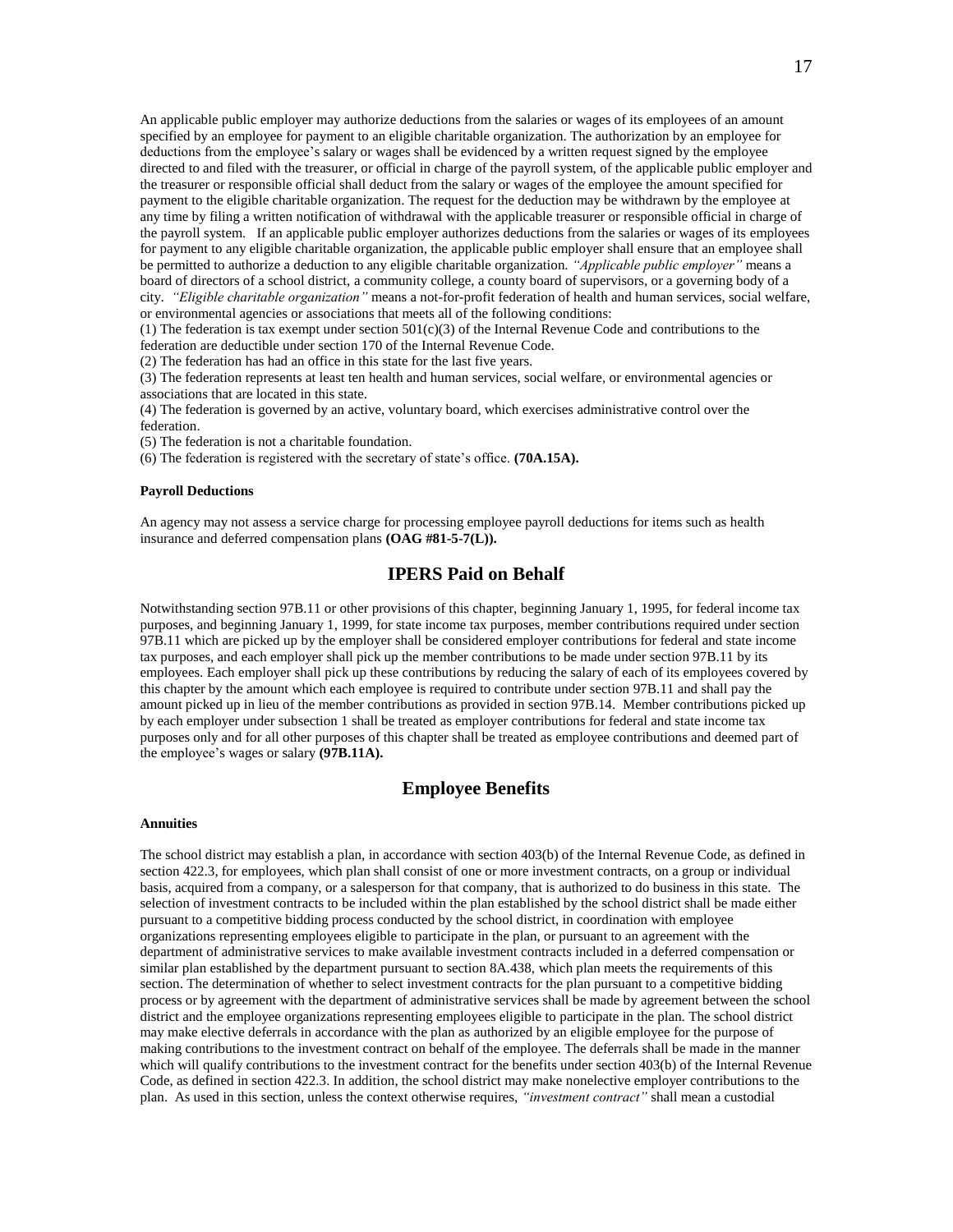account utilizing mutual funds or an annuity contract which meets the requirements of section 403(b) of the Internal Revenue Code, as defined in section 422.3. **(294.16).**

An employee of a school district has a statutory right to select the provider of an annuity contract made available by the school district for his/her benefit [if more than one choice is available pursuant to 294.16] even if the annuity is funded solely with school district money **(OAG #90-1-5).**

A school district may purchase an annuity for its employees which is invested in mutual funds so long as the annuity is purchased from an authorized insurance company and an Iowa-licensed agent **(OAG #87-6-2(L)).**

The governing body may not encourage or discourage employee participation in annuity programs. Lists of employees—but not list of employees participating in annuity programs—must be made available to the public **(OAG #91-6-7(L)).**

### **Medical Insurance Programs**

The AEA board is authorized to establish and pay all or any part of the cost of group health insurance plans, nonprofit group medical service plans and group life insurance plans adopted by the board for the benefit of employees of the AEA, from funds available to the board **(273.3(15)).**

Teachers and administrators are free to contract for provision of a self-funded medical insurance program. The ability of a board to establish group insurance plans does not prohibit contracting for a self-funded plan **(OAG #80-10-11).**

If a retired employee of a publicly funded governing body had family coverage prior to retirement before age 65, continuation of coverage must be offered on that basis, i.e., for the employee's dependents, after retirement, at the employee's expense **(OAG #91-6-5(L)).**

### **Food and Entertainment**

The Code does not allow school districts to provide school lunches without charge to staff members, except where staff members are on lunch room supervisory duty or pursuant to contract **(OAG #82-2-6(L)).** 

#### **Travel and Transportation**

Meal reimbursements paid are subject to income tax withholding if they are not paid under an accountable plan which requires the meal expenses be substantiated as deductible under I.R.C. section 162(a), either as business expenses incurred while away from home overnight, or as the rare type of meal expenses which qualifies as an ordinary and necessary business expense **(OAG #98-5-2(L)).**

When a public officer or employee, other than a state officer or employee, is entitled to be paid for expenses in performing a public duty, a charge shall be made, allowed, and paid for the use of an automobile, as determined by the local governing body, in an amount which may be the maximum allowable under federal internal revenue service rules per mile, notwithstanding established mileage requirements or depreciation allowances. A statutory provision stipulating necessary mileage, travel, or actual reimbursement to a local public officer or employee falls within the mileage reimbursement limitation specified in this section unless specifically provided otherwise. A political subdivision may authorize the use of private vehicles for the conduct of official business of the political subdivision at an annual amount in lieu of actual and necessary travel expense reimbursement provided in this section **(70A.9).**

No law shall be construed to give to a public officer or employee both mileage and expenses for the same transaction **(70A.10).** No public officer or employee shall be allowed either mileage or transportation expense when gratuitously transported by another, nor when transported by another public officer or employee who is entitled to mileage or transportation expense **(70A.11).**

### **Service Club Dues**

Public funds may be used to pay for public employees' dues for service clubs only if directly related to an employee's duties. The governing body must determine that a public purpose is met and that the public purpose is not merely incidental to the private benefit to the employee. This test would not likely be met except in an unusual case **(OAG #90-7-3(L)).**

#### **Worker Compensation**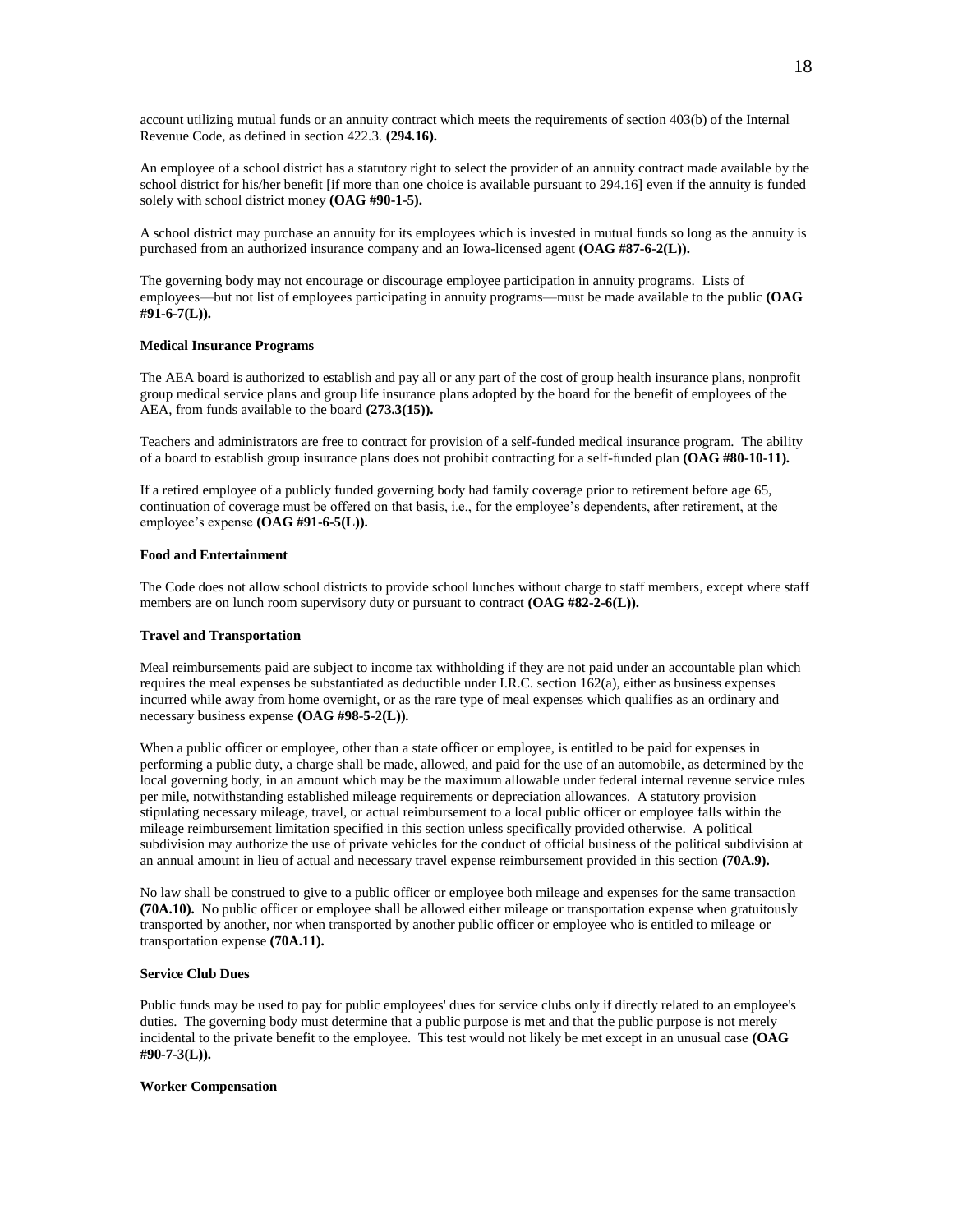Where the school corporation or AEA is the employer, the provisions of chapter 85 on workers' compensation for the payment of compensation and amount thereof for an injury sustained by an employee of such employer shall be exclusive, compulsory, and obligatory upon both employer and employee, except as otherwise provided in section 85.1. For the purposes of chapter 85 elected and appointed officials shall be employees **(85.2).**

No compensation under this chapter shall be allowed for an injury caused:

- 1. By the employee's willful intent to injure the employee's self or to willfully injure another.
- 2. By the employee's intoxication, which did not arise out of and in the course of employment but which was due to the effects of alcohol or another narcotic, depressant, stimulant, hallucinogenic, or hypnotic drug not prescribed by an authorized medical practitioner, if the intoxication was a substantial factor in causing the injury.
- 3. By the willful act of a third party directed against the employee for reasons personal to such employee **(85.16).**

No contract, rule, or device whatsoever shall operate to relieve the employer, in whole or in part, from any liability created by chapter 85 except as herein provided **(85.18).**

A school employee who, in the course of employment, suffers a personal injury causing temporary total disability, or a permanent partial or total disability, resulting from an episode of violence toward that employee, for which workers' compensation under chapter 85 is payable, shall be entitled to receive workers' compensation, which the district shall supplement in order for the employee to receive full salary and benefits for the shortest of the following periods:

- 1) One year from the date of the disability.
- 2) The period during which the employee is disabled and incapable of employment.

During this period, the school employee shall not be required to use accumulated sick leave or vacation. For purposes of this section, *"school employee"* means a person employed by a nonpublic school or school district, or any area education agency staff member who provides services to a school or school district **(280.21A).**

## **Violence and Altercations**

An employee of an accredited public school district, accredited nonpublic school, or AEA shall not inflict, or cause to be inflicted, corporal punishment upon a student. For purposes of this section, *"corporal punishment"* means the intentional physical punishment of a student. An employee's physical contact with the body of a student shall not be considered corporal punishment if it is reasonable and necessary under the circumstances and is not designed or intended to cause pain or if the employee uses reasonable force, as defined under section 704.1, for the protection of the employee, the student, or other students; to obtain the possession of a weapon or other dangerous object within a student's control; or for the protection of property **(280.21(1)).**

A school employee who, in the reasonable course of the employee's employment responsibilities, comes into physical contact with a student shall be granted immunity from any civil or criminal liability which might otherwise be incurred or imposed as a result of such physical contact, if the physical contact is reasonable under the circumstances and involves the following:

- a. Encouraging, supporting, or disciplining the student.
- b. Protecting the employee, the student, or other students.
- c. Obtaining possession of a weapon or other dangerous object within a student's control.
- 
- d. Protecting employee, student, or school property.<br>
e. Quelling a disturbance or preventing an act threat Quelling a disturbance or preventing an act threatening physical harm to any person.
- f. Removing a disruptive student from class or any area of the school premises, or from school-sponsored activities off school premises.
- g. Preventing a student from the self-infliction of harm.
- Self-defense.
- i. Any other legitimate educational activity **(280.21(2)).**

To prevail in a civil action alleging a violation of this section the party bringing the action shall prove the violation by clear and convincing evidence. Any school employee determined in a civil action to have been wrongfully accused under this section shall be awarded reasonable monetary damages, in light of the circumstances involved, against the party bringing the action **(280.21(3)).**

An employee of an accredited public school district or AEA may intervene in a fight or physical struggle occurring among students or between students and nonstudents that takes place in the presence of the school employee in a school building, on school premises, or at any school function or school-sponsored activity regardless of its location. The degree and force of the intervention may be as reasonably necessary, in the opinion of the school employee, to restore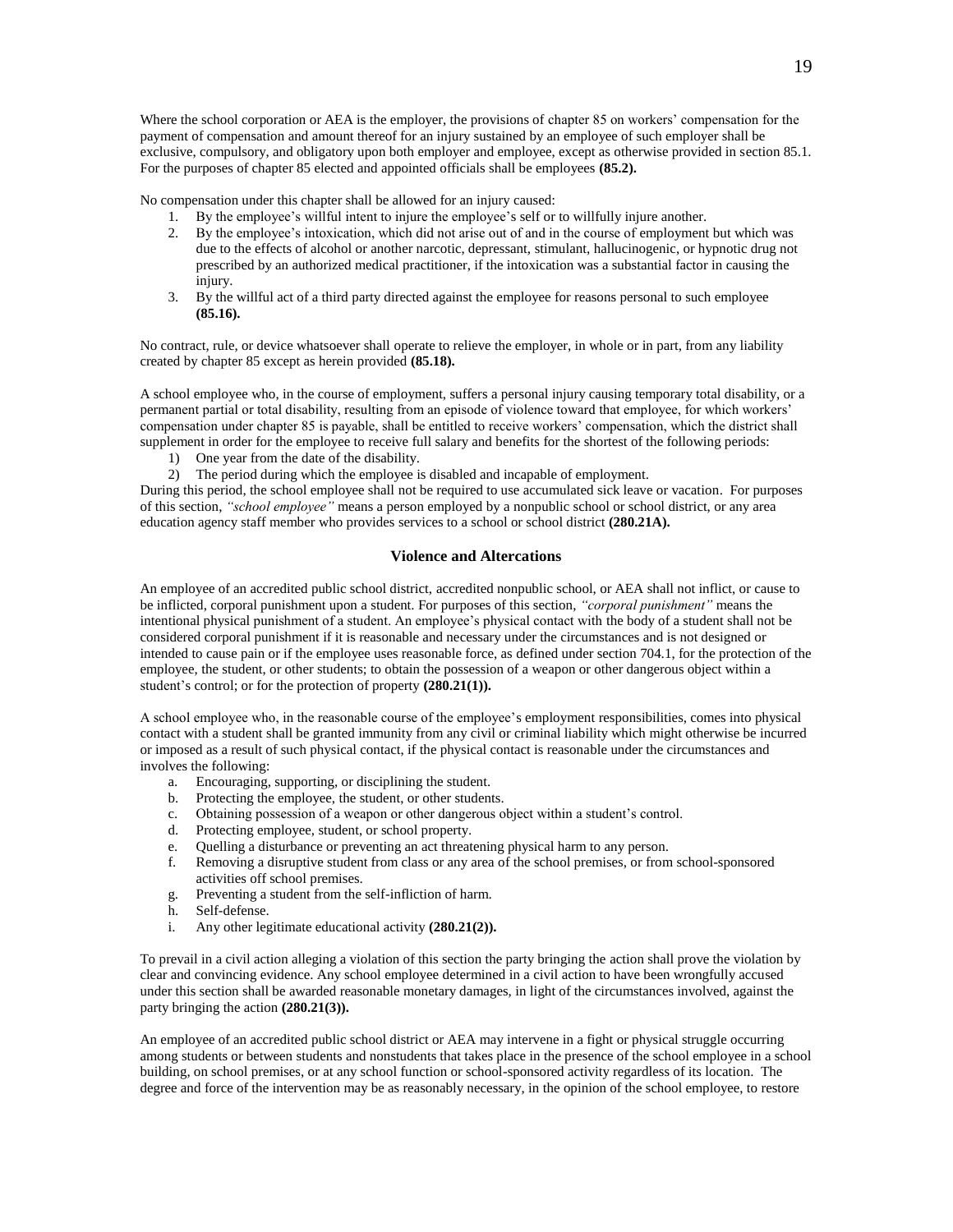order and protect the safety of the individuals involved in the altercation and others in the vicinity of the altercation **(280.26(1)).**

An employee of an accredited public school district, accredited nonpublic school, or AEA who intervenes in a fight or physical struggle pursuant to subsection 1 shall be awarded reasonable monetary damages against a party bringing a civil action alleging a violation of this section, if it is determined in the action that the employee has been wrongfully accused **(280.26(3)).**

An employee of a school district or an AEA who participates in good faith and acts reasonably in the making of a report to, or investigation by, an appropriate person or agency regarding violence, threats of violence, physical or sexual abuse of a student, or other inappropriate activity against a school employee or student in a school building, on school grounds, or at a school-sponsored function shall be immune from civil or criminal liability relating to such action as well as for participating in any administrative or judicial proceeding resulting from or relating to the report or investigation **(280.27).**

An assault as defined in this section is a general intent crime. A person commits an assault when, without justification, the person does any of the following:

- 1. Any act which is intended to cause pain or injury to, or which is intended to result in physical contact which will be insulting or offensive to another, coupled with the apparent ability to execute the act.
- 2. Any act which is intended to place another in fear of immediate physical contact which will be painful, injurious, insulting, or offensive, coupled with the apparent ability to execute the act.
- 3. Intentionally points any firearm toward another, or displays in a threatening manner any dangerous weapon toward another **(708.1).**

An act described in subsection 2 shall not be an assault under the following circumstances:

- a. If the person doing any of the enumerated acts, and such other person, are voluntary participants in a sport, social or other activity, not in itself criminal, and such act is a reasonably foreseeable incident of such sport or activity, and does not create an unreasonable risk of serious injury or breach of the peace.
- b. If the person doing any of the enumerated acts is employed by a school district or accredited nonpublic school, or is an area education agency staff member who provides services to a school or school district, and intervenes in a fight or physical struggle, or other disruptive situation, that takes place in the presence of the employee or staff member performing employment duties in a school building, on school grounds, or at an official school function regardless of the location, whether the fight or physical struggle or other disruptive situation is between students or other individuals, if the degree and the force of the intervention is reasonably necessary to restore order and to protect the safety of those assembled. **(708.1).**

A person, who acts alone, or who conspires with another person or persons, to injure, oppress, threaten, or intimidate or interfere with any citizen in the free exercise or enjoyment of any right or privilege secured to that person by the constitution or laws of the state of Iowa or by the constitution or laws of the United States, and assembles with one or more persons for the purpose of teaching or being instructed in any technique or means capable of causing property damage, bodily injury or death when the person or persons intend to employ those techniques or means in furtherance of the conspiracy, is on conviction, guilty of a class "D" felony. A person intimidates or interferes with another person if the act of the person results in any of the following:

- a. Physical injury to the other person.
- b. Physical damage to or destruction of the other person's property.
- c. Communication in a manner, or action in a manner, intended to result in either of the following:
	- 1) To place the other person in fear of physical contact which will be injurious, insulting, or offensive, coupled with the apparent ability to execute the act.
	- 2) To place the other person in fear of harm to the other person's property, or harm to the person or property of a third person **(729.5(1)).**

# **Performance Evaluations**

The board shall establish evaluation criteria and shall implement evaluation procedures. If an exclusive bargaining representative has been certified, the board shall negotiate in good faith with respect to evaluation procedures pursuant to chapter 20. The determination of standards of performance expected of school district personnel shall be reserved as an exclusive management right of the school board and shall not be subject to mandatory negotiations under chapter 20. Notwithstanding chapter 20, objections to the procedures, use, or content of an evaluation in a teacher termination proceeding brought before the school board in a hearing held in accordance with section 279.16 or 279.27 shall not be subject to the grievance procedures negotiated in accordance with chapter 20. A school district shall not be obligated to process any evaluation grievance after service of a notice and recommendation to terminate an individual's continuing teaching contract in accordance with this chapter **(279.14).**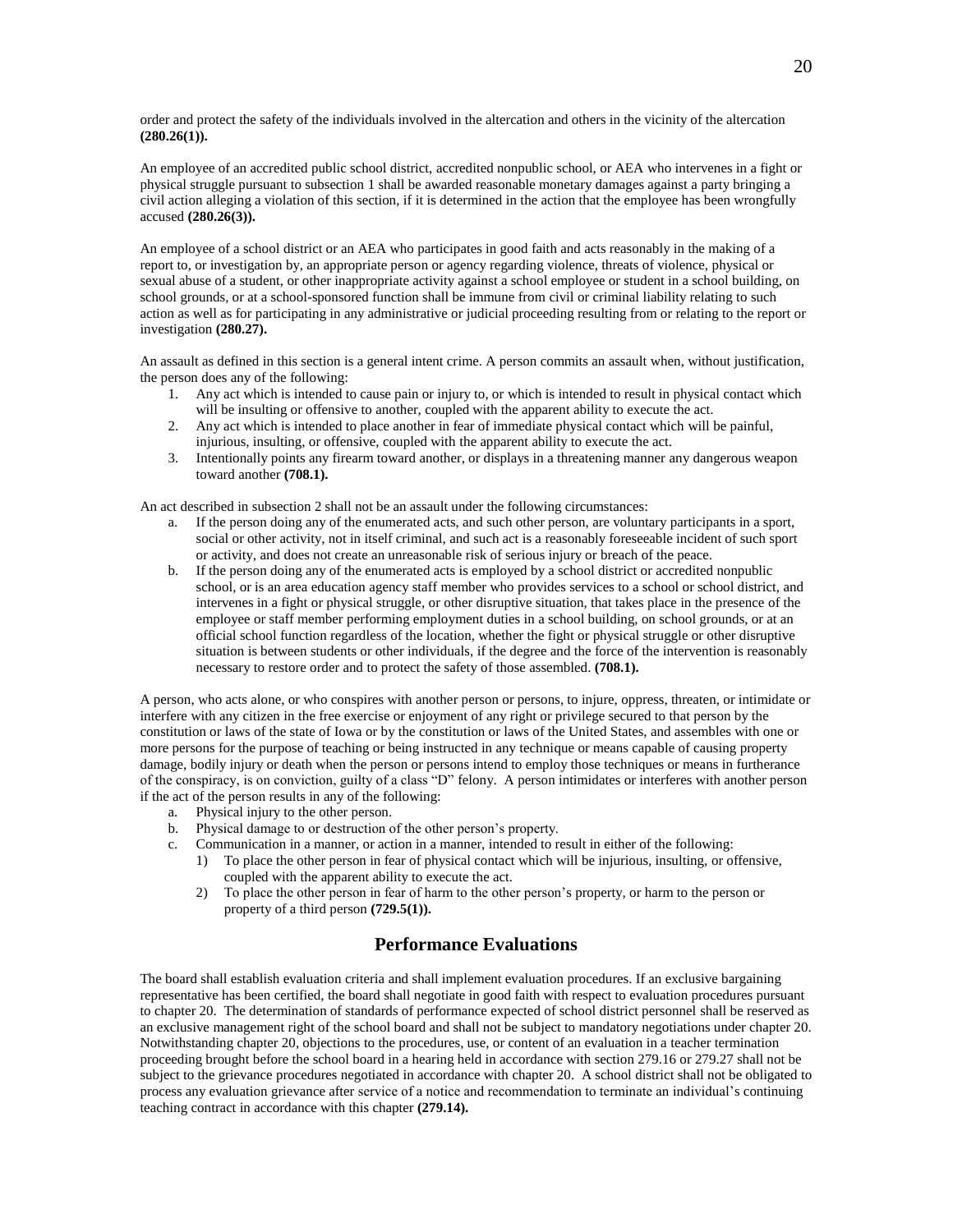The board shall establish written evaluation criteria and shall establish and annually implement evaluation procedures. The board shall also establish written job descriptions for all supervisory positions **(279.23A).**

Each board shall adopt evaluation criteria and procedures for all contracted staff. The evaluation processes shall conform to Iowa Code sections 272.33, 279.14, and 279.23A **(IAC 281--12.3(3)).**

# **Reductions in Force and Terminations**

If any person, agent, company, corporation, after having discharged any employee from service, shall prevent or attempt to prevent, by word or writing of any kind, such discharged employee from obtaining employment with any other person, company or corporation, except by furnishing in writing on request a truthful statement as to the cause of the person's discharge, such person, agent, company, or corporation shall be guilty of a serious misdemeanor and shall be liable for all damages sustained by any such person **(730.1).**

An employee, as defined in section 91A.2, shall have access to and shall be permitted to obtain a copy of the employee's personnel file maintained by the employee's employer, as defined in section 91A.2, including but not limited to performance evaluations, disciplinary records, and other information concerning employer-employee relations. However, an employee's access to a personnel file is subject to all of the following:

- a. The employer and employee shall agree on the time the employee may have access to the employee's personnel file, and a representative of the employer may be present.
- b. An employee shall not have access to employment references written for the employee.
- c. An employer may charge a reasonable fee for each page of a copy made by the employer for an employee of an item in the employee's personnel file. For purposes of this paragraph, *"reasonable fee"* means an amount equivalent to an amount charged per page for copies made by a commercial copying business **(91B.1).**

An employer or an employer's representative who, upon request by or authorization of a current or former employee or upon request made by a person who in good faith is believed to be a representative of a prospective employer of a current or former employee, provides work-related information about a current or former employee, is immune from civil liability unless the employer or the employer's representative acted unreasonably in providing the work-related information **(91B.2(1)).**

An employer acts unreasonably if any of the following are present:

- a. The work-related information violates a civil right of the current or former employee.
- b. The work-related information knowingly is provided to a person who has no legitimate and common interest in receiving the work-related information.
- c. The work-related information is not relevant to the inquiry being made, is provided with malice, or is provided with no good faith belief that it is true **(91B.2(2)).**

A person shall not discharge an employee from or take or fail to take action regarding an employee's appointment or proposed appointment to, promotion or proposed promotion to, or any advantage in, a position in employment by a political subdivision of this state as a reprisal for a disclosure of any information by that employee to a member or employee of the general assembly, or an official of that political subdivision or a state official or for a disclosure of information to any other public official or law enforcement agency if the employee reasonably believes the information evidences a violation of law or rule, mismanagement, a gross abuse of funds, an abuse of authority, or a substantial and specific danger to public health or safety. This section does not apply if the disclosure of the information is prohibited by statute. A person who violates this commits a simple misdemeanor **(70A.29).**

# **Reporting Misconduct**

1. *a.* (1) The board of directors of a school district or AEA, the superintendent of a school district, the chief administrator of an AEA, and the authorities in charge of an accredited nonpublic school shall report to the board any instance of disciplinary action taken against a licensed school employee by the board of directors of the school district or AEA, the superintendent of the school district, the chief administrator of the area education agency, or the authorities in charge of the accredited nonpublic school for conduct constituting any of the following:

(a) Soliciting, encouraging, or consummating a romantic or otherwise inappropriate relationship with a student.

(b) Falsifying student grades, test scores, or other official information or material.

(c) Converting public property or funds to the personal use of the school employee.

(2) The board of directors of a school district or AEA, the superintendent of a school district, the chief administrator of an AEA, and the authorities in charge of an accredited nonpublic school shall report to the board the nonrenewal or termination, for reasons of alleged or actual misconduct, of a person's contract executed under sections 279.12, 279.13,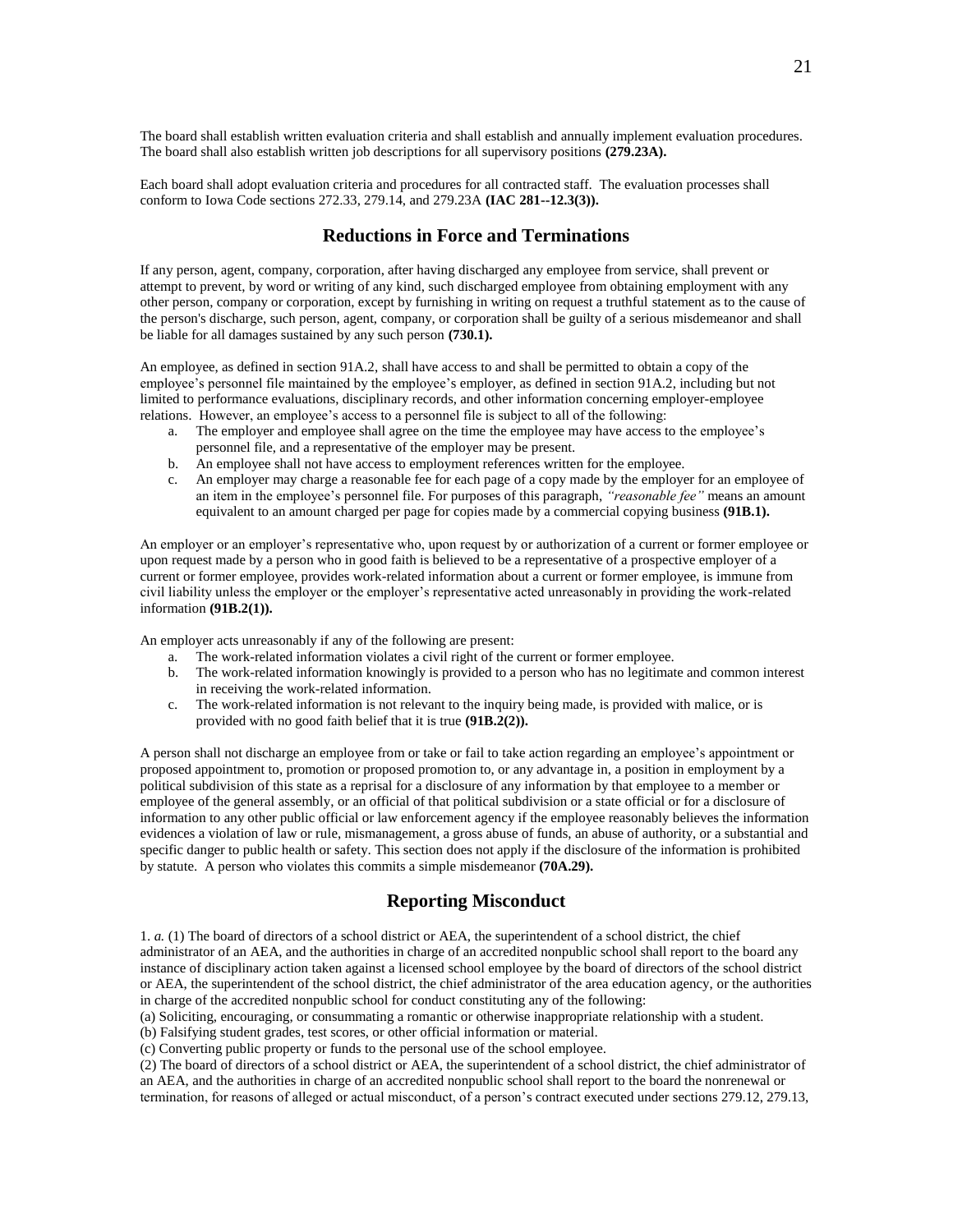279.15 through 279.21, 279.23, and 279.24, and the resignation of a person who holds a license, certificate, or authorization issued by the board as a result of or following an incident or allegation of misconduct that, if proven, would constitute a violation of the rules adopted by the board to implement section 272.2, subsection 14, paragraph *"b"*, subparagraph (1); soliciting, encouraging, or consummating a romantic or otherwise inappropriate relationship with a student; falsifying student grades, test scores, or other official information or material; or converting public property or funds to the personal use of the school employee, when the board or reporting official has a good faith belief that the incident occurred or the allegation is true. The board may deny a license or revoke the license of an administrator if the board finds by a preponderance of the evidence that the administrator failed to report the termination or resignation of a school employee holding a license, certificate, statement of professional recognition, or coaching authorization, for reasons of alleged or actual misconduct, as defined by this section.

*b.* Information reported to the board in accordance with this section is privileged and confidential, and except as provided in section 272.13, is not subject to discovery, subpoena, or other means of legal compulsion for its release to a person other than the respondent and the board and its employees and agents involved in licensee discipline, and is not admissible in evidence in a judicial or administrative proceeding other than the proceeding involving licensee discipline. The board shall review the information reported to determine whether a complaint should be initiated. In making that determination, the board shall consider the factors enumerated in section 272.2, subsection 14, paragraph *"a"*.

*c.* For purposes of this section, unless the context otherwise requires, *"misconduct"* means an action disqualifying an applicant for a license or causing the license of a person to be revoked or suspended in accordance with the rules adopted by the board to implement section 272.2, subsection 14, paragraph *"b"*, subparagraph (1).

2. If, in the course of performing official duties, an employee of the department becomes aware of any alleged misconduct by an individual licensed under this chapter, the employee shall report the alleged misconduct to the board of educational examiners under rules adopted pursuant to subsection 1.

3. If the executive director of the board verifies through a review of official records that a teacher who holds a practitioner's license under this chapter is assigned instructional duties for which the teacher does not hold the appropriate license or endorsement, either by grade level or subject area, by a school district or accredited nonpublic school, the executive director may initiate a complaint against the teacher and the administrator responsible for the inappropriate assignment of instructional duties **(272.15).**

# **Safe and Healthy Workplace**

It is the policy of this state to assure so far as possible every working person in the state safe and healthful working conditions and to preserve human resources by:

- 1. Encouraging employers and employees in their efforts to reduce the number of occupational safety and health hazards at their places of employment, and to stimulate employers and employees to institute new and perfect existing programs for providing safe and healthful working conditions.
- 2. Providing that employers and employees have separate but dependent responsibilities and rights with respect to achieving safe and healthful working conditions.
- 3. Authorizing the labor commissioner to set mandatory occupational safety and health standards applicable to businesses, and by creating an employment appeal board within the department of inspections and appeals for carrying out adjudicatory functions under the chapter.
- 4. Building upon advances already made through employer and employee initiative for providing safe and healthful working conditions.
- 5. Providing for research in the field of occupational safety and health, including the psychological factors involved, and by developing innovative methods, techniques, and approaches for dealing with occupational safety and health problems.
- 6. Exploring ways to discover latent diseases, establishing causal connections between diseases and work in environmental conditions, and conducting other research relating to health problems, in recognition of the fact that occupational health standards present problems often different from those involved in occupational safety.
- 7. Providing medical criteria which will assure insofar as practicable that no employee will suffer diminished health, functional capacity or life expectancy as a result of the employee's work experience.
- 8. Providing for training programs to increase the number and competence of personnel engaged in the field of occupational safety and health.
- 9. Providing for the development and promulgation of occupational safety and health standards.
- 10. Providing an effective enforcement program which shall include a prohibition against giving advance notice of any inspection and sanctions for an individual violating this prohibition.
- 11. Providing for appropriate reporting procedures with respect to occupational safety and health which procedures will help achieve the objectives of this chapter and accurately describe the nature of the occupational safety and health problem.
- 12. Encouraging joint labor-management efforts to reduce injuries and disease arising out of employment.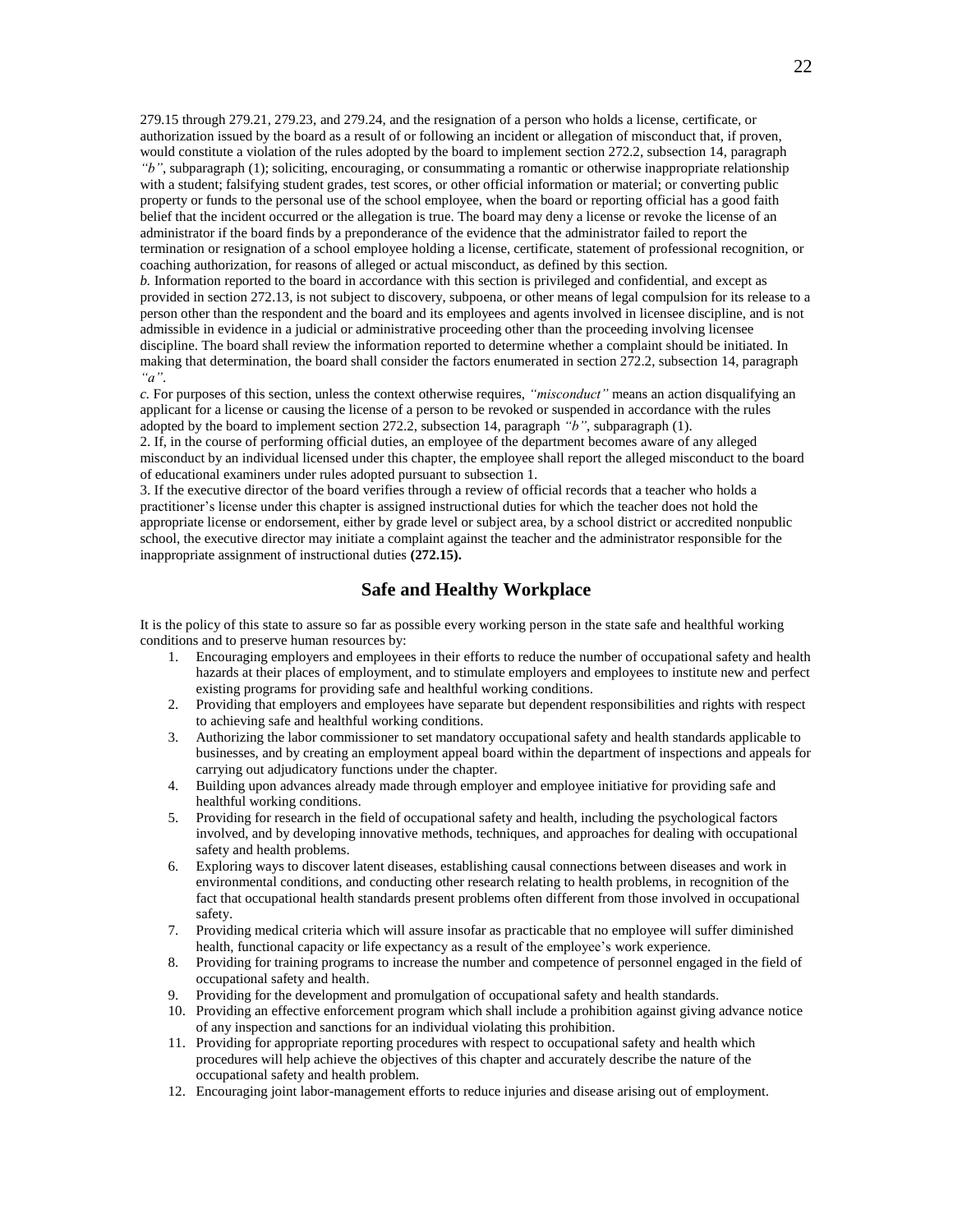13. Devoting adequate funds to the administration and enforcement of occupational safety and health standards and rules promulgated by the labor commissioner **(88.1).**

Each employer shall furnish to each of the employer's employees employment and a place of employment which is free from recognized hazards that are causing or are likely to cause death or serious physical harm to the employer's employees and comply with occupational safety and health standards promulgated under this chapter. Each employee shall comply with occupational safety and health standards and all rules and orders issued pursuant to this chapter which are applicable to the employee's own actions and conduct **(88.4).**

Iowa Code does not require health care facilities to request record checks for nursing and health care students who will perform tasks in health care facilities as part of academically required clinical training requirements. Sections 235A.15(2)"f" and 692.2 limit disclosure to a health care facility or a community college of information relating to crimes and, under some circumstances, child abuse. Section 135C.33(3) does not preclude a health care facility from refusing to employ persons who have "non-abuse criminal convictions"; subject to its arrangement with a community college, a health care facility may refuse to permit students with such convictions from participating in academically required clinical training requirements **(OAG #02-2-1).**

# **Dress Codes and Personal Conduct Standards**

The general assembly finds and declares that the students and the administrative and instructional staffs of Iowa's public schools have the right to be safe and secure at school. Gang-related apparel worn at school draws attention away from the school's learning environment and directs it toward thoughts or expressions of violence, bigotry, hate, and abuse. The board of directors of a school district may adopt, for the district or for an individual school within the district, a dress code policy that prohibits students from wearing gang-related or other specific apparel if the board determines that the policy is necessary for the health, safety, or positive educational environment of students and staff in the school environment or for the appropriate discipline and operation of the school. Adoption and enforcement of a dress code policy is not a violation of section 280.22 [free expression] **(279.58).**

The board of directors of a school district shall review and modify existing policies related to student discipline and student conduct that are designed to promote responsible behavior on school property and at school functions in order that the policy shall govern the conduct of students, teachers and other school personnel, and visitors; provide opportunities for students to exercise self-discipline and practice cooperative classroom behavior; and encourage students and practitioners to model fairness, equity, and respect. The policy shall specify the responsibilities of students, parents and guardians, and practitioners in creating an atmosphere where all individuals feel a sense of respect, safety, and belonging, and shall set forth the consequences for unacceptable behavior. The policy shall be published in the student handbook **(279.66).**

## **Collective Bargaining**

The general assembly declares that it is the public policy of the state to promote harmonious and cooperative relationships between government and its employees by permitting public employees to organize and bargain collectively; to protect the citizens of this state by assuring effective and orderly operations of government in providing for their health, safety, and welfare; to prohibit and prevent all strikes by public employees; and to protect the rights of public employees to join or refuse to join, and to participate in or refuse to participate in, employee organizations **(20.1(1)).**

If any provision of chapter 20 jeopardizes the receipt by the state or any of its political subdivisions of any federal grant-in-aid funds or other federal allotment of money, the provisions of chapter 20 shall, insofar as the fund is jeopardized, be deemed to be inoperative **(20.27).**

A provision of the Code which is inconsistent with any term or condition of a collective bargaining agreement which is made final under chapter 20 shall supersede the term or condition of the collective bargaining agreement unless otherwise provided by the general assembly. A provision of a proposed collective bargaining agreement negotiated according to chapter 20 which conflicts with the Code shall not become a provision of the final collective bargaining agreement until the general assembly has amended the Code to remove the conflict **(20.28).**

#### **Employee Election**

Upon the filing of a petition for certification of an employee organization, the board shall submit a question to the public employees at an election in an appropriate bargaining unit found appropriate by the board. The question on the ballot shall permit the public employees to vote for no bargaining representation or for any employee organization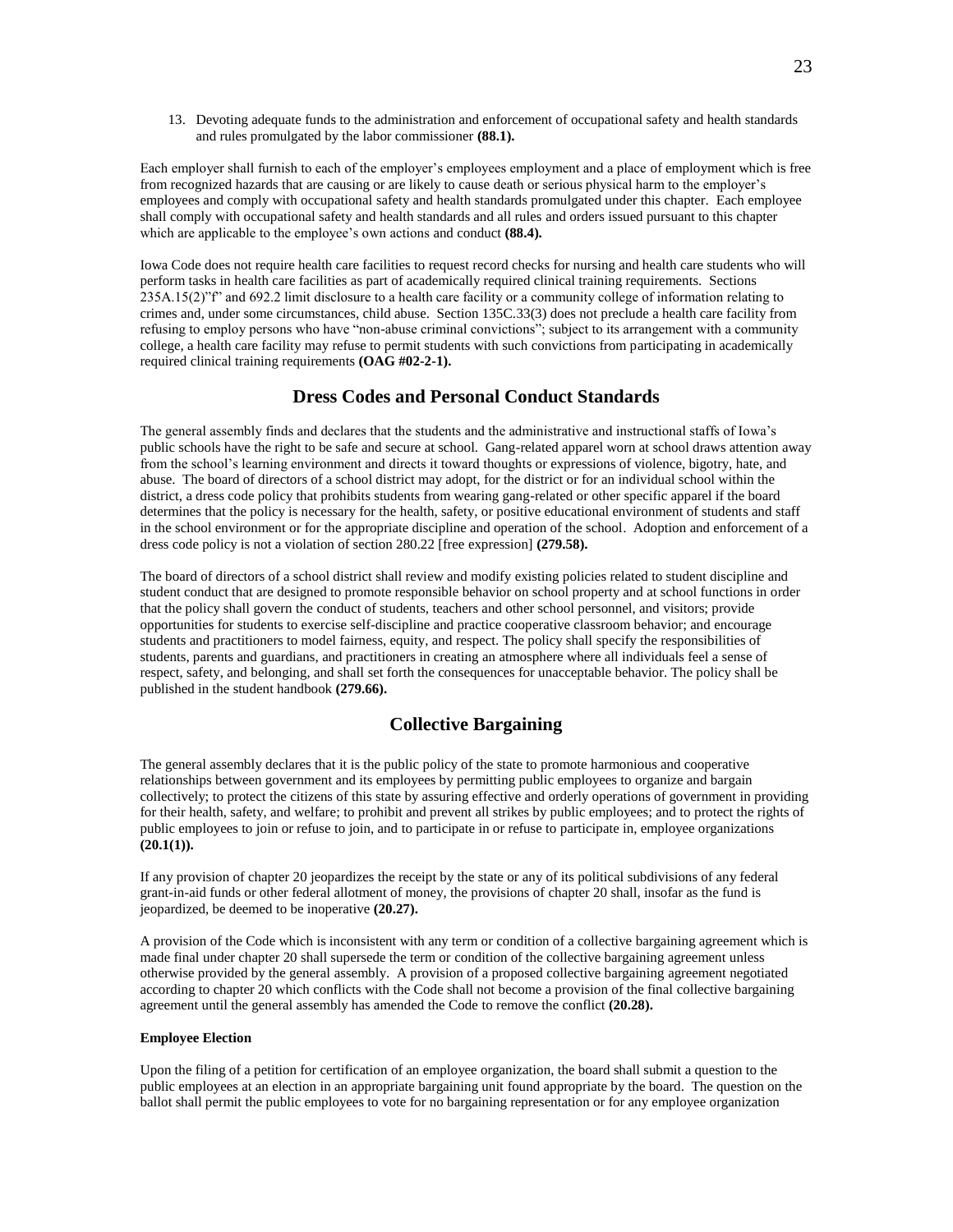which has petitioned for certification or which has presented proof satisfactory to the board of support of ten percent [10%] or more of the public employees in the appropriate unit  $(20.15(1))$ .

### **Public Employer Rights and Responsibilities**

Public employers shall have, in addition to all powers, duties, and rights established by constitutional provision, statute, ordinance, charter, or special act, the exclusive power, duty, and the right to:

- 1. Direct the work of its public employees.
- 2. Hire, promote, demote, transfer, assign and retain public employees in positions within the public agency.
- 3. Suspend or discharge public employees for proper cause.
- 4. Maintain the efficiency of governmental operations.
- 5. Relieve public employees from duties because of lack of work or for other legitimate reasons.
- 6. Determine and implement methods, means, assignments and personnel by which the public employer's operations are to be conducted.
- 7. Take such actions as may be necessary to carry out the mission of the public employer.
- 8. Initiate, prepare, certify and administer its budget.
- 9. Exercise all powers and duties granted to the public employer by law **(20.7).**

Upon the receipt by a public employer of a request from an employee organization to bargain on behalf of public employees, the duty to engage in collective bargaining shall arise if the employee organization has been certified by the board as the exclusive bargaining representative for the public employees in that bargaining unit **(20.16).**

It shall be unlawful for any public employer to authorize, consent to, or condone a strike; or to pay or agree to pay any public employee for any day in which the employee participates in a strike; or to pay or agree to pay any increase in compensation or benefits to any public employee in response to or as a result of any strike or any act which violates this subsection. It shall be unlawful for any official, director, or representative of any public employer to authorize, ratify or participate in any violation of this subsection **(20.12(2)).**

## **Public Employee Rights and Responsibilities**

Public employees shall have the right to:

- 1. Organize, or form, join, or assist any employee organization.
- 2. Negotiate collectively through representatives of their own choosing.
- 3. Engage in other concerted activities for the purpose of collective bargaining or other mutual aid or protection insofar as any such activity is not prohibited by chapter 20 or any other law of the state.
- 4. Refuse to join or participate in the activities of employee organizations, including the payment of any dues, fees or assessments or service fees of any type **(20.8).**

It shall be unlawful for any public employee or any employee organization, directly or indirectly, to induce, instigate, encourage, authorize, ratify or participate in a strike against any public employer **(20.12(1)).**

## **Scope of Negotiations**

The public employer and the employee organization shall meet at reasonable times, including meetings reasonably in advance of the public employer's budget-making process, to negotiate in good faith with respect to wages, hours, vacations, insurance, holidays, leaves of absence, shift differentials, overtime compensation, supplemental pay, seniority, transfer procedures, job classifications, health and safety matters, evaluation procedures, procedures for staff reduction, in-service training and other matters mutually agreed upon. Negotiations shall also include terms authorizing dues checkoff for members of the employee organization and grievance procedures for resolving any questions arising under the agreement, which shall be embodied in a written agreement and signed by the parties. If an agreement provides for dues checkoff, a member's dues may be checked off only upon the member's written request and the member may terminate the dues checkoff at any time by giving 30 days' written notice. Such obligation to negotiate in good faith does not compel either party to agree to a proposal or make a concession. All retirement systems shall be excluded from the scope of negotiations **(20.9).**

## **Prohibited Practices**

It shall be a prohibited practice for any public employer, public employee, or employee organization to willfully refuse to negotiate in good faith with respect to the scope of negotiations as defined in section 20.9 **(20.10(1)).**

It shall be a prohibited practice for a public employer or the employer's designated representative to:

a. Interfere with, restrain or coerce public employees in the exercise of rights granted by chapter 20.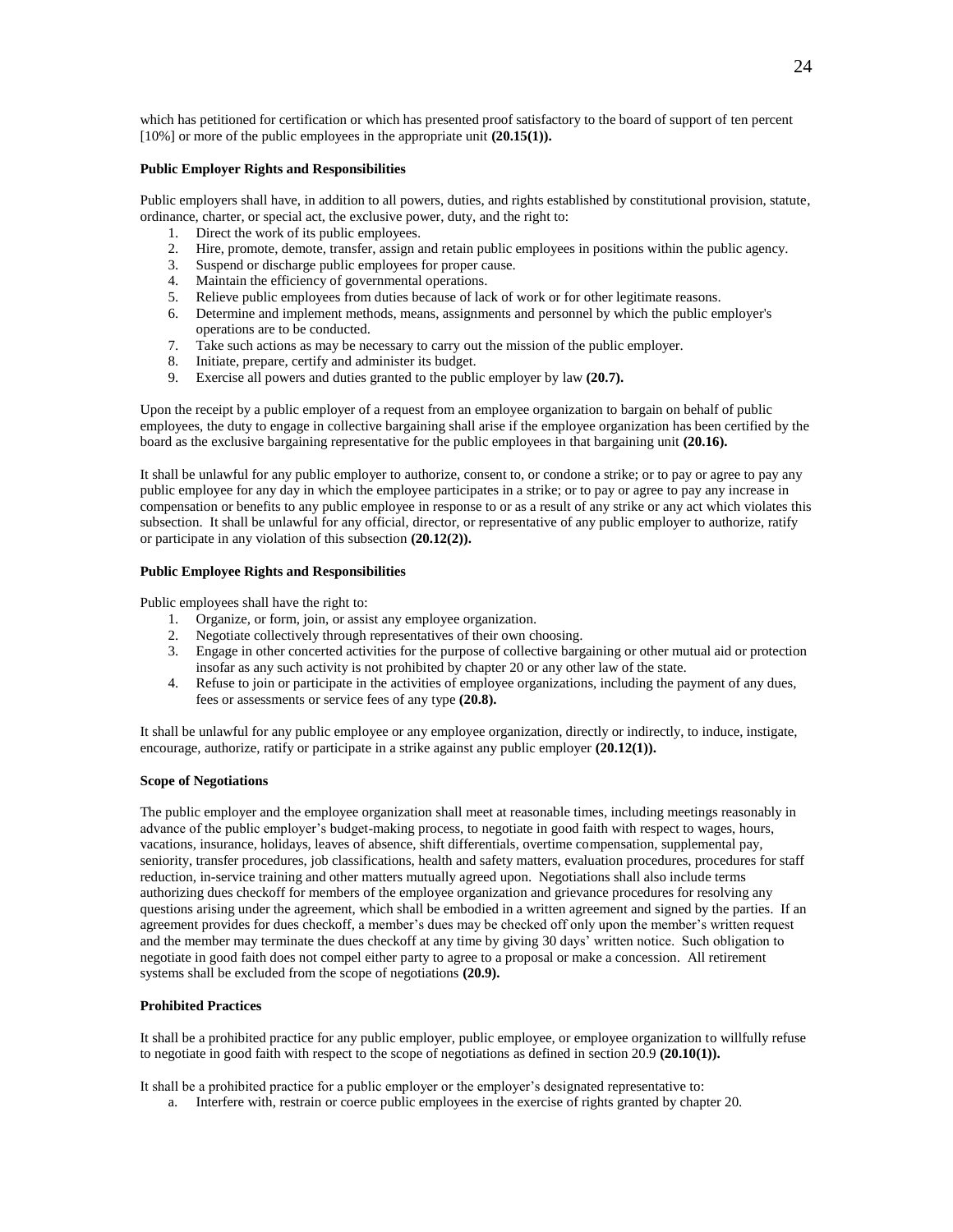- b. Dominate or interfere in the administration of any employee organization.
- c. Encourage or discourage membership in any employee organization, committee, or association by discrimination in hiring, tenure, or other terms or conditions of employment.
- d. Discharge or discriminate against a public employee because the employee has filed an affidavit, petition or complaint or given any information or testimony under chapter 20, or because the employee has formed, joined or chosen to be represented by any employee organization.
- e. Refuse to negotiate collectively with representatives of certified employee organizations as required in chapter 20.
- f. Deny the rights accompanying certification granted in chapter 20.
- g. Refuse to participate in good faith in any agreed upon impasse procedures or those set forth in chapter 20.
- h. Engage in a lockout **(20.10(2)).**

It shall be a prohibited practice for public employees or an employee organization or for any person, union or organization, or their agents to:

- a. Interfere with, restrain, coerce or harass any public employee with respect to any of the employee's rights under chapter 20 or in order to prevent or discourage the employee's exercise of any such right, including, without limitation, all rights under section 20.8.
- b. Interfere, restrain, or coerce a public employer with respect to rights granted in chapter 20 or with respect to selecting a representative for the purposes of negotiating collectively on the adjustment of grievances.
- c. Refuse to bargain collectively with a public employer as required in chapter 20
- d. Refuse to participate in good faith in any agreed upon impasse procedures or those set forth in chapter 20.
- e. Violate section 20.12 [prohibition of strikes].<br>f. Violate the provisions of sections 732.1 to 73
- Violate the provisions of sections 732.1 to 732.3, which are hereby made applicable to public employers, public employees, and employee organizations.
- g. Picket in a manner which interferes with ingress and egress to the facilities of the public employer.<br>
In Engage in, initiate, sponsor or support any picketing that is performed in support of a strike, work so
- h. Engage in, initiate, sponsor or support any picketing that is performed in support of a strike, work stoppage, boycott or slowdown against a public employer.
- i. Picket for any unlawful purpose **(20.10(3)).**

It shall be unlawful for any labor union, association or organization, or the officers, representatives, agents or members thereof, to enter into any contract, agreement, arrangement, combination or conspiracy for the purpose of, by strikes or threats of strikes, by violence or threats of violence, by coercion, or by concerted refusal to make, manufacture, assemble, or use, handle, transport, deliver or otherwise deal with any articles, products, or materials:

- 1. To force or require any person, firm or corporation to cease using, selling, handling, transporting or dealing in the goods or products of any other person, firm or corporation, or
- 2. To force or require any person, firm or corporation to cease selling, transporting, delivering good or products to any other person, firm or corporation, or
- 3. To force or require any employer other than their own employer to recognize, deal with, comply with the demands of, or employ members of any labor union, association, or organization, or
- 4. To force or require any employer to break an existing collective bargaining agreement which such employer may have with any labor union, association or organization **(732.1).**

It shall be unlawful for any labor union, association or organization, or the officers, representatives, agents, or a member or members thereof to carry out or attempt to carry out in this state any contract, agreement, arrangement, combination or conspiracy declared unlawful in section 732.**1 (732.2).**

It shall be unlawful for any labor union, group, association or organization, or the officers, representatives, agents or members thereof, to cause a stoppage or slowdown of the work or a part of the work of an employer because of a dispute between labor unions, groups, associations or organizations, or the officers, representatives, agents or members thereof, with respect to jurisdiction over, or the right to do the work or a part of the work of such employer **(732.3).**

The expressing of any views, argument or opinion, or the dissemination thereof, whether orally or in written, printed, graphic, or visual form, shall not constitute or be evidence of any prohibited practice under any of the provisions of chapter 20, if such expression contains no threat of reprisal or force or promise of benefit **(20.10(4)).**

## **Access to Mailboxes**

The board of directors of a school district shall provide not-for-profit, professional education associations that offer membership to teachers or administrators equal access to teacher or administrator mailboxes for distribution of professional literature **(279.59).**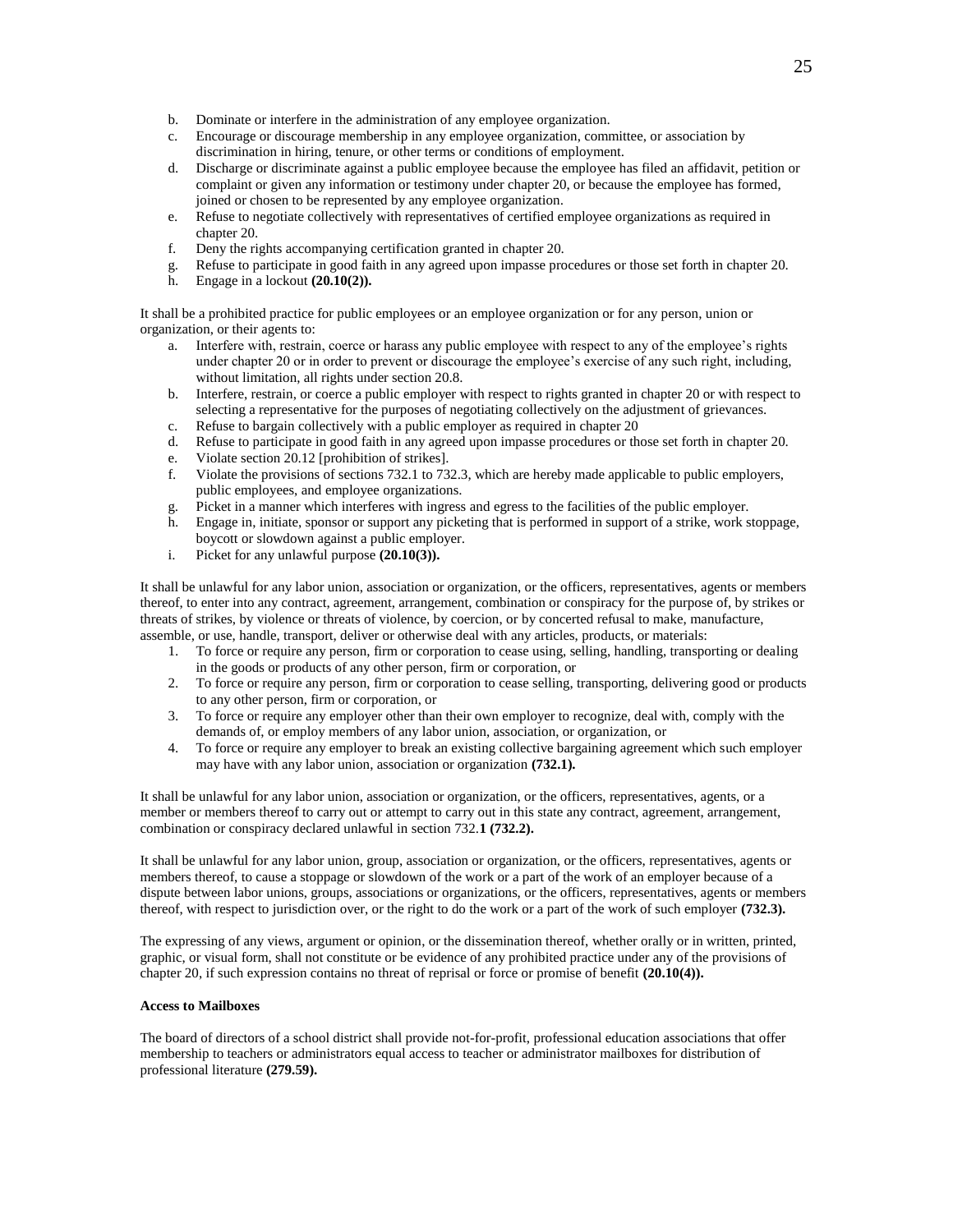# **Personnel Files and Privacy**

## **Personnel Files**

An employee shall have access to and shall be permitted to obtain a copy of the employee's personnel file maintained by the employee's employer including but not limited to performance evaluations, disciplinary records, and other information concerning employer-employee relations. However, an employee's access to a personnel file is subject to all of the following:

- a. The employer and employee shall agree on the time the employee may have access to the employee's personnel file, and a representative of the employer may be present.
- b. An employee shall not have access to employment references written for the employee.
- c. An employer may charge a reasonable fee for each page of a copy made by the employer for an employee of an item in the employee's personnel file. Reasonable fee means an amount equivalent to an amount charged per page for copies made by a commercial copying business **(91B.1).**

### **Privacy**

In O'Connor v. Ortega **(55 U.S.L.W. 4405)** the U.S. Supreme Court established that the privacy rights of public employees extend to their offices but that employers can search desks and files without warrants under certain circumstances.

# **Iowa Gift Law**

It is the goal of the general assembly that public officials and public employees of the state be extremely cautious and circumspect about accepting a gratuity or favor, especially from persons that have a substantial interest in the legislative, administrative, or political actions of the official or employee. Even where there is a genuine personal friendship, the acceptance of personal benefits from those who could gain advantage by influencing official actions raises suspicions that tend to undermine the public trust. It is therefore the intent of the general assembly that the provisions of chapter 68B, subchapter III, be construed to discourage all gratuities, but to prohibit only those that create unacceptable conflicts of interest or appearances of impropriety **(68B.21).**

A gift means a rendering of anything of value in return for which legal consideration of equal or greater value is not given and received **(68B.2(9)).**

Except as otherwise provided in section 68B.22, a public official, public employee, or candidate, or that person's immediate family member shall not, directly or indirectly, accept or receive any gift or series of gifts from a restricted donor. A public official, public employee, candidate, or the person's immediate family member shall not solicit any gift or series of gifts from a restricted donor at any time **(68B.22(1)).**

Except as otherwise provided in section 68B.22, a restricted donor shall not, directly or indirectly, offer or make a gift or a series of gifts to a public official, public employee, or candidate. Except as otherwise provided in this section, a restricted donor shall not, directly or indirectly, join with one or more other restricted donors to offer or make a gift or a series of gifts to a public official, public employee, or candidate **(68B.22(2)).**

A restricted donor may give, and a public official, public employee, or candidate, or the person's immediate family member, may accept an otherwise prohibited nonmonetary gift or a series of otherwise prohibited nonmonetary gifts and not be in violation of this section if the nonmonetary gift or series of nonmonetary gifts is donated within thirty days to a public body, the department of administrative services, or a bona fide educational or charitable organization, if no part of the net earnings of the educational or charitable organization inures to the benefit of any private stockholder or other individual. All such items donated to the department of administrative services shall be disposed of by assignment to state agencies for official use or by public sale. A person subject to section 8.7 that receives a gift pursuant to this subsection shall file a report pursuant to section 8.7 **(68B.22(3)).**

Notwithstanding subsections 1 and 2, the following gifts may be received by public officials, public employees, candidates, or members of the immediate family of public officials, public employees, or candidates:

- a. Contributions to a candidate or a candidate's committee.
- b. Informational material relevant to a public official's or public employee's official functions, such as books, pamphlets, reports, documents, periodicals, or other information that is recorded in a written, audio, or visual format.
- c. Anything received from anyone related within the fourth degree by kinship or marriage, unless the donor is acting as an agent or intermediary for another person not so related.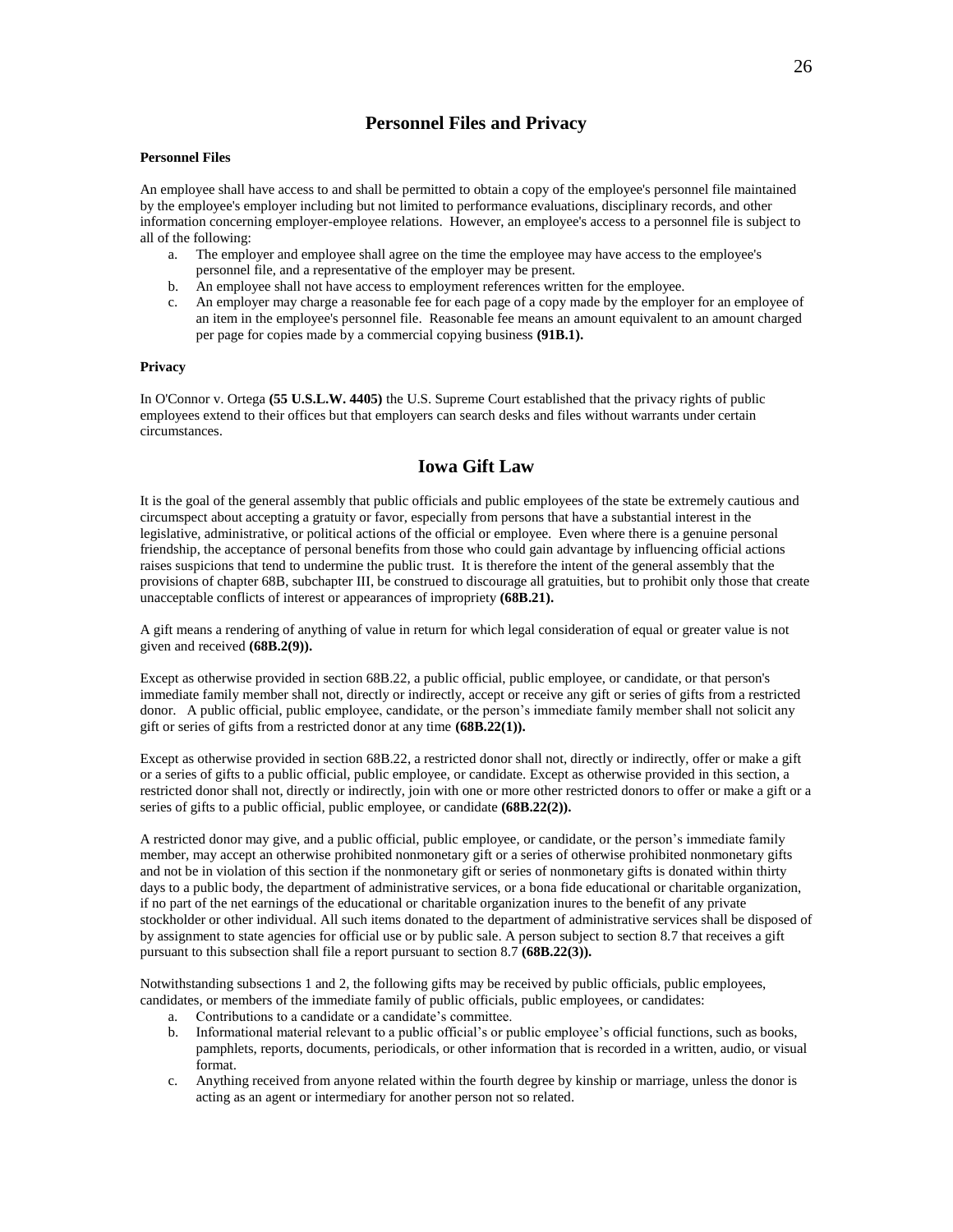- d. An inheritance.
- e. Anything available or distributed free of charge to members of the general public without regard to the official status of the recipient. This paragraph shall not apply to functions described under paragraph *"s"*.
- f. Items received from a bona fide charitable, professional, educational, or business organization to which the donee belongs as a dues-paying member, if the items are given to all members of the organization without regard to individual members' status or positions held outside of the organization and if the dues paid are not inconsequential when compared to the items received.
- g. Actual expenses of a donee for food, beverages, registration, travel, and lodging for a meeting, which is given in return for participation in a panel or speaking engagement at the meeting when the expenses relate directly to the day or days on which the donee has participation or presentation responsibilities.
- h. Plaques or items of negligible resale value which are given as recognition for the public services of the recipient.
- i. Food and beverages provided at a meal that is part of a bona fide event or program at which the recipient is being honored for public service.
- j. Nonmonetary items with a value of three dollars or less that are received from any one donor during one calendar day.
- k. Items or services solicited by or given to a state, national, or regional government organization in which the state of Iowa or a political subdivision of the state is a member for purposes of a business or educational conference, seminar, or other meeting; or solicited by or given to state, national, or regional government organizations, whose memberships and officers are primarily composed of state or local government officials or employees, for purposes of a business or educational conference, seminar, or other meeting.
- l. Items or services received by members or representatives of members at a regularly scheduled event that is part of a business or educational conference, seminar, or other meeting that is sponsored and directed by any state, national, or regional government organization in which the state of Iowa or a political subdivision of the state is a member, or received at such an event by members or representatives of members of state, national, or regional government organizations whose memberships and officers are primarily composed of state or local government officials or employees.
- m. Funeral flowers or memorials to a church or nonprofit organization.
- n. Gifts which are given to a public official or public employee for the public official's or public employee's wedding or twenty-fifth or fiftieth wedding anniversary.
- o. Payment of salary or expenses by a person's employer or the firm in which the person is a member for the cost of attending a meeting of a subunit of an agency when the person whose expenses are being paid serves on a board, commission, committee, council, or other subunit of the agency and the person is not entitled to receive compensation or reimbursement of expenses from the state or a political subdivision of the state for attending the meeting.
- p. Gifts of food, beverages, travel, or lodging received by a public official or public employee if all of the following apply:
	- 1) The public official or public employee is officially representing an agency in a delegation whose sole purpose is to attract a specific new business to locate in the state, encourage expansion or retention of an existing business already established in the state, or to develop markets for Iowa businesses or products.
	- 2) The donor of the gift is not the business or businesses being contacted. However, food or beverages provided by the business or businesses being contacted which are consumed during the meeting are not a gift under section 68B.2, subsection 9, or this section.
	- 3) The public official or public employee plays a significant role in the presentation to the business or businesses on behalf of the public official's or public employee's agency.
- q. Gifts other than food, beverages, travel, and lodging received by a public official or public employee which are received from a person who is a citizen of a country other than the United States and are given during a ceremonial presentation or as a result of a custom of the other country and are of personal value only to the donee.
- r. Actual registration costs for informational meetings or sessions which assist a public official or public employee in the performance of the person's official functions. The costs of food, drink, lodging, and travel are not "registration costs" under this paragraph. Meetings or sessions which a public official or public employee attends for personal or professional licensing purposes are not "informational meetings or sessions which assist a public official or public employee in the performance of the person's official functions" under this paragraph.
- s. Gifts of food, beverage, and entertainment received at a function where every member of the general assembly has been invited to attend, when the function takes place during a regular session of the general assembly. A sponsor of a function under this paragraph shall file a registration prior to the function taking place identifying the sponsor and the date, time, and location of the function. The registration shall be filed with the person or persons designated by the secretary of the senate and the chief clerk of the house and with the board. After a function takes place, the sponsor of the function shall file a report disclosing the total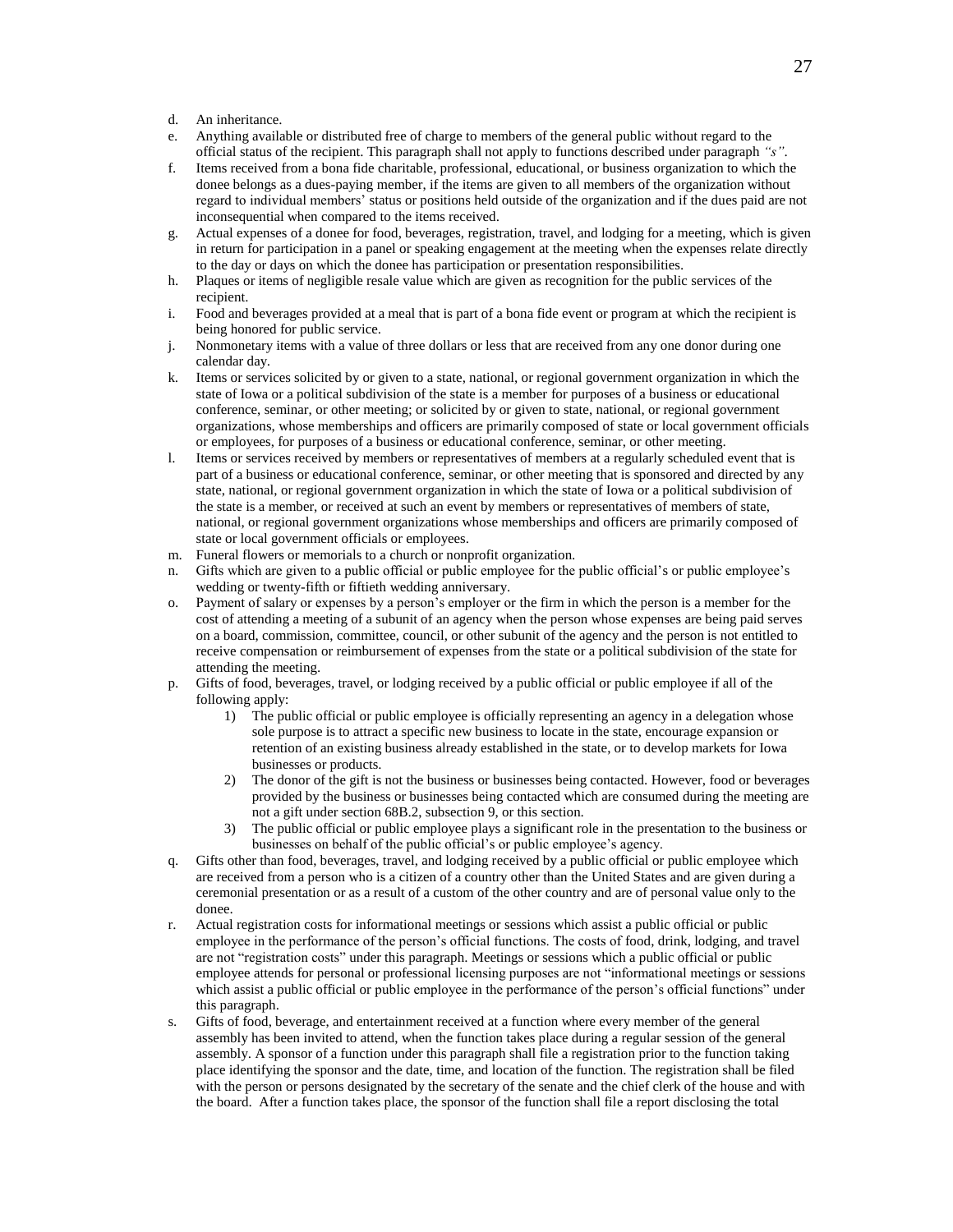amount expended, including in-kind expenditures, on food, beverage, and entertainment for the function. The report shall be filed with the person or persons designated by the secretary of the senate and the chief clerk of the house and with the board within 28 calendar days following the date of the function **(68B.22(4)).**

An honorarium means anything of value that is accepted or given as consideration for an appearance, speech, or article **(68B.2(10)).**

A public official or public employee shall not seek or accept an honorarium from a restricted donor **(68B.23(1)).**

A public official or public employee may accept an honorarium from any person under the following circumstances:

- a. The honorarium consists of payment of actual expenses of a donee for registration, food, beverages, travel, and lodging paid in return for participation in a panel or speaking engagement at a meeting when the expenses relate directly to the day or days on which the recipient has participation or presentation responsibilities.
- b. The honorarium consists of a nonmonetary item or series of nonmonetary items that the public official or public employee donates within thirty days to a public body, a bona fide educational or charitable organization, or the department of administrative services as provided in section 68B.22, subsection 3.
- c. The honorarium consists of a payment made to a public official or public employee for services rendered as part of a bona fide private business, trade, or profession in which the public official or public employee is engaged if the payment is commensurate with the actual services rendered and is not being made because of the person's status as a public official or public employee, but, rather, because of some special expertise or other qualification **(68B.23(2)).**

An official shall not, directly or indirectly, seek or accept a loan or series of loans from a person who is a lobbyist. A lobbyist shall not, directly or indirectly, offer or make a loan or series of loans to an official. A lobbyist shall also not, directly or indirectly, join with one or more persons to offer or make a loan or series of loans to an official. This section shall not apply to loans made in the ordinary course of business. For purposes of this section, a loan is *"made in the ordinary course of business"* when it is made by a person who is regularly engaged in a business that makes loans to members of the general public and the finance charges and other terms of the loan are the same or substantially similar to the finance charges and loan terms that are available to members of the general public **(68B.24).**

The term expenditure, not otherwise defined, should be given its ordinary meaning as a disbursement for the purpose of lobbying **(OAG #92-9-3).**

A gift is merely something transferred by one person to another without compensation regardless of the form and would include food and drink **(OAG #87-1-13).**

A discount on a computer purchase is not a gift prohibited by the gift law if the purchase price constitutes legal consideration of equal or greater value than the computer products and the discount reflects a list price available to a particular segment of the public. Ultimately, determination of the market value of the computer products is an issue of fact. If the computer retailer is not a "restricted donor" within the scope of the statute, the gift law does not apply and a discount could not violate the gift law **(OAG #93-7-7(L)).**

# **Employee Exchange Programs and Sharing**

Any department, agency, or instrumentality of the state, county, city, municipality, land-grant college, or college or university operated by the state or any local government is authorized to participate in a program of interchange of employees with departments, agencies, or instrumentalities of the federal government, another state or locality, or other agencies, municipalities, or instrumentalities of this state as a sending or receiving agency. The period of individual assignment or detail under an interchange program shall not exceed 24 months, except that an employee may be assigned for an additional 24-month period upon the agreement of the employee and both the sending and receiving agencies. No employee shall be assigned or detailed without the employee's expressed consent or by using undue coercion to obtain said consent. Details relating to any matter covered in chapter 28D may be the subject of an agreement between the sending and receiving agencies. Elected officials shall not be assigned from a sending agency nor detailed to a receiving agency. The period of individual assignment or detail may be terminated if the receiving agency offers a permanent appointment to the employee and both the sending and receiving agencies agree. Persons employed by the department of natural resources, department of administrative services, and the Iowa communications network under chapter 28D are not subject to the 24-month time limitation **(28D.3).**

Two or more public school districts may jointly employ and share the services of any school personnel **(280.15(1)).**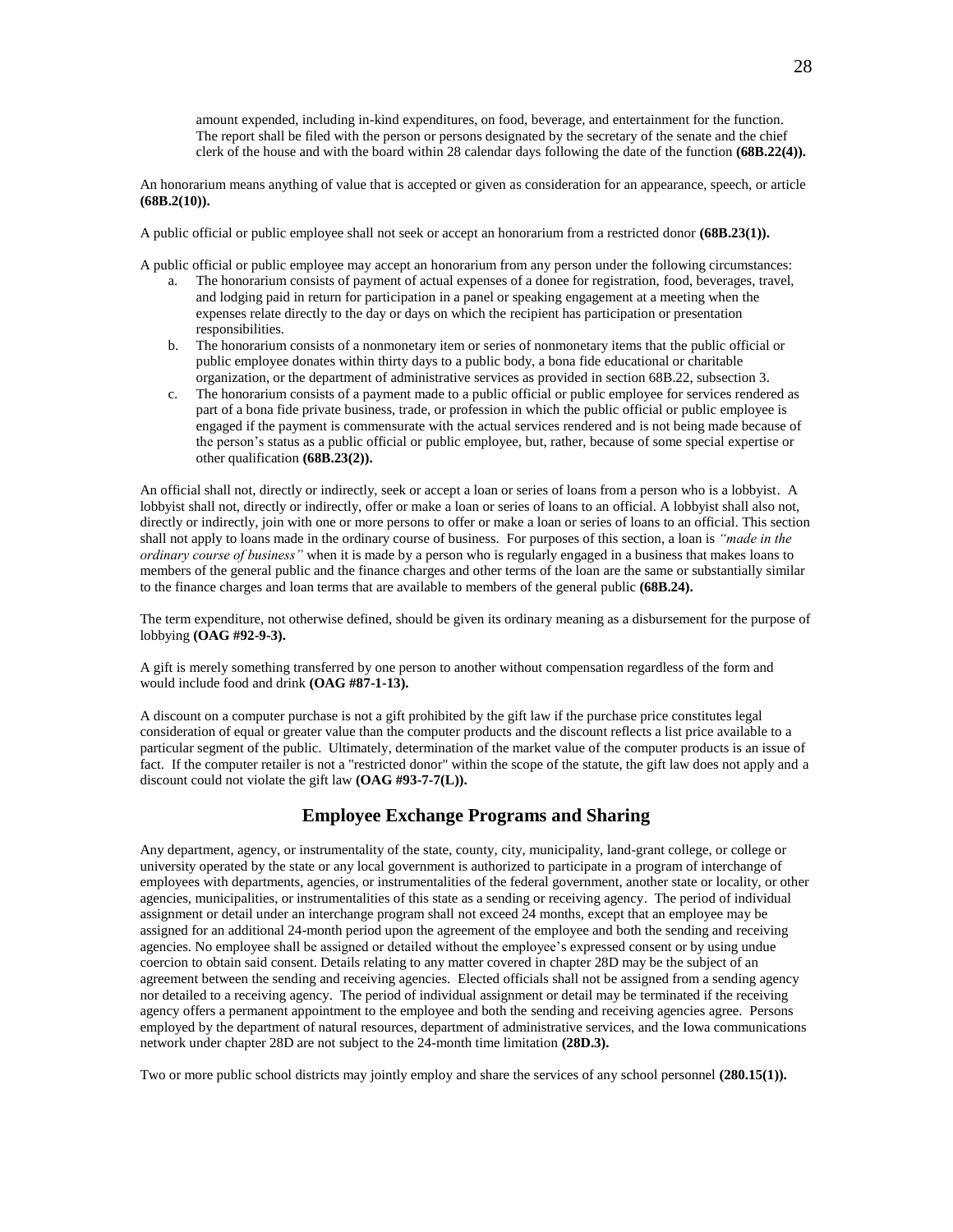If funds are appropriated by the general assembly, an Iowa teacher exchange program is established to permit school districts to exchange licensed instructional personnel with other districts in order to promote the exchange and enhancement of instructional methods and materials and encourage the educational development of Iowa's teachers. Community colleges may exchange their instructional personnel only with other community colleges under this program **(279.55).** Teachers may be exchanged for one quarter, one semester, or one school year under the program **(279.57).**

AEAs may cooperate and contract between themselves and with other public agencies to provide special education programs and services, media services, and educational services to schools and children residing within their respective areas **(273.3(6)).**

The school budget review committee (SBRC) may recommend that two [2] or more school districts jointly employ and share the services of any school personnel, or acquire and share the use of classrooms, laboratories, equipment, and facilities as specified in section 280.15 **(257.31(13), 280.15(1)).**

The board of an AEA shall not establish programs and services which duplicate programs and services which are or may be provided by the community colleges under the provisions of chapter 260C. An AEA shall contract, whenever practicable, with other school corporations for the use of personnel, buildings, facilities, supplies, equipment, programs and services **(273.2(6)).**

AEA boards are authorized, subject to the approval of the director of the Department of Education, to enter into agreements for the joint use of personnel, buildings, facilities, supplies, and equipment with school corporations as deemed necessary to provide authorized programs and services **(273.3(8)).**

The board of any school district or AEA may employ public health nurses at periods each year and in numbers as deemed advisable. The council of any city, or the board of any school district, [or the board of any AEA], or any of them acting in cooperation, may contract with any nonprofit nurses' association for public health nursing service. The compensation and expenses shall be paid out of the general fund of the political subdivision employing nurses **(143.1).**

The board of directors of a school district may employ a superintendent of schools for a term of not to exceed three years. Boards of directors may jointly exercise the powers conferred **(279.20).**

The board of an AEA or a consortium of two or more AEAs shall contract with one or more licensed dietitians for the support of nutritional provisions in individual education plans (IEPs) developed in accordance with chapter 256B and to provide information to support school nutrition coordinators **(273.2(7)).**

Public funds may not be spent to support voluntary programs provided by nonprofit private agencies. However, the services provided by such agencies may be obtained under Chapter 28E agreements where joint exercise of governmental power is warranted **(OAG #76-9-2).**

The AEA board is authorized, subject to rules of the state board of education, to provide directly or by contractual arrangement with public or private agencies for special education programs and services, media services, and educational programs and services requested by the local boards of education as provided in chapter 273, including but not limited to contracts for the AEA to provide programs or services to the local school districts and contracts for local school districts, other educational agencies, and public and private agencies to provide programs and services to the local school districts in the AEA in lieu of the AEA providing the services. Contracts may be made with public or private agencies located outside the state if the programs and service comply with the rules of the state board. **(273.3(5)).**

AEAs may cooperate and contract between themselves and with other public agencies to provide special education programs and services, media services, and educational services to schools and children residing within their respective areas. The AEA may provide print and nonprint materials to public and private colleges and universities that have teacher education programs approved by the state board of education **(273.3(6)).**

The boards of local school districts may approve cooperation and pooling of funds with other school districts to establish and provide for the general supervision of a community education program to the extent that residents of the districts have provided funding pursuant to the levy in chapter 300 **(276.10(7)).**

# **Staff Development**

The state board shall adopt rules establishing standards for school district and AEA professional development programs and for individual teacher professional development plans in accordance with section 284.6 **(256.7(25)).**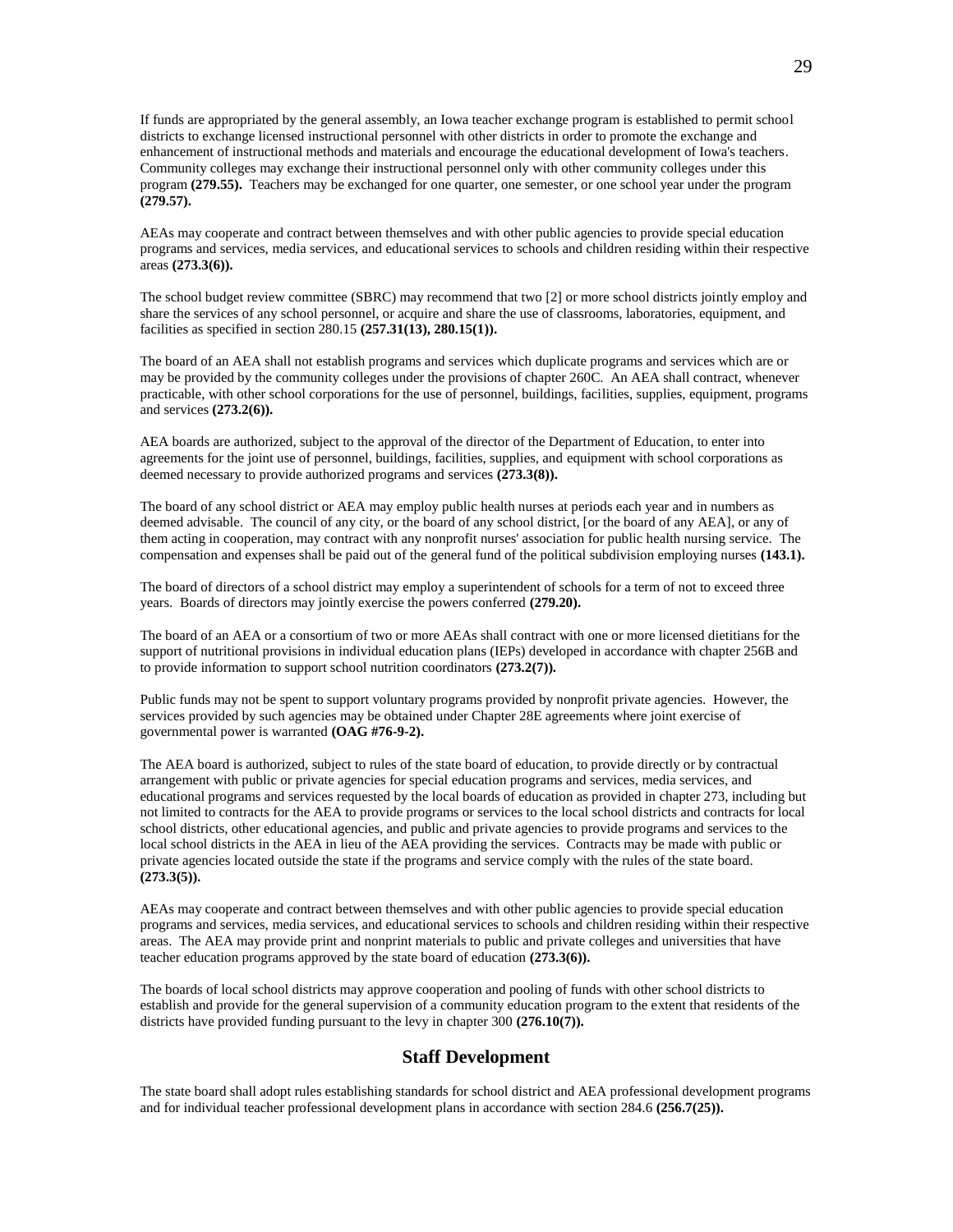## **Teacher Staff Development**

- 1. The department shall coordinate a statewide network of professional development for Iowa teachers. A school district or professional development provider that offers a professional development program in accordance with section 256.9, subsection 46, shall demonstrate that the program contains the following:
	- a. Support that meets the professional development needs of individual teachers and is aligned with the Iowa teaching standards.
	- b. Research-based instructional strategies aligned with the school district's student achievement needs and the long-range improvement goals established by the district.
	- c. Instructional improvement components including student achievement data, analysis, theory, classroom demonstration and practice, technology integration, observation, reflection, and peer coaching.
	- d. An evaluation component that documents the improvement in instructional practice and the effect on student learning.
- 2. The department shall identify models of professional development practices that produce evidence of the link between teacher training and improved student learning.
- 3. A school district shall incorporate a district professional development plan into the district's comprehensive school improvement plan submitted to the department in accordance with section 256.7, subsection 21. The district professional development plan shall include a description of the means by which the school district will provide access to all teachers in the district to professional development programs or offerings that meet the requirements of subsection 1. The plan shall align all professional development with the school district's long-range student learning goals and the Iowa teaching standards. The plan shall indicate the school district's approved professional development provider or providers.
- 4. In cooperation with the teacher's evaluator, the career teacher employed by a school district shall develop an individual teacher professional development plan. The evaluator shall consult with the teacher's supervisor on the development of the individual teacher professional development plan. The purpose of the plan is to promote individual and group professional development. The individual plan shall be based, at minimum, on the needs of the teacher, the Iowa teaching standards, and the student achievement goals of the attendance center and the school district as outlined in the comprehensive school improvement plan. The individual plan shall include goals for the individual which are beyond those required under the attendance center professional development plan developed pursuant to subsection 7.
- 5. The teacher's evaluator shall annually meet with the teacher to review progress in meeting the goals in the teacher's individual plan. The teacher shall present to the evaluator evidence of progress. The purpose of the meeting shall be to review the teacher's progress in meeting professional development goals in the plan and to review collaborative work with other staff on student achievement goals and to modify as necessary the teacher's individual plan to reflect the individual teacher's and the school district's needs and the individual's progress in meeting the goals in the plan. The teacher's supervisor and the evaluator shall review, modify, or accept modifications made to the teacher's individual plan.
- 6. School districts, a consortium of school districts, area education agencies, higher education institutions, and other public or private entities including professional associations may be approved by the state board to provide teacher professional development. The professional development program or offering shall, at minimum, meet the requirements of subsection 1. The state board shall adopt rules for the approval of professional development providers and standards for the district development plan.
- 7. Each attendance center shall develop an attendance center professional development plan. The purpose of the plan is to promote group professional development. The attendance center plan shall be based, at a minimum, on the needs of the teachers, the Iowa teaching standards, district professional development plans, and the student achievement goals of the attendance center and the school district as set forth in the comprehensive school improvement plan.
- 8. For each year in which a school district receives funds calculated and paid to school districts for professional development pursuant to section 257.10, subsection 10, or section 257.37A, subsection 2, the school district shall create quality professional development opportunities. The goal for the use of the funds is to provide one additional contract day or the equivalent thereof for professional development and use of the funds is limited to providing professional development to teachers, including additional salaries for time beyond the normal negotiated agreement; pay for substitute teachers, professional development materials, speakers, and professional development content; and costs associated with implementing the individual professional development plans. The use of the funds shall be balanced between school district, attendance center, and individual professional development plans, making every reasonable effort to provide equal access to all teachers.
- 9. Moneys received pursuant to section 257.10, subsection 10, or section 257.37A, subsection 2, shall be maintained as a separate listing within a school district's or AEA's budget for funds received and expenditures made pursuant to this subsection. A school district shall certify to the department of education how the school district allocated the funds and that moneys received under this subsection were used to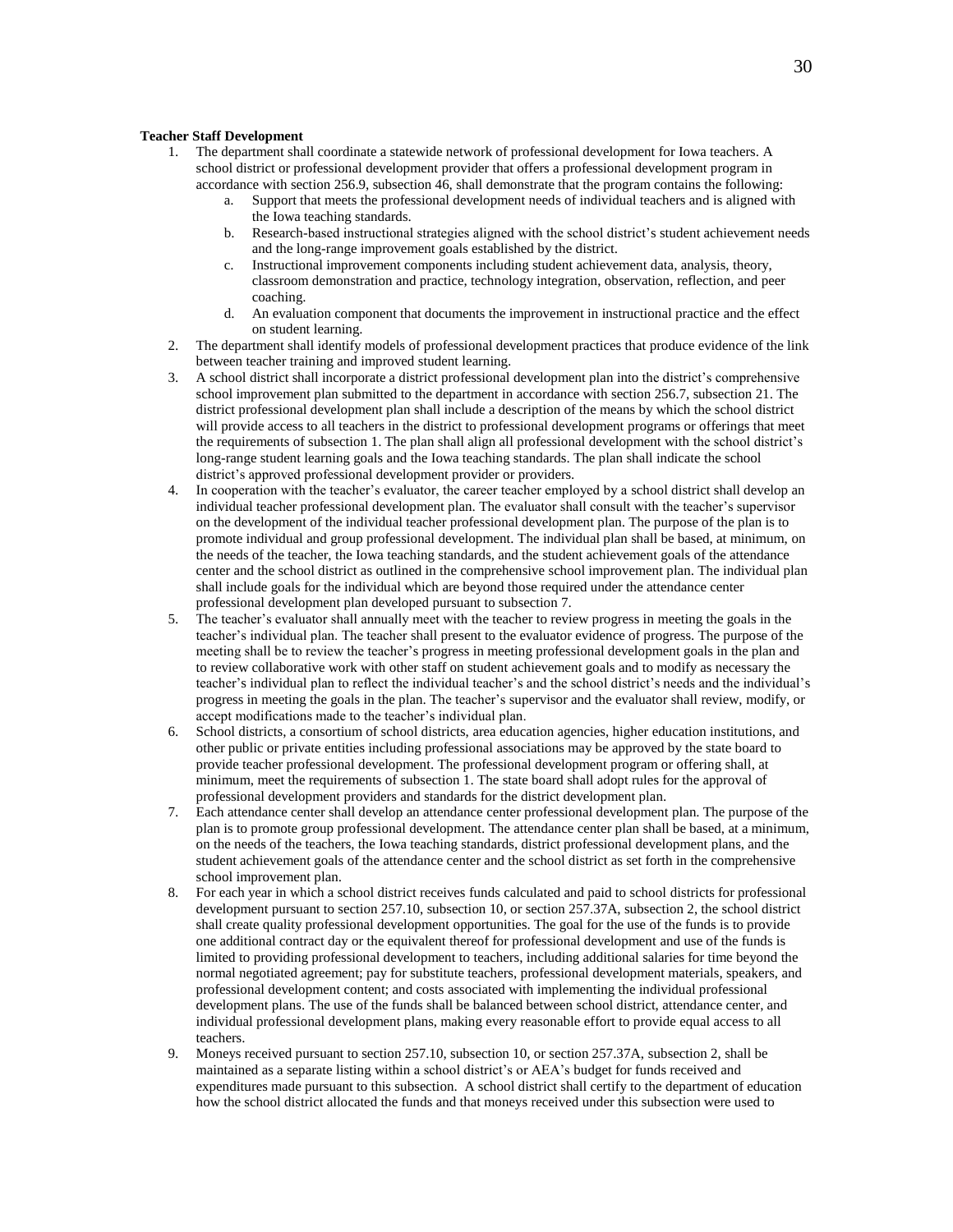supplement, not supplant, the professional development opportunities the school district would otherwise make available.

10. If funds are allocated for purposes of professional development pursuant to section 284.13, subsection 1, paragraph *"d"*, the department shall, in collaboration with the AEAs, establish teacher development academies for school-based teams of teachers and instructional leaders. Each academy shall include an institute and shall provide follow-up training and coaching **(284.6).**

Each school district shall incorporate into its comprehensive school improvement plan provisions for the professional development of all staff, including the district professional development plan required in 281—paragraph 83.6(2)*"a."*  To meet the professional needs of all staff, professional development activities shall align with district goals; shall be based on student and staff information; shall prepare all employees to work effectively with diverse learners and to implement multicultural, gender fair approaches to the educational program; and shall adhere to the professional development standards in 281—paragraph 83.6(2)*"b"* to realize increased student achievement, learning, and performance as set forth in the comprehensive school improvement plan **(IAC 281—12.7(1)"a").**

Each school district shall ensure that every attendance center has an attendance center professional development plan that addresses, at a minimum, the needs of the teachers in that center; the Iowa teaching standards; the district professional development plan; and the student achievement goals of the attendance center and the school district as set forth in the comprehensive school improvement plan **(IAC 281—12.7(1)"b").**

Each school district shall ensure that every teacher as defined in rule 281—83.2(284,284A) has an individual teacher professional development plan that meets the expectations in 281—subrule 83.6(1) **(IAC 281—12.7(1)"c").**

The board shall annually budget specified funds to implement the plan required in paragraph 12.7(1)*"a"* **(IAC 281— 12.7(1)"d").**

Each school district and AEA shall support the development and implementation of the individual teacher professional development plan for teachers other than beginning teachers. The purpose of the individual plan is to promote individual and collective professional development. At a minimum, the goals for an individual teacher professional development plan must be based on the relevant Iowa teaching standards that support the student achievement goals of the teacher's classroom or classrooms, attendance center and school district or area education agency, as appropriate, as outlined in the comprehensive school improvement plan, and the needs of the teacher. The goals shall go beyond those required under the attendance center professional development plan described in subrule 83.6(2), paragraph *"c."* The learning opportunities provided to meet the goals of the individual teacher plan include individual study and collaborative study of district-determined or AEA-determined content to the extent possible. The individual plan shall be developed by the teacher in collaboration with the teacher's evaluator. An annual meeting shall be held between the teacher's evaluator and the teacher to review the goals and refine the plan **(IAC 281—83.6(1)).**

The following requirements shall apply to professional development for school districts and AEAs.

- a. *District or AEA professional development plan.* Each school district shall incorporate the district professional development plan into its comprehensive school improvement plan pursuant to Iowa Code subsection 284.6(3). Each AEA shall develop a professional development plan for the agency as a whole and shall incorporate the same into its comprehensive improvement plan pursuant to rule 281—72.9(273). The district or AEA professional development plan shall be a long-term plan designed and implemented to increase student achievement and shall include all site and district or AEA personnel responsible for instruction. The district or AEA professional development plan shall contain, but not be limited to, the following:
	- 1) Documentation that the professional development is based on student data and other needs assessment; aligned with district student achievement goals; and focused on instruction, curriculum, and assessment.
	- 2) Documentation that professional development learning opportunities are research-based and aligned with the Iowa teaching standards and criteria.
	- 3) Identification of the approved professional development provider(s).
	- 4) A description of a process that includes theory, demonstration, practice, observation, collaboration, and the study of implementation.
	- 5) A description of a program evaluation design for formative and summative evaluation processes.
- b. *Professional development standards.* Implementation of a school district's or AEA's professional development plan shall meet the following standards:
	- 1) Align with the Iowa teaching standards and criteria;
	- 2) Deliver research-based instructional strategies aligned with the student achievement goals established by the district;
	- 3) Deliver professional development training and learning opportunities that are targeted at instructional improvement and designed with the following components: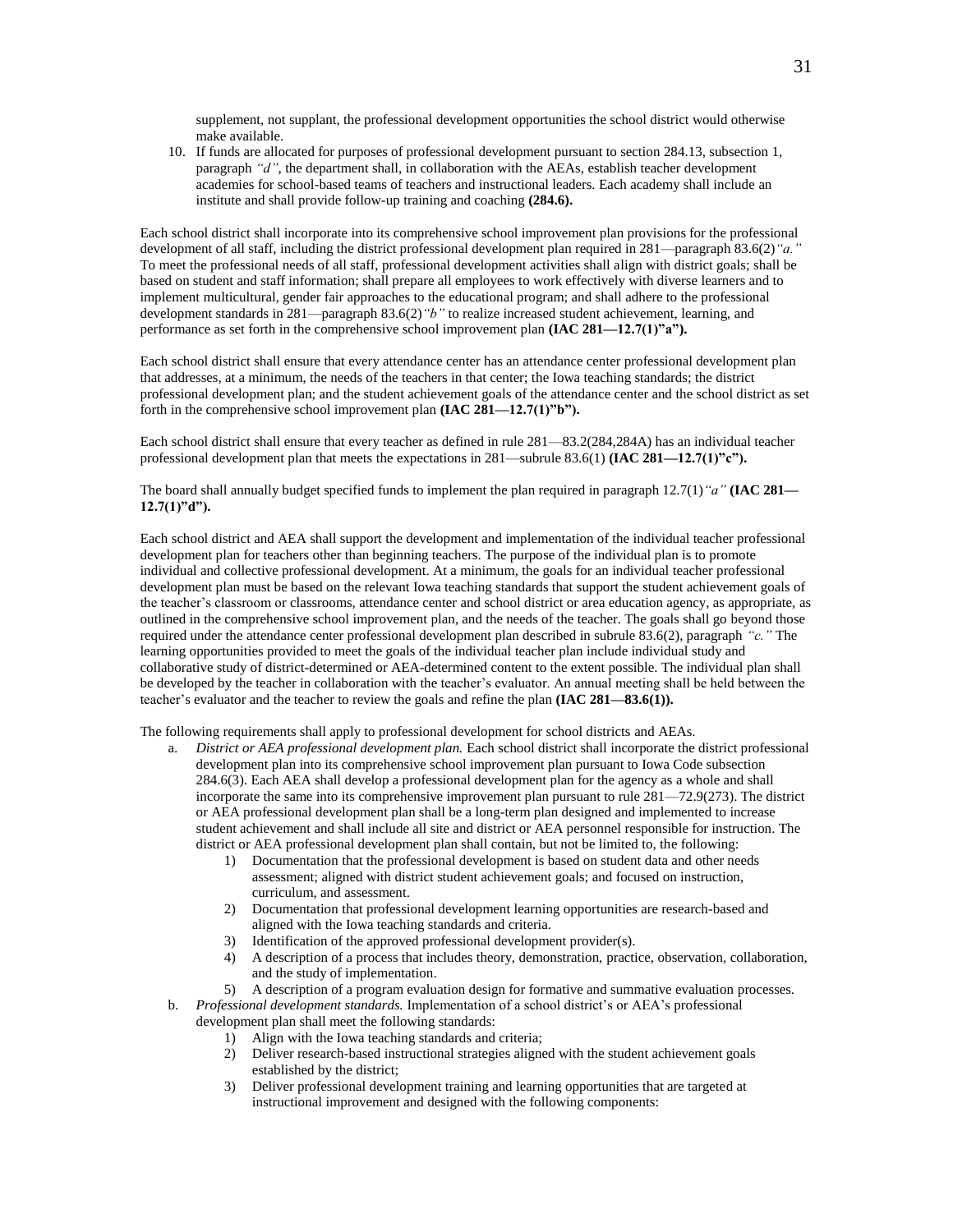- 1. Student achievement data and analysis;
- 2. Theory;
- 3. Classroom demonstration and practice;
- 4. Observation and reflection;
- 5. Teacher collaboration and study of implementation; and
- 6. Integration of instructional technology, if applicable;
- 4) Include an evaluation component of professional development that documents the improvement in instructional practice and the effect on student learning; and
- 5) Support the professional development needs of district licensed staff responsible for instruction.
- c. *Attendance center professional development plans.* Each attendance center within a school district shall develop an attendance center professional development plan as a means of promoting group professional development. An attendance center professional development plan shall further the needs of the teachers in the attendance center and shall enhance the student achievement goals of the attendance center and the goals of the district.
- d. *Individual professional development plans.* The school district and AEA shall support the development and implementation of the individual teacher professional development plan for each teacher as outlined in subrule 83.6(1). Each individual teacher professional development plan shall align to the fullest extent possible with the district professional development plan.
- e. *Beginning teacher mentoring and induction.* The school district shall support the development and implementation of a beginning teacher mentoring and induction plan as outlined in subrule 83.3(3).
- f. The district beginning teacher mentoring and induction plan shall be included in the comprehensive school improvement plan submitted pursuant to Iowa Code section 256.7(21), paragraph *"a,"* and shall align with the district professional development plan described in subrule 83.6(2), paragraph *"a."*
- g. *Organizational support for professional development.* The school district shall provide resources and support for the district professional development plan, including professional development provider(s), time for collaborative work of staff, budget, policies, and procedures **(IAC 281—83.6(2)).**

## *Professional development provider requirements.*

- a. A provider may be a school district, an AEA, a higher education institution, a public or private entity including a professional organization that provides long-term, ongoing support of the district's or area education agency's professional development plan, or a consortium of any of the foregoing. An educational organization or program with specific professional development accreditation or approval from the department is an approved provider.
- b. Provider approval procedures must be followed to approve providers identified in the district's or AEA's professional development plan that are not currently accredited or approved through state accreditation procedures. The potential provider must submit to the school district a written application that provides the following documentation:
	- 1) How the provider will deliver technical assistance that meets the Iowa professional development standards provided in subrule 83.6(2), paragraph *"b."*
	- 2) How the provider intends to assist the local district in designing, implementing, and evaluating professional development that meets the requirements established in subrule 83.6(2), paragraph *"a."*
	- 3) A description of the qualifications of the provider.
	- 4) Evidence of the provider's expertise in professional development.
	- 5) A budget.
	- 6) Procedures for evaluating the effectiveness of the technical assistance delivered by the provider **(IAC 281—83.6(3)).**

#### **School Business Official Training and Staff Development**

Institutions of public and private higher education, AEAs, and professional organizations engaged in the preparation of school business officials shall meet the standards contained in this chapter in order to obtain and maintain state board approval of their programs. Each institution that seeks state board approval of its programs for school business official preparation shall file evidence of the extent to which each program meets the standards contained in this chapter. Such evidence shall be demonstrated by means of a written self-evaluation report and an evaluation conducted by the department and shall be prepared using a template developed by the department. Only approved programs may recommend candidates for school business official authorization **(IAC 281—81.2).**

Approval by the state board of an institution's school business official preparation program shall be based on the recommendation of the director after study of the factual and evaluative evidence on record about each program in terms of the standards contained in this chapter.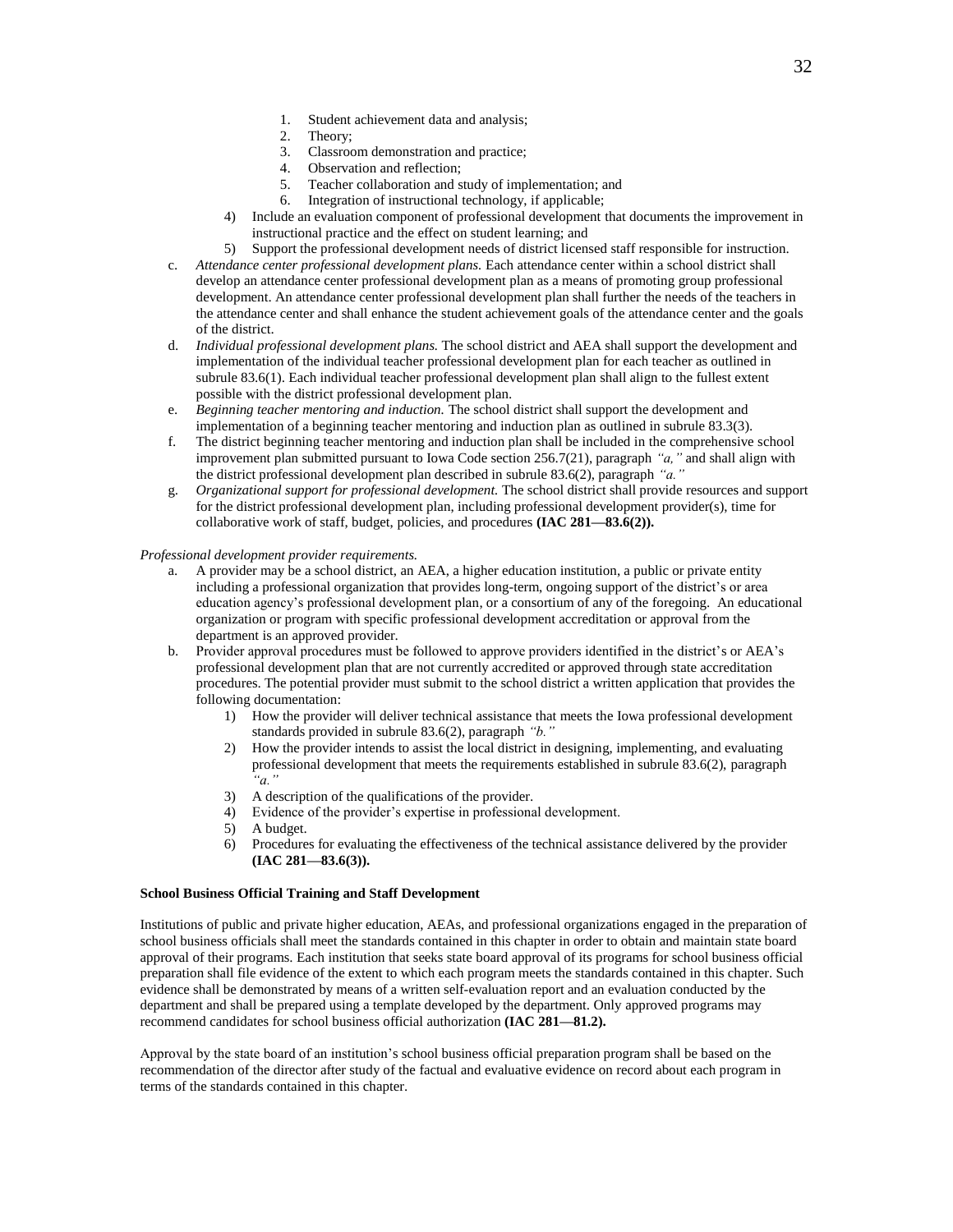**81.3(1)** Approval, if granted, shall be for a term of seven years; however, approval for a lesser term may be granted by the state board if it determines conditions so warrant.

**81.3(2)** If approval is not granted, the applicant institution will be advised concerning the areas in which improvement or changes appear to be essential for approval. In this case, the institution shall be given the opportunity to present factual information concerning its programs at a regularly scheduled meeting of the state board, no later than three months following the board's initial decision.

**81.3(3)** Programs may be granted conditional approval upon review of appropriate documentation. In such an instance, the program shall receive a full review after one year or, in the case of a new program, at the point at which candidates demonstrate mastery of standards for authorization.

**81.3(4)** The standards herein apply regardless of delivery mode of instruction **(IAC 281—81.3).**

Instructor qualifications and performance shall facilitate the professional development of school business official candidates in accordance with the following provisions.

**81.5(1)** Instructors are adequately prepared for assigned responsibilities and have had experiences relative to the curricula the instructors are teaching and in situations similar to those for which the school business official candidates are being prepared. Instructors have experience and adequate preparation in effective methods for any mode of program delivery in which the instructors are assigned responsibilities.

**81.5(2)** Instructors instruct and model best practices in teaching, including the assessment of the instructors' own effectiveness as it relates to candidate performance.

**81.5(3)** Instructors are engaged in professional development that relates to school business official preparation. **81.5(4)** Instructors collaborate regularly and in significant ways with colleagues in the institution and other institutions, schools, the department, and professional associations as well as with community representatives.

**81.5(5)** Part-time instructors and graduate assistants are identified as instructors and meet the background and experience requirements appropriate for the instructors' and assistants' assigned responsibilities **(IAC 281—81.5).**

Upon request by the department, programs shall make periodic reports which shall include, but not be limited to, basic information necessary to maintain up-to-date records of each school business official preparation program and to carry out research studies relating to school business official preparation **(IAC 281—81.9).**

Every seven [7] years or at any time deemed necessary by the director, an institution shall file a written self-evaluation of its school business official preparation program. Any action for continued approval or rescission of approval shall be approved by the state board **(IAC 281—81.10).**

Upon application by an institution, the director is authorized to approve minor additions to or changes within the curriculum of an institution's approved school business official preparation program. When an institution proposes a revision that exceeds the primary scope of its programs, the revision shall become operative only after approval by the state board **(IAC 281—81.11).**

Required or recommended staff development includes, but is not limited to, the following:

- 1. Investigating Incidents of Alleged Abuse of Student by School Employees **(IAC 281--102.5(4)).**
- 2. Equal Employment Opportunity and Affirmative Action **(IAC 281--95.4(5)).**
- 3. School Bus Driver's Course **(321.376(2)).**
- 4. Identification and Reporting of Child Abuse Training **(232.69(3)).**
- 5. Educational Assistants **(IAC 281--12.4(9)).**
- 6. All Staff on diverse learners **(IAC 281—12.7(1)"a").**
- 7. Gifted and Talented **(IAC 281--59.5(8)).**
- 8. Human Growth and Development **(279.50(7)).**
- Parenting Skills and Human growth and Development for Parents (279.50(6)).
- 10. Career Pathways Grant for Implementation of High-standard Curriculum **(256.39(2)"c").**
- 11. Confidentiality of Personally Identifiable Information **(IAC 281—41.623).**
- 12. Special Education Paraprofessionals **(IAC 281—41.403(1)"a").**
- 13. Medication Administrative Course **(IAC 281—41.404(3)"d", IAC 657—8.32(1)).**
- 14. Hazardous Chemicals**/**Materials **(IAC 347—120.6(2), 29 CFR 1910.1200).**
- 15. Bloodborne Pathogens **(29 CFR 1910.1030).**
- 16. Asbestos **(40 CFR 763.92).**

## **Mentoring**

### **Beginning Teachers**

*"Beginning teacher"* means an individual serving under an initial or intern license, issued by the board of educational examiners under chapter 272, who is assuming a position as a teacher. For purposes of the beginning teacher mentoring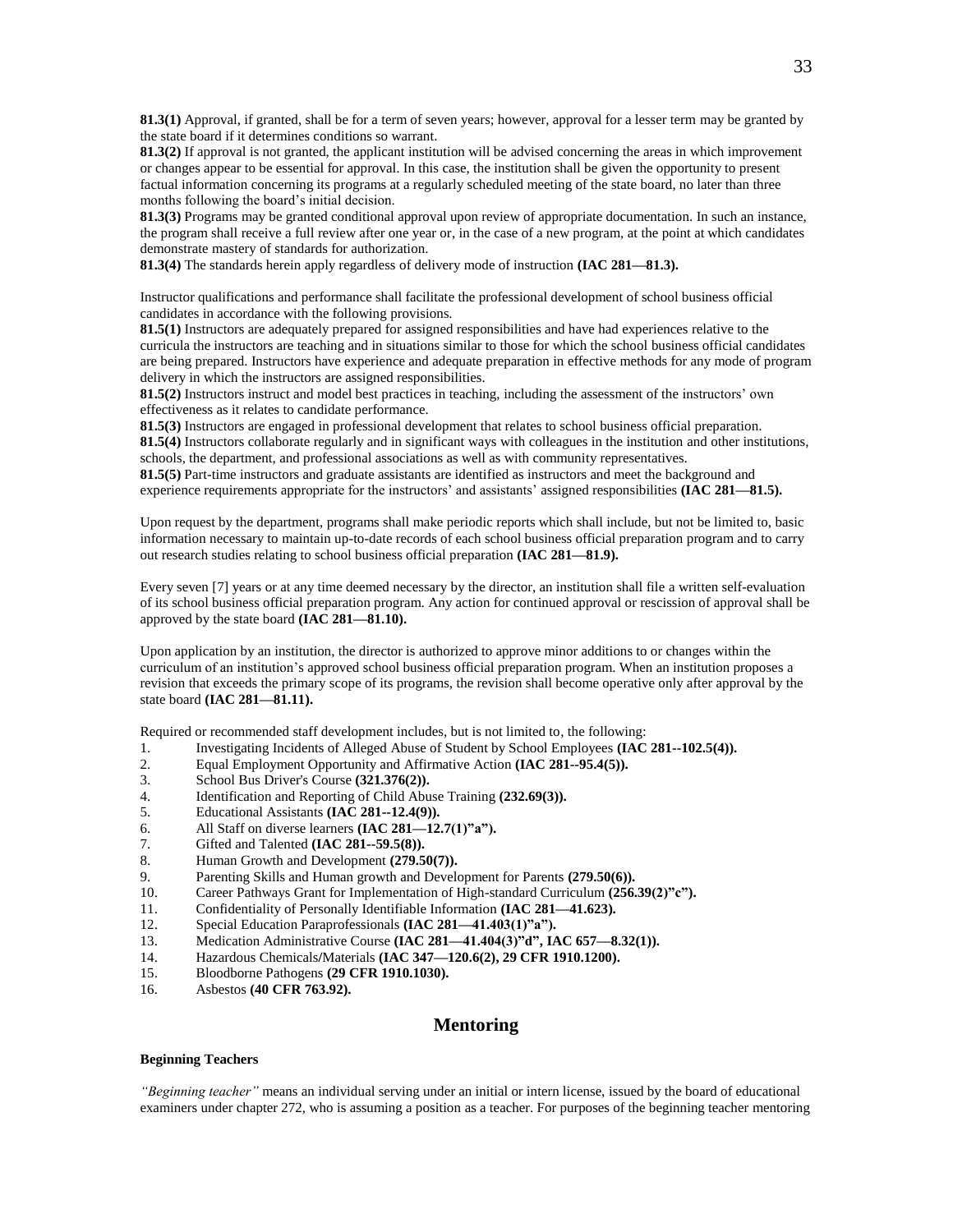and induction program created pursuant to section 284.5, *"beginning teacher"* also includes preschool teachers who are licensed by the board of educational examiners under chapter 272 and are employed by a school district or AEA. *"Beginning teacher"* does not include a teacher whose employment with a school district or AEA is probationary unless the teacher is serving under an initial or teacher intern license issued by the board of educational examiners under chapter 272 **(284.2(1)).**

Each school district and AEA shall provide a beginning teacher mentoring and induction program for all teachers who are beginning teachers, and notwithstanding section 284.4, subsection 1, a school district and an AEA shall be eligible to receive moneys under section 284.13, subsection 1, paragraph *"b"*, for purposes of implementing a beginning teacher mentoring and induction program in accordance with this section **(284.5(2)).**

Each school district and AEA shall develop an initial beginning teacher mentoring and induction plan. A school district shall include its plan in the school district's comprehensive school improvement plan submitted pursuant to section 256.7, subsection 21. The beginning teacher mentoring and induction plan shall, at a minimum, provide for a two-year sequence of induction program content and activities to support the Iowa teaching standards and beginning teacher professional and personal needs; mentor training that includes, at a minimum, skills of classroom demonstration and coaching, and district expectations for beginning teacher competence on Iowa teaching standards; placement of mentors and beginning teachers; the process for dissolving mentor and beginning teacher partnerships; district organizational support for release time for mentors and beginning teachers to plan, provide demonstration of classroom practices, observe teaching, and provide feedback; structure for mentor selection and assignment of mentors to beginning teachers; a district facilitator; and program evaluation **(284.5(3)).**

#### **Beginning Administrator**

*"Beginning administrator"* means an individual serving under an administrator license, issued by the board of educational examiners under chapter 272, who is assuming a position as a school district principal or superintendent for the first time **(284A.2(2)).** *"Administrator"* means an individual holding a professional administrator license issued under chapter 272 who is employed in a school district administrative position by a school district or AEA pursuant to a contract issued by a board of directors under section 279.23 and is engaged in instructional leadership. An administrator may be employed in both an administrative and a nonadministrative position by a board of directors and shall be considered a part-time administrator for the portion of time that the individual is employed in an administrative position. *"Administrator"* does not include assistant principals or assistant superintendents **(284A.2(1)).**

Each school board shall establish an administrator mentoring program for all beginning administrators. The school board may adopt the model program developed by the department pursuant to subsection 2. Each school board's beginning administrator mentoring and induction program shall, at a minimum, provide for one year of programming to support the Iowa standards for school administrators adopted pursuant to section 256.7, subsection 27, and beginning administrators' professional and personal needs. Each school board shall develop and implement a beginning administrator mentoring and induction plan. The plan shall describe the mentor selection process, describe supports for beginning administrators, describe program organizational and collaborative structures, provide a budget, provide for sustainability of the program, and provide for program evaluation. The school board employing an administrator shall determine the conditions and requirements of an administrator participating in a program established pursuant to this section. A school board shall include its plan in the school district's comprehensive school improvement plan submitted pursuant to section 256.7, subsection **21 (284A.5(3)).**

### **School Business Official**

The one-year mentoring program and its partners shall assist candidates in becoming successful school business officials in accordance with the following provisions. The candidate must be employed as a school business official to be eligible to participate in the mentoring program.

- 1) Candidates admitted to a school business official preparation program shall participate in the mentoring program. All hours spent in the mentoring program are outside of the nine semester hours required in the program.
- 2) Each school business official preparation program shall inform all candidates of the following minimum expectations of the candidates as mentees:
	- a. Participation in weekly conversations with the mentee's mentor, including a review of work assignments.
	- b. Maintenance of a record of contacts with the mentor and submission of the record to the program. A template will be provided by the program.
	- c. Completion of surveys to assist with program evaluation.
	- d. Communication with the program if the relationship with the mentee's mentor is not meeting the needs or expectations of the mentee.